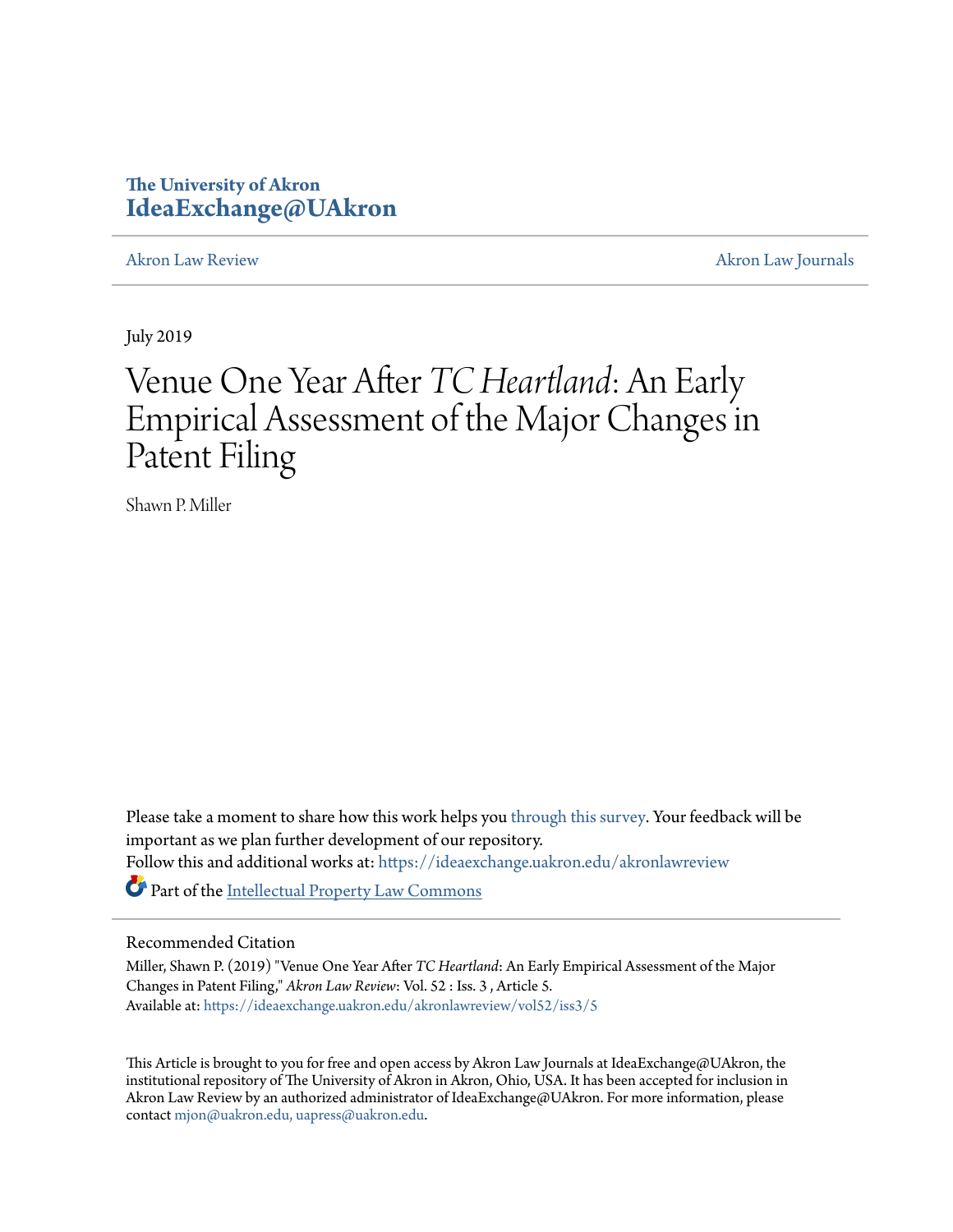# **VENUE ONE YEAR AFTER** *TC HEARTLAND***: AN EARLY EMPIRICAL ASSESSMENT OF THE MAJOR CHANGES IN PATENT FILING**

*Shawn P. Miller\** 

| Abstract. |                                                      |  |
|-----------|------------------------------------------------------|--|
| L.        |                                                      |  |
| П.        |                                                      |  |
|           |                                                      |  |
|           | B. Choice of Forum in Patent Litigation 771          |  |
| III.      |                                                      |  |
| IV.       |                                                      |  |
|           | A. Changes in Filing After TC Heartland 779          |  |
|           | B. District-by-District Changes in Filing Due to TC  |  |
|           |                                                      |  |
|           | C. Changes in the Volume of Filing Due to $TC$       |  |
|           |                                                      |  |
|           | D. Impact of TC Heartland on the Basis for Venue 795 |  |
|           |                                                      |  |
|           |                                                      |  |
|           | 3. Non-Pharmaceutical Practicing Entity              |  |
|           |                                                      |  |
|           | 4. Pharmaceutical Practicing Entity Plaintiffs803    |  |
| V.        |                                                      |  |
| VI.       |                                                      |  |

# ABSTRACT

*In its May 2017 decision in* TC Heartland LLC v. Kraft Foods Group Brands LLC*, the Supreme Court reined in the Federal Circuit's permissive venue standard, which had fueled the rise of the Eastern District of Texas as the busiest patent trial court in the nation and the preferred filing location of patent assertion entities (PAEs), derisively* 

1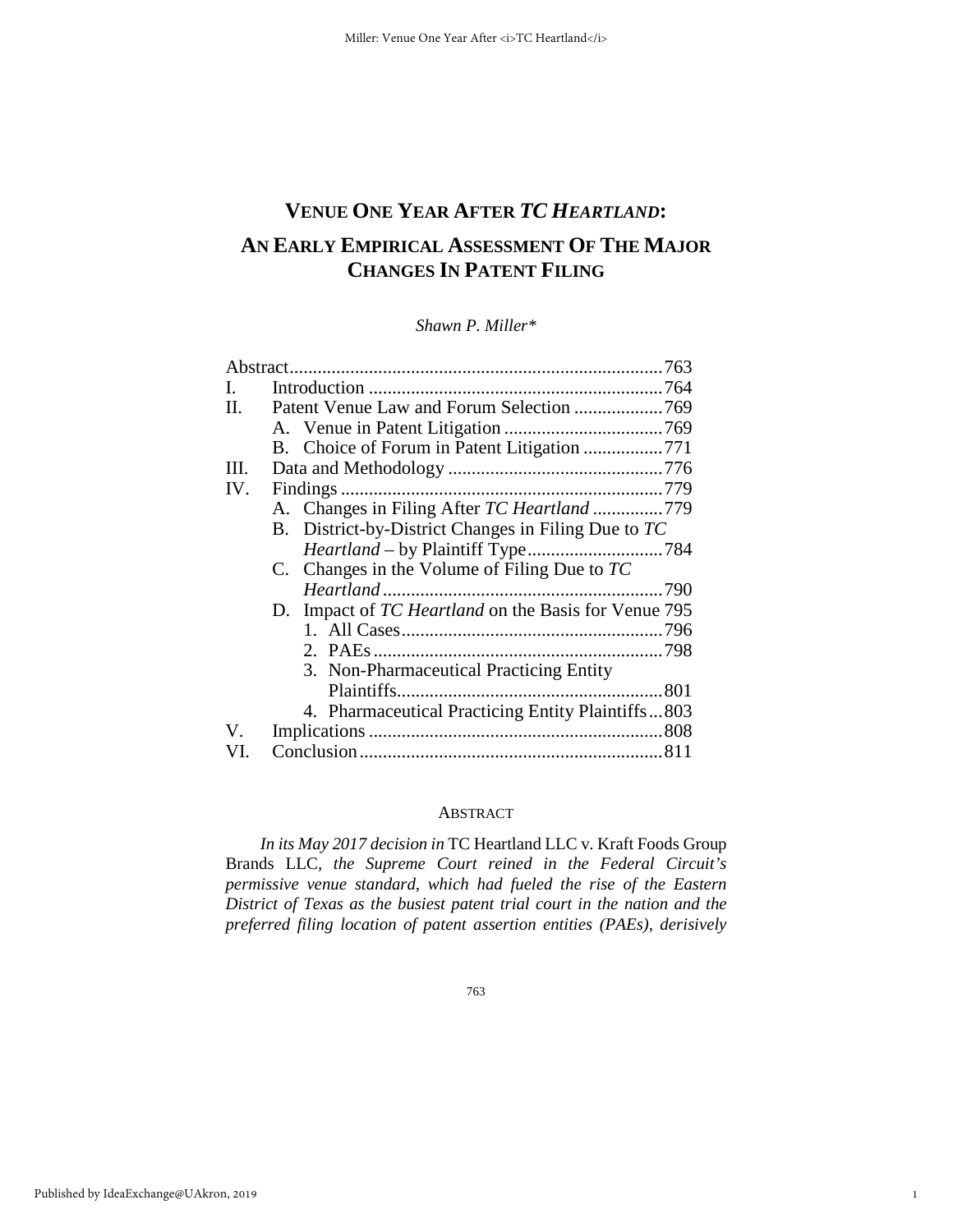*known as patent trolls. While the new limits of permissible venue in patent cases continue to be demarcated in the lower courts, sufficient time has passed since* TC Heartland *to begin to investigate the impact of the decision across a number of dimensions. Accordingly, in this study I examine changes in the volume of cases filed nationally and in leading districts by comparing the numbers one year before versus one year after the decision. Further, I separately study changes in the location, volume, and distribution of PAE and practicing entity litigation. Finally, I examine how plaintiff adherence to the new venue standard in* TC Heartland *has changed defendant connections to the districts where they are sued. As others have predicted, I find evidence that the largest shift in patent litigation has been from the Eastern District of Texas to the District of Delaware. Specifically, 72 percent more patent cases were filed in the District of Delaware and 68 percent fewer cases were filed in the Eastern District of Texas the year after* TC Heartland *compared with the year before the decision and the decline in filings in the Eastern District of Texas is entirely attributable to PAEs. Further, changes in filing trends before and after* TC Heartland *indicate that between 320 and 780 fewer PAE lawsuits were filed the year after than would have been the case had the Supreme Court not restricted venue. Had these cases been filed, they would have comprised between fourteen and thirty-three percent of PAE filings for the year. Closer defendant connections to the courts where cases were filed post-*TC Heartland *suggest not only that PAEs perceived significant benefits from filing in the Eastern District of Texas and other pro-plaintiff venues, but also that many PAEs believe they are less likely to succeed on defendants' home turf. Comparing the year before with the year after* TC Heartland*, the share of PAE suits filed in the court containing a defendant's principal place of business jumped from nine to thirty-two percent and the share filed where a defendant is incorporated spiked from ten to forty-eight percent.*

#### I. INTRODUCTION

The Supreme Court's 2017 decision in *TC Heartland LLC v. Kraft Foods Group Brands LLC* ended nearly three decades of permissive venue in patent litigation.<sup>[1](#page-2-0)</sup> During the period, patent owners could sue

<span id="page-2-0"></span><sup>\*</sup> Intellectual Property Research Fellow, Stanford Law School; Ph.D. in economics, George Mason University. Thanks to Mark Lemley, Lisa Larrimore Ouellette, Mark McKenna, David Schwartz, Ted Sichelman, Neel Sukhatme, and participants in the Works in Progress in Intellectual Property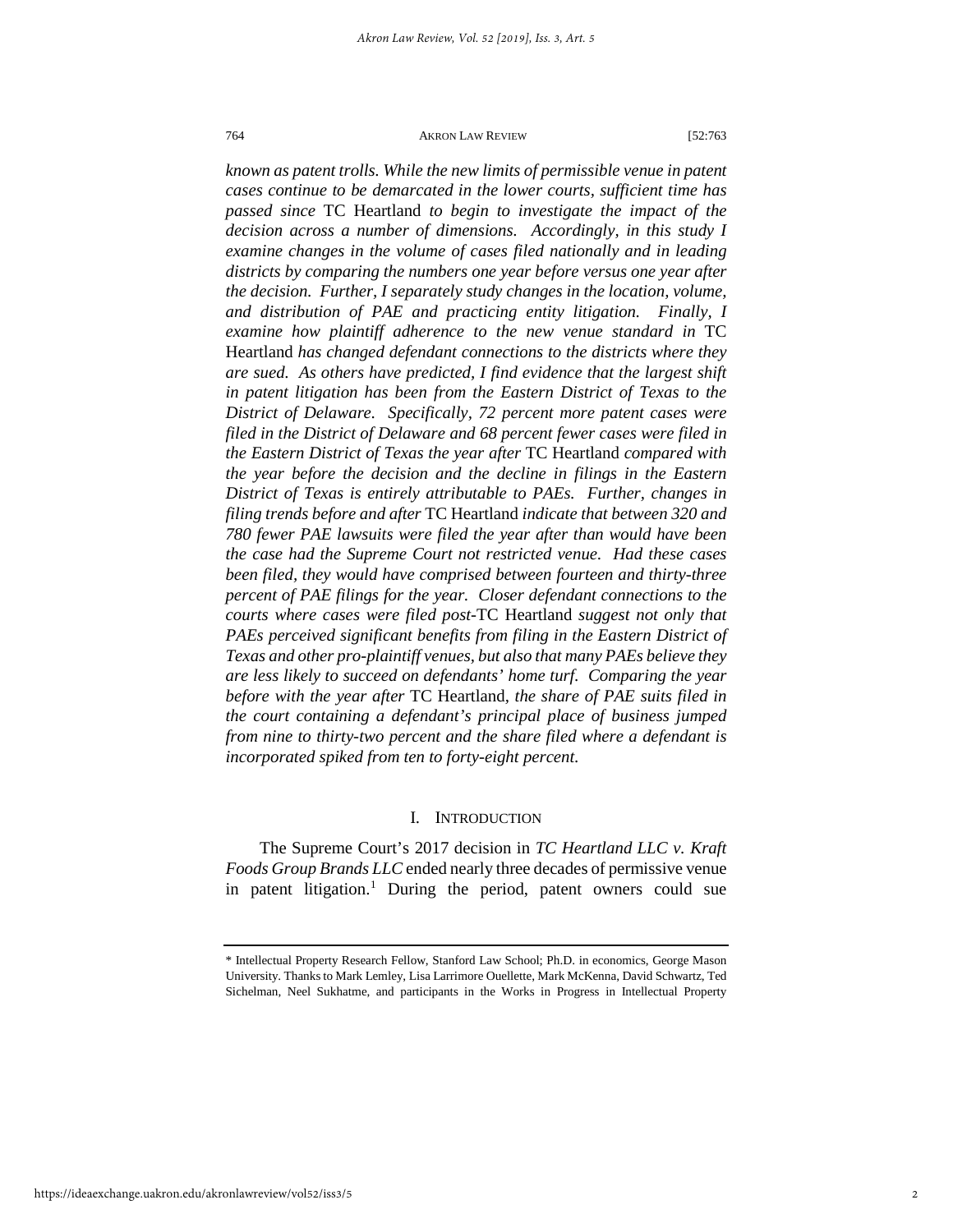companies with a national business presence in almost any district court.<sup>2</sup> This wide latitude for plaintiffs' choice of where to sue opened the door to rampant forum shopping—the selection of the court believed to be most favorable to one's own side. $3$  Over time many patent owners took advantage, with Colleen Chien and Michael Risch estimating that 58 percent of patent lawsuits filed in 2015 were in a district that would be considered an improper venue under the more restrictive rule subsequently adopted in *TC Heartland*. [4](#page-3-2)

The court of choice for many plaintiffs during the period of permissive patent venue, but especially for patent assertion entities (PAEs), became the Eastern District of Texas.[5](#page-3-3) During the year before *TC Heartland* was decided, 38 percent of all patent cases filed in the United States were filed in the Eastern District of Texas.<sup>[6](#page-3-4)</sup> Further, in recent years, PAEs brought over 90 percent of the patent lawsuits in the Eastern District of Texas.[7](#page-3-5) PAEs, also known as "patent trolls," are firms whose primary business is monetizing patents rather than developing and selling products and services.<sup>[8](#page-3-6)</sup> While litigation in the Eastern District of Texas was on the rise, PAE litigation also rose nationally. From 2009 until the *TC Heartland* decision, PAE litigation consistently accounted for between 40 and 50 percent of all U.S. patent disputes.<sup>[9](#page-3-7)</sup>

Published by IdeaExchange@UAkron, 2019

3

Conference, PatCon8, the IP Scholars' Conference, and The University of Akron School of Law faculty workshop for comments.

<sup>1.</sup> 137 U.S. 1514, 1520 (2017).

<span id="page-3-0"></span><sup>2.</sup> Ofer Eldar & Neel U. Sukhatme, *Will Delaware Be Different? An Empirical Study of* TC Heartland *and the Shift to Defendant Choice of Venue*, 104 CORNELL L. REV. 101, 111 (2018).

<span id="page-3-1"></span><sup>3.</sup> Colleen V. Chien & Michael Risch, *Recalibrating Patent Venue*, 77 MD. L. REV. 47, 49 (2018).

<sup>4.</sup> *Id*. at 48.

<span id="page-3-3"></span><span id="page-3-2"></span><sup>5.</sup> Eldar & Sukhatme, *supra* note 2, at 113. *See* Yan Leychkis, *Of Fire Ants and Claim Construction: An Empirical Study of the Meteoric Rise of the Eastern District of Texas as a Preeminent Forum for Patent Litigation*, 9 YALE J.L. & TECH. 193, 204 (2007).

<sup>6.</sup> *See infra* Table 1.

<span id="page-3-5"></span><span id="page-3-4"></span><sup>7.</sup> Brian J. Love & James C. Yoon, *Predictably Expensive: A Critical Look at Patent Litigation in the Eastern District of Texas*, 20 STAN. TECH. L. REV. 1, 12 (2017).

<span id="page-3-6"></span><sup>8.</sup> *See* Miller et al., *Who's Suing Us? Decoding Patent Plaintiffs Since 2000 with the Stanford NPE Litigation Dataset*, 21 STAN. TECH. L. REV. 234, 238 (2018) (defining PAEs as "an entity that owns patents but does not create or sell products or services" and further "that exists to assert patents against other actors"); Colleen V. Chien, *From Arms Race to Marketplace: The Complex Patent Ecosystem and Its Implications for the Patent System*, 62 HASTINGS L.J. 297, 300 (2010) (defining PAEs as entities that use patents primarily to gain licensing fees rather than to commercialize or transfer technology).

<span id="page-3-7"></span><sup>9.</sup> Miller et al., *supra* note 8, at 262. The share of patent disputes attributable to PAEs more than doubled between 2000 and 2009, from about 15 % on average between 2000 and 2005 to 40 % in 2009. *Id*. at 261–62.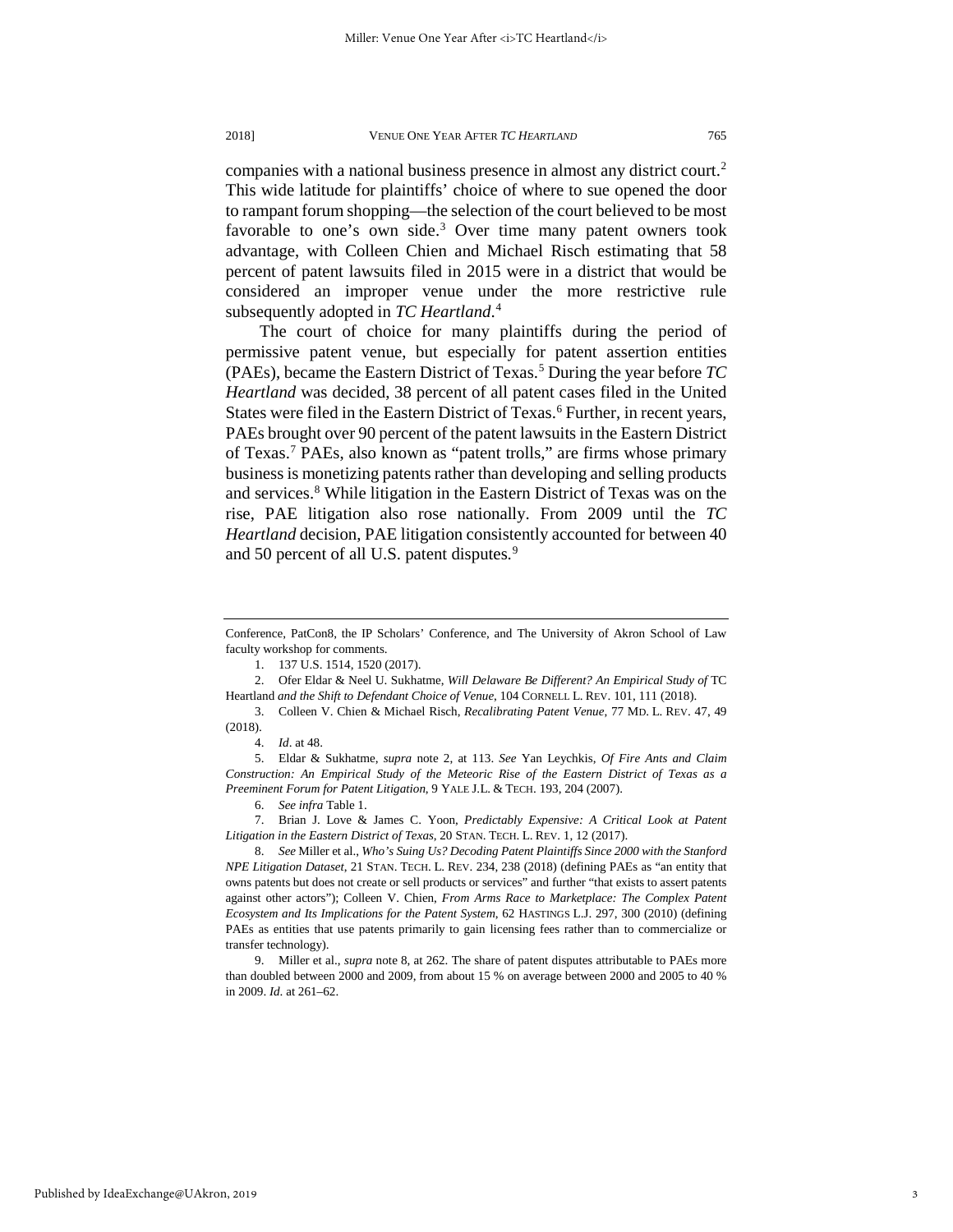Complaints against patent trolls, or PAEs, have been pervasive and a motivation for much recent patent reform, including calls to restrict venue[.10](#page-4-0) Patents are meant to encourage innovation by granting inventors the exclusive right to their new technologies for a limited period of time.<sup>[11](#page-4-1)</sup> Critics argue that for a variety of reasons PAE enforcement activity, including litigation, harms rather than fosters innovation.<sup>[12](#page-4-2)</sup> One dominant story runs that most PAEs acquire and assert patents of questionable validity or uncertain scope against producers that have independently invented and already commercialized the technology allegedly covered by the patents.[13](#page-4-3) Because of the high cost of determining validity or infringement in patent litigation, these PAEs successfully induce their targets to settle for relatively "small amounts of money rather than pay millions to their lawyers."[14](#page-4-4) PAEs in the business of seeking nuisance value settlements benefit from permissive venue because they have maximum freedom to select districts that are more plaintiff friendly, more expensive for defendants, and thus more likely to incentivize early defendant settlement. For many reasons, the Eastern District of Texas appears to have developed into the perfect district for this rent-seeking business model.<sup>[15](#page-4-5)</sup>

In this paper I investigate how *TC Heartland* has changed the patent landscape during the first year after the decision. Because they have been the focus of forum shopping critics,<sup>[16](#page-4-6)</sup> I pay particular attention to the

<span id="page-4-0"></span><sup>10.</sup> *See e.g*., Brief of *Amici Curiae* 61 Professors of Law & Economics in Support of Petitioner at 9, TC Heartland LLC v. Kraft Foods Grp. Brands LLC, 137 U.S. 1514 (2017), (No. 16-341) (arguing that "[t]he rise of the troll business model exacerbates [the problems of forum shopping] in patent litigation, creating a particularly urgent need for the Court to decide this case.").

<span id="page-4-1"></span><sup>11.</sup> Mark Lemley & A. Douglas Melamed, *Missing the Forest for the Trolls*, 113 COLUM. L. REV. 2117, 2121 (2013).

<sup>12.</sup> Miller et al., *supra* note 8, at 238.

<span id="page-4-3"></span><span id="page-4-2"></span><sup>13.</sup> James Bessen & Michael J. Meurer, *Lessons for Patent Policy from Empirical Research on Patent Litigation*, 9 LEWIS & CLARK L. REV. 1, 14–18 (2005).

<span id="page-4-4"></span><sup>14.</sup> Lemley & Melamed, *supra* note 11, at 2126. *See also* Federal Trade Commission, Patent Assertion Entity Activity: An FTC Study, (Oct. 2016), https://www.ftc.gov/reports/patent-assertionentity-activity-ftc-study [https://perma.cc/J2SF-858N] (finding that litigating PAEs sign licenses that are "less than . . . the lower bound of early stage litigation costs," a finding "consistent with nuisance litigation" rather than the likelihood of their infringement.)

<span id="page-4-5"></span><sup>15.</sup> *See*, e.g., J. Jonas Anderson, *Court Competition for Patent Cases*, 163 U. PA. L. REV. 631, 653 (2015) (arguing that "[t]he speed, large damage awards, outstanding win-rates, likelihood of getting to trial, and plaintiff-friendly local rules suddenly made the Eastern District the venue of choice for patent plaintiffs" during the mid-2000s); Daniel Klerman & Greg Reilly, *Forum Selling*, 89 S. CAL. L. REV. 241, 245 (2016) (arguing that the Eastern District of Texas engaged in "forum selling" by adopting rules attractive to patent plaintiffs).

<span id="page-4-6"></span><sup>16.</sup> Brief of *Amici Curiae* 56 Professors of Law and Economics in Support of Petition for Writ of Certiorari at 8–9, TC Heartland LLC v. Kraft Foods Grp. Brands LLC, 137 U.S. 1514 (2017), (No. 16-341).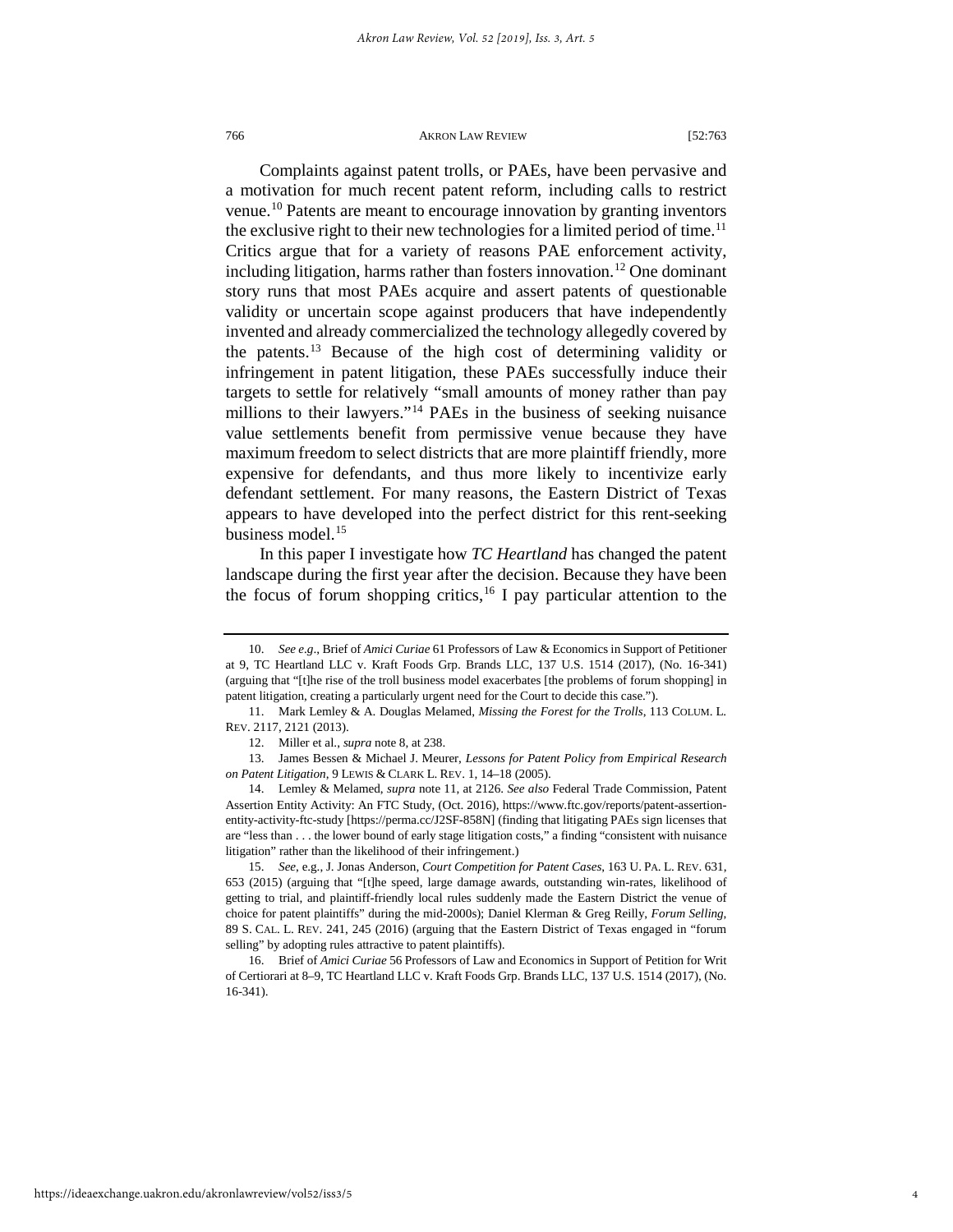effects *TC Heartland* has had on PAEs and the Eastern District of Texas. Along the way, I also reveal changes in filing in other major patent litigation fora and by two other categories of patent owners pharmaceutical and non-pharmaceutical practicing entities. I consider these separately because pharmaceutical patent litigation, even more than PAE litigation, has been concentrated in only a couple of districts— Delaware and New Jersey.<sup>[17](#page-5-0)</sup> Finally, for these three types of patent plaintiffs, I investigate how defendant connections to the venue selected changed from the year before to the year after *TC Heartland* as patent plaintiffs quickly adapted to meet the new venue standard.

Regarding changes in the patent landscape generally, I find that ten of the fourteen districts with the largest patent dockets saw filings increase or decrease by at least 20 percent during the year after *TC Heartland* as compared with the year before the decision. Nationally, patent infringement filings were down 12 percent from the year prior to the decision. While the evidence suggests that *TC Heartland* affected all types of plaintiffs and many districts, the impact was far greater on PAEs, the Eastern District of Texas, and the District of Delaware.

Concerning the Eastern District of Texas and PAE litigation, I find a shift in PAE—and only PAE—filings from the Eastern District of Texas to several districts that either include the principal place of business or are located in the state of incorporation of many firms. Delaware, the most popular state of incorporation for corporate patent defendants, saw nearly a 200 percent increase in PAE lawsuits the year after *TC Heartland*. [18](#page-5-1) The Northern District of California, home of many of the high technology targets of PAEs, experienced a 250 percent increase in PAE litigation. However, the number of PAE lawsuits filed in Delaware post-*TC Heartland* was over four times that of the Northern District of California and the increase in litigation in the latter district to 7 percent of national filings was much smaller than predicted by other scholars.<sup>[19](#page-5-2)</sup>

By contrast, there were over 70 percent fewer PAE lawsuits filed in the Eastern District of Texas the year after *TC Heartland* compared with the year before. In total, over 1,100 fewer suits were filed in the Eastern District of Texas. My analysis suggests that while roughly half of the cases

<span id="page-5-0"></span><sup>17.</sup> Pharmaceutical Patent Litigation Filings Have Risen Significantly Since 2014, According to Lex Machina's 2015 Hatch-Waxman/ANDA Report, LEX MACHINA (Apr. 26, 2016), https://lexmachina.com/media/press/pharmaceuticalpatent-litigation-filings-risen-since-2014/ [https://perma.cc/A3A8-4MTS].

<sup>18.</sup> *See infra* Table 2.

<span id="page-5-2"></span><span id="page-5-1"></span><sup>19.</sup> Chien & Risch, *supra* note 3, at 93 (predicting that 13 percent of patent lawsuits in 2015 would have been filed in the Northern District of California under the rule of *TC Heartland*).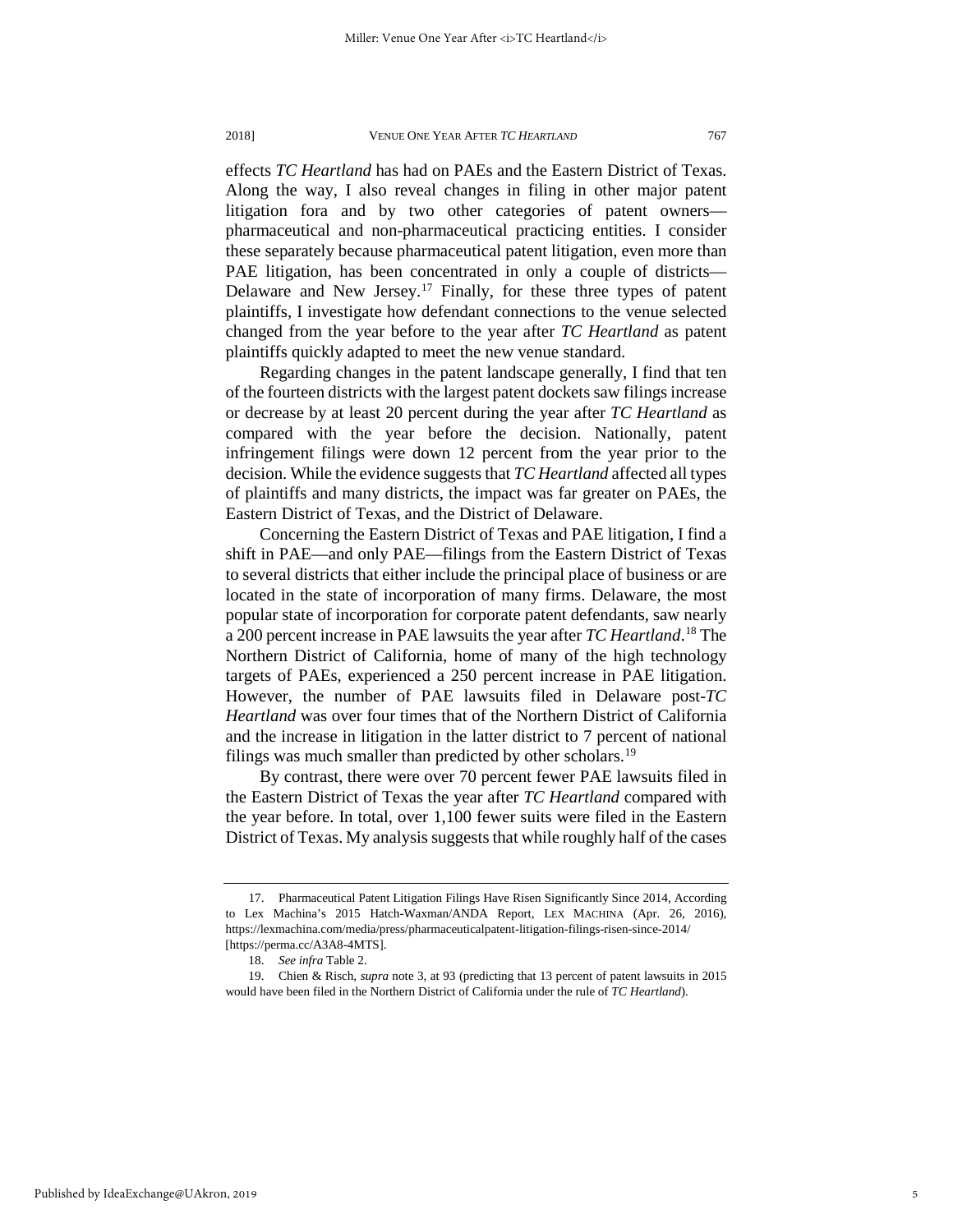that would have been filed there were probably filed elsewhere, between 300 and 780 PAE lawsuits—roughly between 14 and 33 percent of the national PAE total pre-*TC Heartland*—were not filed during the year after because of the decision.

Concerning how *TC Heartland* changed defendant connections to the venue chosen by patent plaintiffs, I find that nationally the share of cases filed where a defendant is incorporated rose from sixteen to nearly 50 percent of all lawsuits. Similarly, the share of cases filed in the district containing a defendant's principal place of business rose from under 14 percent during the year before *TC Heartland* to over 36 percent the year after. Among PAE lawsuits, the share filed where a defendant is incorporated increased from 10.5 to 48.5 percent of cases and the share filed in a defendant's principal place of business increased from 9.2 to 32.3 percent.

During the year before *TC Heartland*, non-pharmaceutical practicing entities filed a greater share of cases where a defendant is incorporated or maintains its principal place of business (18.4 and 18.9 percent, respectively). However, *TC Heartland* also dramatically increased these shares to 44.8 percent and 45.8 percent, respectively. Thus, post-*TC Heartland*, a similar share of PAE and non-pharmaceutical practicing entity cases have been filed where a defendant is incorporated but practicing entities have filed a greater share where a defendant maintains its principle place of business.

Perhaps surprising, *TC Heartland* appears to have had the least impact on pharmaceutical practicing entities. The share filed where a defendant is incorporated increased from 48.1 percent to 57.3 percent and the share where a defendant maintains its principal place of business increased from 20.4 to 33.3 percent. Somewhat surprising, almost exactly the same large shares of Abbreviated New Drug Application (ANDA) suits were filed in Delaware and New Jersey the year before as were filed the year after the decision and there was an increase in ANDA litigation during the year after *TC Heartland*.

Part II of the paper discusses the changing law of patent venue and the literature on forum selection in patent cases. Part III describes the data and the methodology that I employ in the paper and Part IV reports my findings. Prior to the Conclusion, Part V discusses the implications.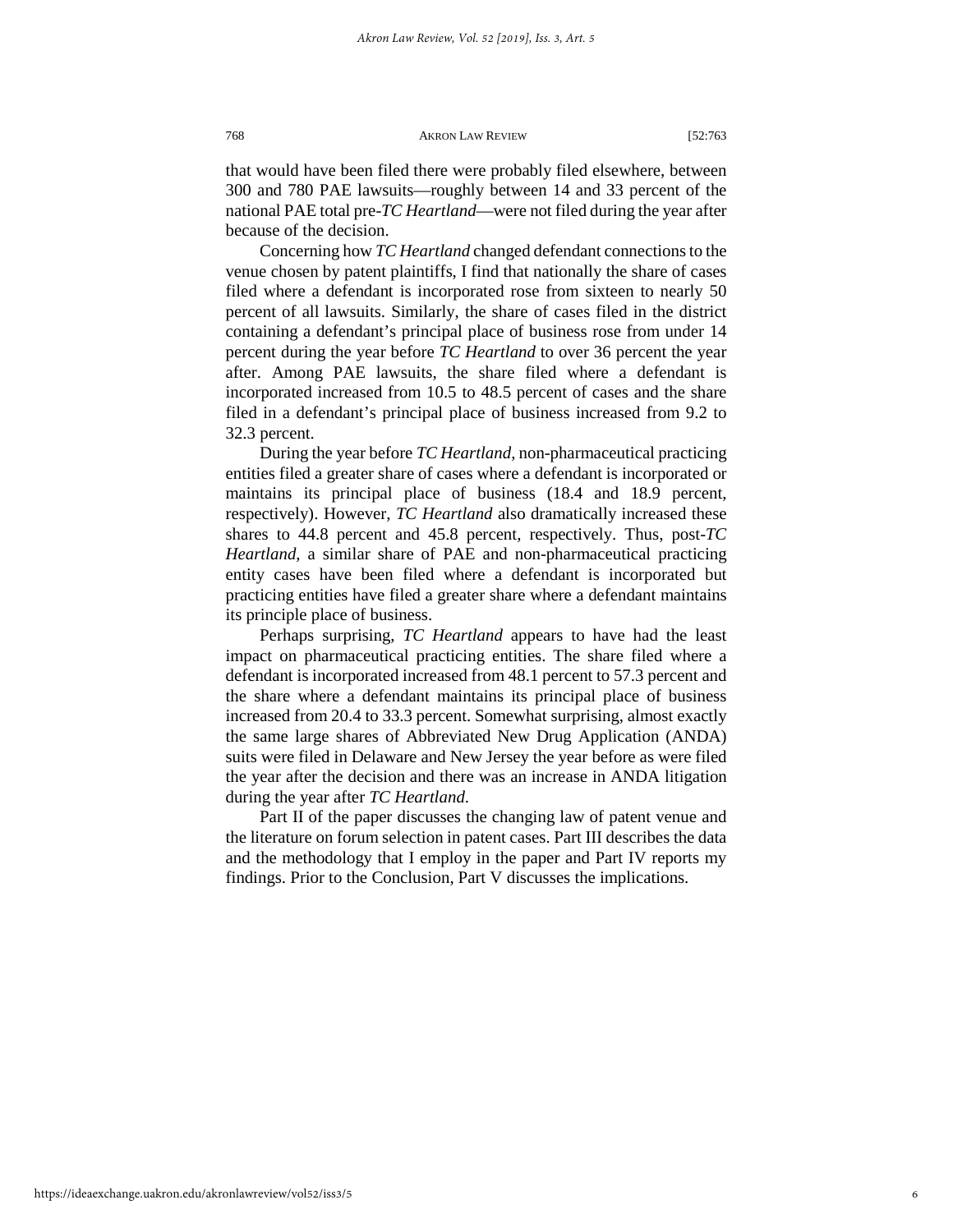#### II. PATENT VENUE LAW AND FORUM SELECTION

#### *A. Venue in Patent Litigation*

In this section, I briefly describe the modern development of patent venue law, which has been characterized as oscillating between broader and narrower interpretations of the statutory rule.<sup>[20](#page-7-0)</sup> Since  $1897$ ,<sup>21</sup> the United States has had both a general venue statute<sup>[22](#page-7-2)</sup> and a separate patent venue statute.<sup>[23](#page-7-3)</sup> Historically, the patent venue statute has been interpreted as the "sole and exclusive provision controlling venue in patent infringement actions" and not supplemented by the general venue statute. $^{24}$  $^{24}$  $^{24}$ 

Since Congress amended the patent venue rule in 1948, the statute has specified that venue is proper in "the judicial district where the defendant resides, or where the defendant has committed acts of infringement and has a regular and established place of business."[25](#page-7-5) The main change in the 1948 amendment was to substitute "is an inhabitant" from the prior statute with "resides."[26](#page-7-6) The term "resides," like the earlier "inhabits," was probably intended to mean place of incorporation.<sup>[27](#page-7-7)</sup> However, later adoption of a broader, explicit definition of "resides" in the general venue statute that included any district where a corporate defendant could be found suggested that the meaning of "resides" in the special patent rule might also have been modified.[28](#page-7-8) In its 1957 *Fourco Glass Co. v. Transmirra Prods. Corp.* decision, the Supreme Court rejected that possibility and held that the term "resides" in the patent venue statute, Section 1400(b), continued to mean a corporate defendant's state of incorporation.<sup>[29](#page-7-9)</sup>

<span id="page-7-0"></span><sup>20.</sup> *See* Chien & Risch, *supra* note 3, at 5458 (discussing of the development of patent venue law in the United States).

<span id="page-7-2"></span><span id="page-7-1"></span><sup>21.</sup> The first patent venue statute was created by Act of Mar. 3, 1897, ch. 395, § 1, 29 Stat. 695, 695 (patent suits shall only be filed "in the district of which the defendant is an inhabitant, or in any district in which the defendant, whether a person, partnership, or corporation, shall have committed acts of infringement and have a regular and established place of business").

<sup>22.</sup> 28 U.S.C. § 1391(c) (2011).

<sup>23.</sup> 28 U.S.C. § 1400(b) (1999).

<sup>24.</sup> Fourco Glass Co. v. Transmirra Prods. Corp., 353 U.S. 222, 229 (1957).

<sup>25.</sup> 28 U.S.C. § 1400(b) (1999).

<span id="page-7-9"></span><span id="page-7-8"></span><span id="page-7-7"></span><span id="page-7-6"></span><span id="page-7-5"></span><span id="page-7-4"></span><span id="page-7-3"></span><sup>26.</sup> Act of Mar. 3, 1897, ch. 395, § 1, 29 Stat. 695, 695 (placing jurisdiction over a patent suit "in the district of which the defendant is an inhabitant, or in any district in which the defendant, whether a person, partnership, or corporation, shall have committed acts of infringement and have a regular and established place of business").

<sup>27.</sup> *See* Chien & Risch, *supra* note 3, at 57.

<sup>28.</sup> *Id*.

<sup>29.</sup> *Fourco Glass*, 353 U.S. at 229.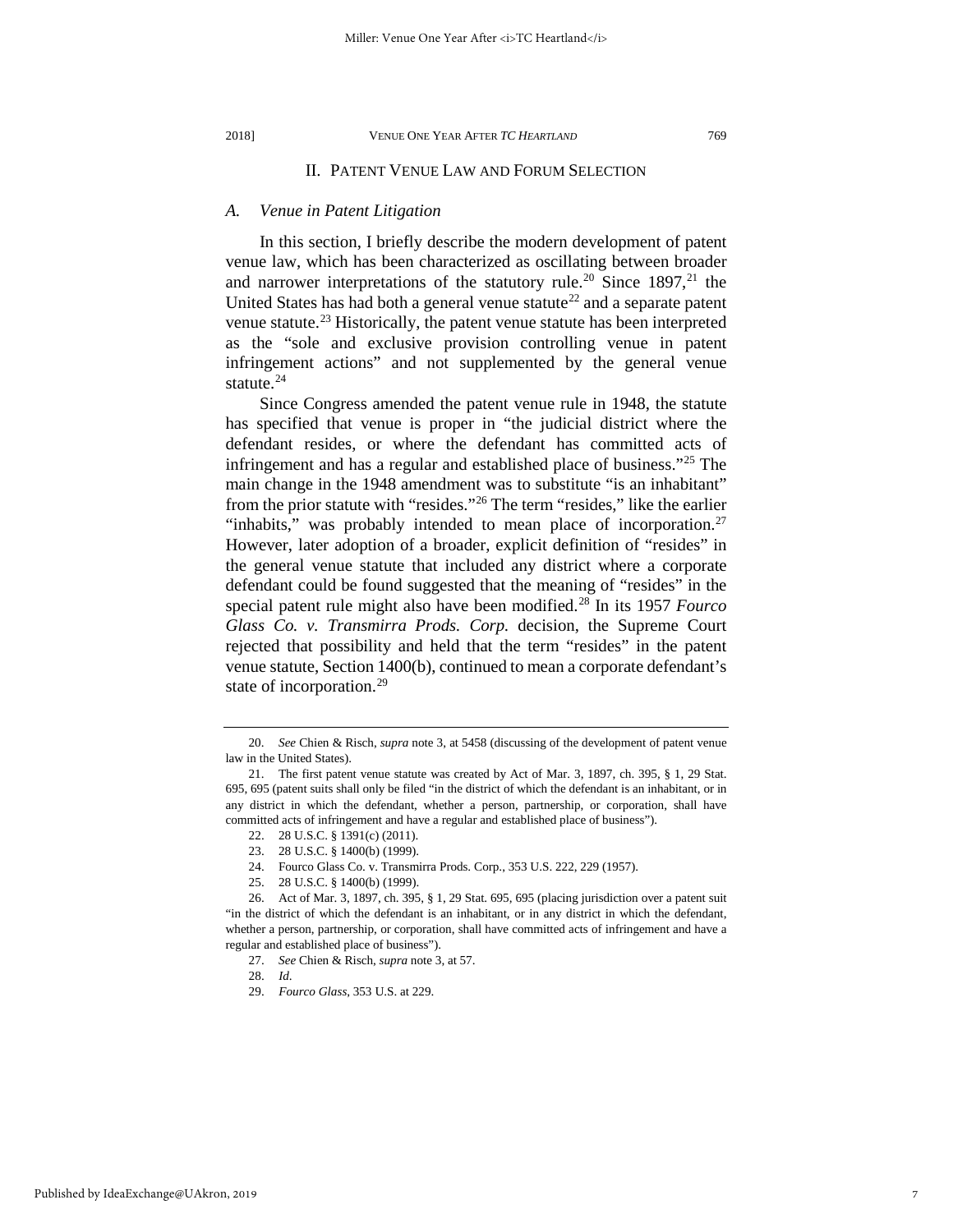Thirty years later in 1988, Congress again changed the definition of "resides" for corporate defendants in the general venue statute, this time to include "any judicial district in which it is subject to personal jurisdiction at the time the action is filed.["30](#page-8-0) Despite the Supreme Court's determination in *Fourco Glass* that the patent and general venue statutes are distinct, in *VE Holding Corp. v. Johnson Gas Appliance Co.*, the Federal Circuit held that the 1988 legislative modification also applied to "resides" in the patent statute.<sup>[31](#page-8-1)</sup> This opinion commenced nearly thirty years of patent owners being able to sue in "any district where there would be personal jurisdiction over the corporate defendant."<sup>[32](#page-8-2)</sup>

Importantly, during this period of permissive patent venue, the Federal Circuit also interpreted personal jurisdiction expansively, ensuring that jurisdiction likewise did not serve as much of a limit on where most patent lawsuits could be filed.<sup>[33](#page-8-3)</sup> In *Beverly Hills Fan Co. v. Royal Sovereign Corp.*, it held that jurisdiction is proper if the products or services accused of infringing are sold in the forum state, whether those sales are made directly by the alleged infringer or through established distributors.<sup>34</sup> Because most corporations accused of patent infringement sell nationwide, almost any district has had personal jurisdiction over most patent infringement defendants.<sup>[35](#page-8-5)</sup>

This state of near unfettered choice on where patent owners could file their lawsuits ended in 2017 with *TC Heartland*. There, the Supreme Court ruled the Federal Circuit had been wrong to apply the 1988 amendment to Section 1391(c) of the general venue statute to the meaning of "resides" in the patent venue statute.[36](#page-8-6) Thus, it held that *Fourco Glass Co.* continues to provide the correct interpretation of patent venue.<sup>[37](#page-8-7)</sup> The result of *TC Heartland* is that venue is now only permissible in a patent infringement lawsuit against a corporate defendant in its state of incorporation, or where the defendant has committed acts of infringement and possesses a regular and established places of business.<sup>[38](#page-8-8)</sup> Again, this

<span id="page-8-2"></span><span id="page-8-1"></span><span id="page-8-0"></span><sup>30.</sup> Judicial Improvements and Access to Justice Act, Pub. L. No. 100702, 102 Stat. 4669 (1988) (amending 28 U.S.C. § 1391(c)).

<sup>31.</sup> 917 F.2d 1574, 1578 (Fed. Cir. 1990).

<sup>32.</sup> *Id.* at 1583.

<sup>33.</sup> Klerman & Reilly, *supra* note 15, at 248.

<sup>34.</sup> 21 F.3d 1558, 1565–69 (Fed. Cir. 1990).

<span id="page-8-5"></span><span id="page-8-4"></span><span id="page-8-3"></span><sup>35.</sup> *See* Megan M. La Belle, *Patent Litigation, Personal Jurisdiction, and the Public Good*, 18 GEO. MASON L. REV. 43, 70 (2010).

<span id="page-8-8"></span><span id="page-8-7"></span><span id="page-8-6"></span><sup>36.</sup> Not all legal scholars agree with the Supreme Court that the Federal Circuit got it wrong in VE Holding Corp. *See, e.g*., Paul R. Gugliuzza & Megan M. La Belle, *The Patently Unexceptional Venue Statute*, 66 AM. U. L. REV. 1027, 1049–53 (2017).

<sup>37.</sup> TC Heartland LLC v. Kraft Foods Grp. Brands LLC, 137 U.S. 1514, 1516–17 (2017).

<sup>38.</sup> *Id*.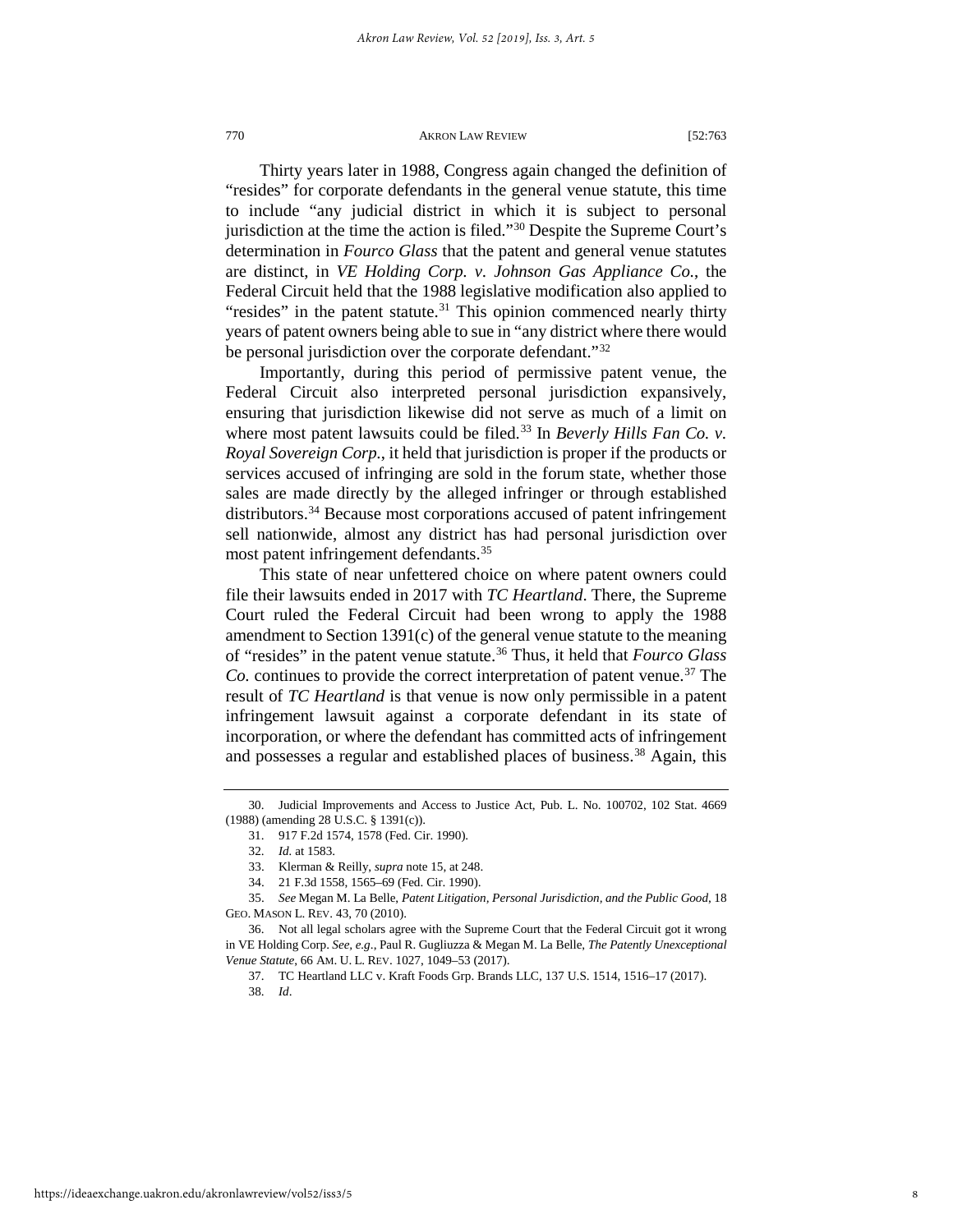represents a dramatic restriction in patent plaintiffs' choice after thirty years of venue being proper in any federal district court with personal jurisdiction over defendants.<sup>[39](#page-9-0)</sup>

During the two years since *TC Heartland* was decided, the Federal Circuit has resolved several questions unanswered by the Supreme Court's holding and has done so in ways that limit plaintiffs' choice of venue. In *In Re: Cray Inc.*, the Federal Circuit fleshed out the requirements for a corporate defendant's presence in a district to constitute a "regular and established" place of business as required for proper venue in a district other than its place of incorporation.<sup>[40](#page-9-1)</sup> These requirements include that the defendant must maintain a "physical, geographical location" in the district. $41$ 

Further, in *In Re: BigCommerce, Inc.*, the Federal Circuit resolved the open question of where a defendant "resides" when it is incorporated in a state with multiple judicial districts.<sup>[42](#page-9-3)</sup> It held that the answer depends on whether or not the corporate defendant maintains its principal place of business in the state. $43$  If it does, then the defendant resides only in the district containing its principal place of business.<sup>[44](#page-9-5)</sup> If its principal place of business is outside its state of incorporation, then the defendant is deemed to reside "in the district in which its registered office, as recorded in its corporate filings, is located."[45](#page-9-6) In either case, defendants incorporated in a state with multiple districts only reside in one of the federal districts in that state.<sup>[46](#page-9-7)</sup>

### *B. Choice of Forum in Patent Litigation*

Turning to prior work on forum selection and forum shopping in patent cases, then law professor and now Federal Circuit Judge Kimberly Moore conducted the first empirical investigation of what motivates patent plaintiffs' choice of venue.<sup>[47](#page-9-8)</sup> She measured how district courts varied by speed of case completion, the procedural stage reached before

<sup>39.</sup> VE Holding Corp. v. Johnson Gas Appliance Co., 917 F.2d 1574, 1578 (Fed. Cir. 1990).

<span id="page-9-1"></span><span id="page-9-0"></span><sup>40.</sup> 871 F.3d 1355 (Fed. Cir. 2017).

<sup>41.</sup> *Id*. at 1362.

<sup>42.</sup> 890 F.3d 978 (Fed. Cir. 2018).

<sup>43.</sup> *Id*. at 985.

<sup>44.</sup> *Id*.

<sup>45.</sup> *Id*.

<sup>46.</sup> *Id*.

<span id="page-9-8"></span><span id="page-9-7"></span><span id="page-9-6"></span><span id="page-9-5"></span><span id="page-9-4"></span><span id="page-9-3"></span><span id="page-9-2"></span><sup>47.</sup> Kimberly A. Moore, *Forum Shopping in Patent Cases: Does Geographic Choice Affect Innovation?* 79 N.C. L. REV. 889, 889 (2001).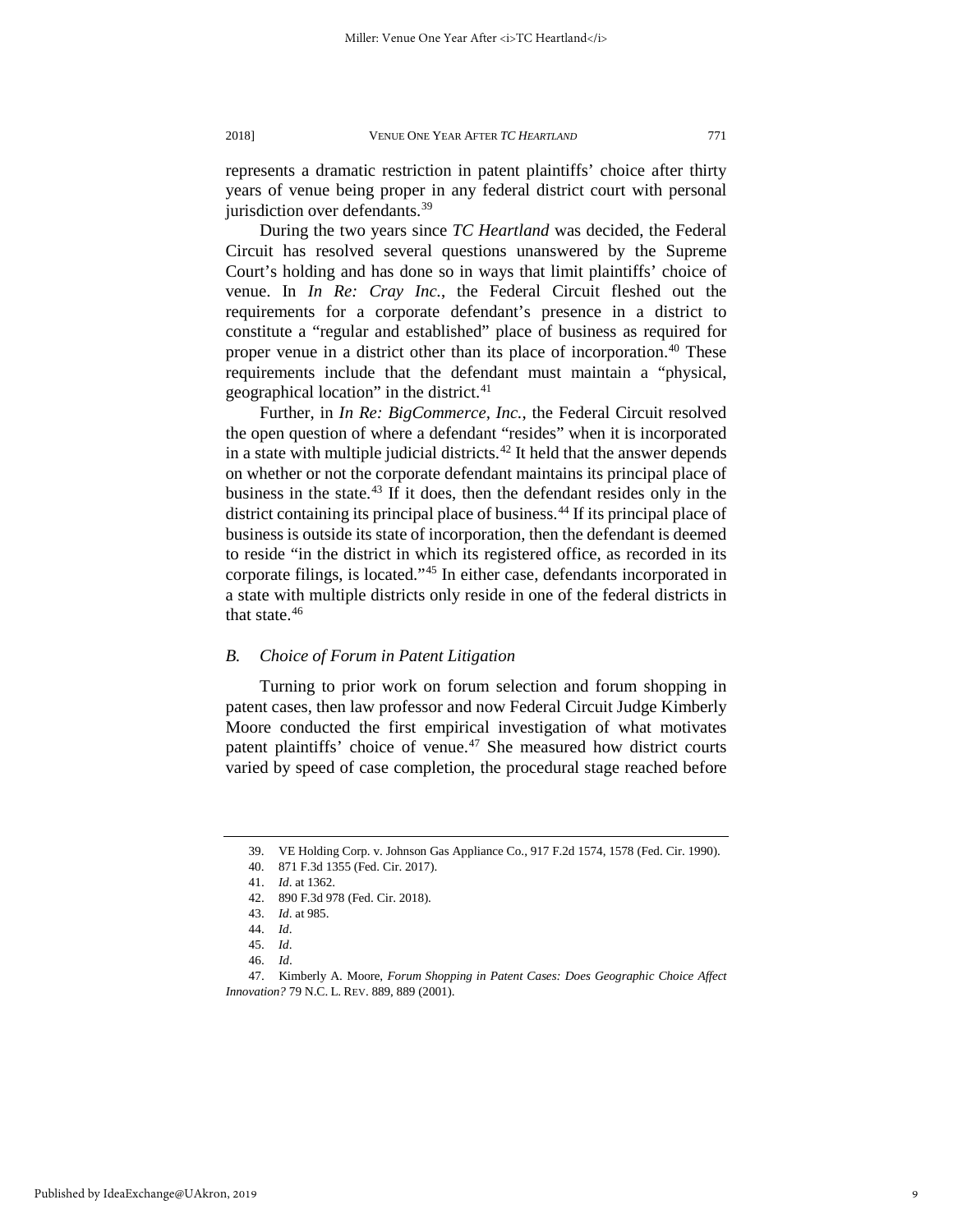termination, the method of resolution (e.g., by motion, trial, transfer, or settlement), and plaintiff win rates.<sup>48</sup>

Judge Moore argued that there are many reasons why a party may believe that a particular court is preferable, including:

[T]he knowledge, background, and experience of the judges; the judges' previous experience with high technology or patent matters; the characteristics, predispositions, and biases of potential jurors; the attorney's familiarity with the district and the judges in the district; the local rules of the district court; the practices of the judges in the district regarding whether they conduct Markman hearings; at what point in the litigation the claims will be construed; the type of evidence the judges will consider in construing the claims; the court's docket and its speed in resolving cases; the reputation of the parties in the district; and, of course, traditional factors, such as the convenience for the parties, witnesses and attorneys.<sup>[49](#page-10-1)</sup>

All of the reasons Judge Moore provides for why plaintiffs will prefer particular jurisdictions seem plausible. Interestingly, she downplayed the role of convenience, arguing that "[i]n this age of national and international commerce, however, convenience of the parties, witnesses, and location of evidence is becoming less significant in the parties' calculus than other considerations, particularly characteristics of the court such as speed, familiarity with technology, and familiarity with patent cases."[50](#page-10-2)

Moore probably discounted convenience factors in part because she found that, with permissive venue, forum shopping was widespread during the 1990s, even before the rise of the Eastern District of Texas.<sup>[51](#page-10-3)</sup> She found that the most popular districts, including the Eastern District of Virginia, resolved cases quicker and with more frequent termination by settlement.<sup>[52](#page-10-4)</sup> She argued that these differences are likely due to procedural differences that tend to result in outcomes plaintiffs prefer.<sup>[53](#page-10-5)</sup>

Subsequent studies of forum selection in patent cases have elaborated on the inter-district variation in procedures that Judge Moore suggested explains much forum shopping. Undoubtedly, this focus was spurred by the quick rise of the Eastern District of Texas, which has had more pro-patentee local rules and is the home of relatively few innovators,

<span id="page-10-0"></span><sup>48.</sup> *Id*. at 892.

<sup>49.</sup> *Id*. at 899–900.

<sup>50.</sup> *Id*. at 900.

<span id="page-10-5"></span><span id="page-10-4"></span><span id="page-10-3"></span><span id="page-10-2"></span><span id="page-10-1"></span><sup>51.</sup> *Id*. at 892.

<sup>52.</sup> *Id*. at 907–16.

<sup>53.</sup> *Id*. at 919.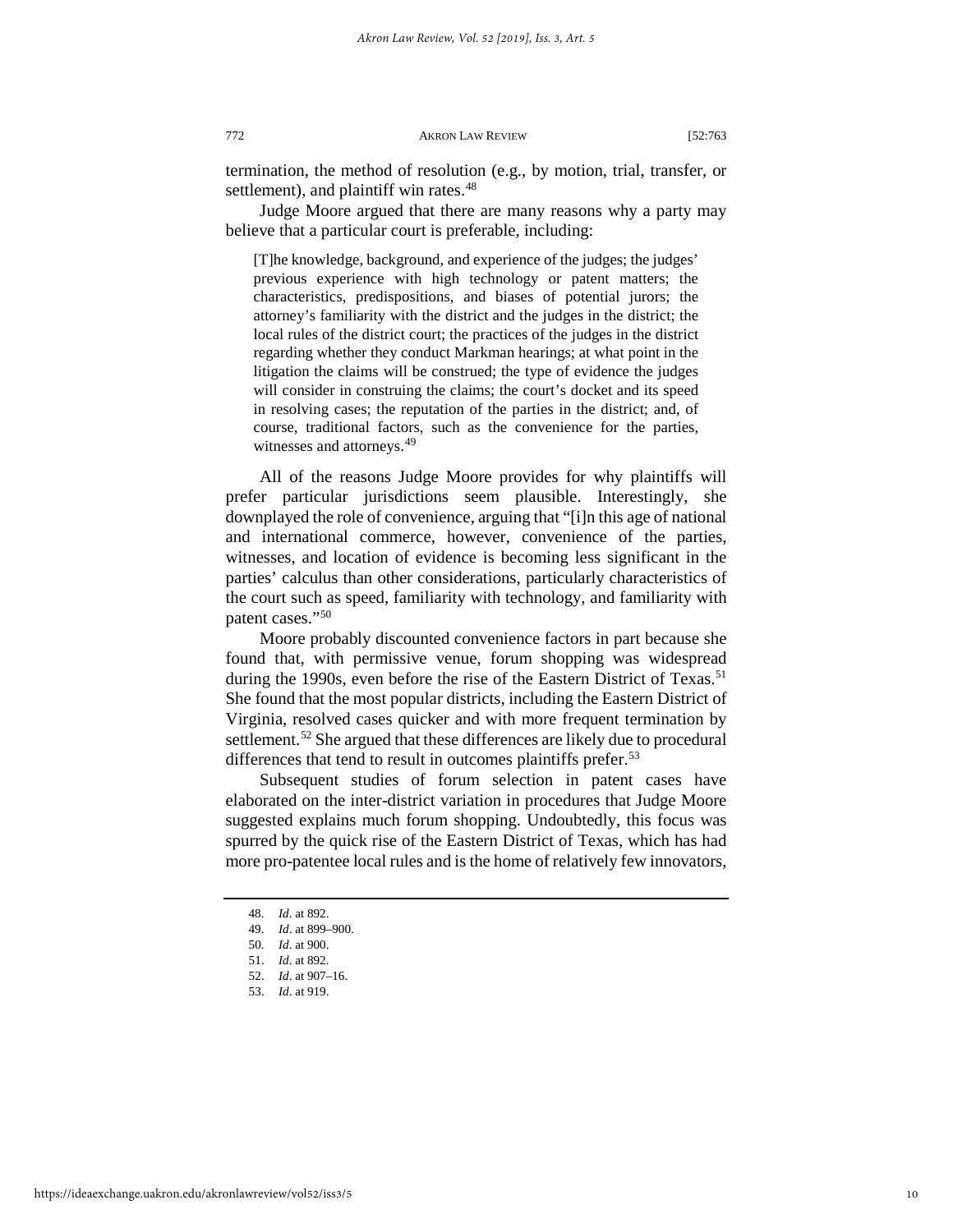manufacturers, and sellers.<sup>54</sup> Thus, choice of forum during the period of permissive patent venue has appeared to be a national search.

Studies following Moore's approach of viewing venue selection as a national search for the district with the most pro-patentee rules and outcomes include work by Mark Lemley. Lemley identifies the best places to file a patent lawsuit based on inter-district differences in plaintiff win rates, in the percent of cases that go to trial, and in time to disposition.[55](#page-11-1) Lemley's analysis includes every case filed and terminated between 2000 and March 17, 2010.<sup>[56](#page-11-2)</sup> In his aggregate rankings of all the factors he considers, he finds that among the most pro-plaintiff districts are many of the most popular. For example, the Eastern District of Virginia, the District of Delaware, and the Western District of Wisconsin are all in the top five among the thirty-three districts with the busiest patent dockets.<sup>[57](#page-11-3)</sup> The Eastern District of Texas, which by that time had risen to the fourth most popular district in terms of cases filed<sup>58</sup>, was not among the top five, but was ranked respectably as the seventh most proplaintiff district.[59](#page-11-5)

As the popularity of the Eastern District of Texas continued to rise, Daniel Klerman and Greg Reilly focused on forum selling by that district and argued that its judges "consciously sought to attract patentees and have done so by departing from mainstream doctrine in a variety of procedural areas in a pro-patentee . . . way."[60](#page-11-6) These areas include case assignment, joinder, discovery, transfer, and summary judgment.<sup>[61](#page-11-7)</sup> Further, they argue that the judges decided to attract patent cases for a variety of reasons, including a desire to help the local bar, hear interesting cases, and gain prestige. $62$  Finally, they argue that forum selling is made

<span id="page-11-2"></span><span id="page-11-1"></span><span id="page-11-0"></span><sup>54.</sup> Concerning the lack of defendant contacts with the Eastern District of Texas, Love and Yoon found that from January 2014 through June 2016 less than 8 % of cases filed there were against a defendant with corporate offices in that district. By contrast, almost two-thirds of cases filed in the Northern District of California were against a defendant with an office in the Northern District. *See*  Love & Yoon, *supra* note 7, at 10–12.

<sup>55.</sup> Mark A. Lemley, *Where to File Your Patent Case*, 38 AIPLA Q.J. 401, 428 (2010).

<sup>56.</sup> *Id*. at 404.

<sup>57.</sup> *Id*. at 418–21.

<sup>58.</sup> *Id*. at 405–06, Table 2.

<sup>59.</sup> *Id.* at 418–20, Table 7.

<sup>60.</sup> Klerman & Reilly, *supra* note 15, at 250.

<sup>61.</sup> *Id*. at 241.

<span id="page-11-8"></span><span id="page-11-7"></span><span id="page-11-6"></span><span id="page-11-5"></span><span id="page-11-4"></span><span id="page-11-3"></span><sup>62.</sup> *Id*. at 270. *See also id.* at 282 (Concerning the local bar, Klerman and Reilly argue that because both Delaware and the Eastern District of Texas have relatively small and active local bars, and fewer judges than districts containing large cities, their judges may be biased towards helping local lawyers.).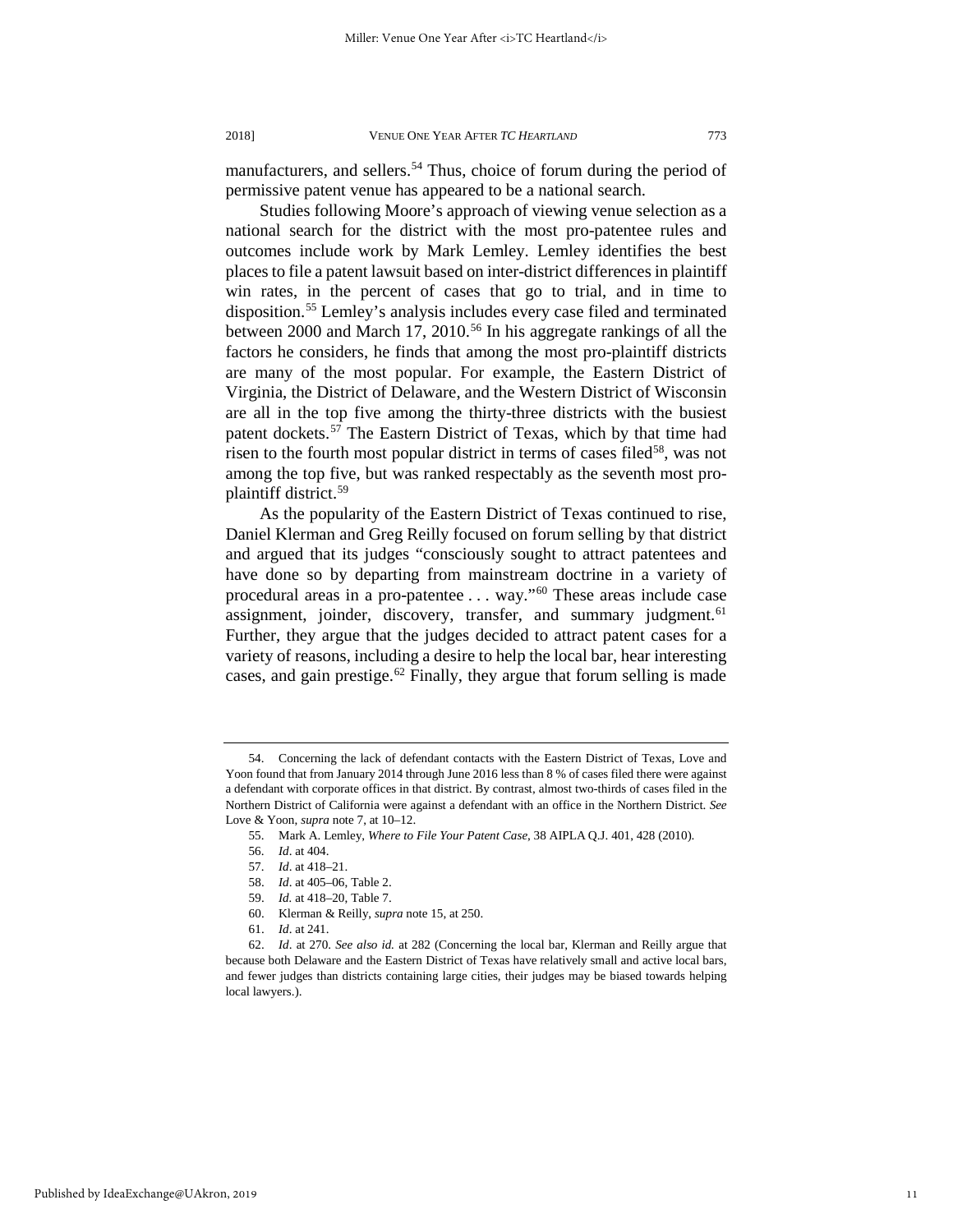possible by venue rules that give one side control over where the dispute occurs and also wide discretion on where to file.<sup>[63](#page-12-0)</sup>

The Supreme Court's decision in *TC Heartland* constrained plaintiffs' choice of venue and also potentially places some control over venue in the hands of defendants. Subsequently, pro-plaintiff forum selling may not be as possible in the future. Ofer Eldar and Neel Sukhatme recently made these precise points, using Delaware as their main example.<sup>[64](#page-12-1)</sup> They argue that while Delaware has been a popular patent venue, its procedures do not appear to be excessively plaintiff friendly.[65](#page-12-2) Further, they argue Delaware judges are unlikely to become more proplaintiff simply because many patent plaintiffs now have the option of filing there post-*TC Heartland*. They argue the principal deterrent is that these judges would risk Delaware-incorporated firms that are frequently targeted as infringement defendants moving to incorporate in other states.<sup>[66](#page-12-3)</sup> Because Delaware judges have incentives to make both large corporate defendants and plaintiffs happy, Eldar and Sukhatme argue that they will continue to adopt balanced procedures.<sup>[67](#page-12-4)</sup>

Eldar and Sukhatme's rosy predictions for patent litigation in Delaware are supported by the empirical study at the center of their work. They conducted a stock market event study which found that post-*TC Heartland*, companies that are likely targets of patent trolls had positive market reactions to the decision, and that this effect was most pronounced for Delaware-incorporated firms.<sup>[68](#page-12-5)</sup> Thus, shareholders of defendants that have been the targets of patent trolls, very frequently in the Eastern District of Texas, favorably viewed the Supreme Court's restriction of venue and the likely shift to Delaware.<sup>[69](#page-12-6)</sup>

In another recent work, Chien and Risch investigated where patent cases would have been filed in 2015 if the venue rule of *TC Heartland* was in effect that year.<sup>[70](#page-12-7)</sup> To accomplish this, they first determined where each named defendant in their sample of nearly 939 patent infringement suits was incorporated and where they possessed regular places of business. They then compared these defendant locations considered proper venue under *TC Heartland* with the locations where they were

<sup>63.</sup> *Id*. at 308.

<span id="page-12-0"></span><sup>64.</sup> Eldar & Sukhatme, *supra* note 2, at 101.

<sup>65.</sup> *Id*. at 153.

<sup>66.</sup> *Id*. at 149–150.

<sup>67.</sup> *Id*. at 156–58.

<sup>68.</sup> *Id.* at 144.

<sup>69.</sup> *Id*.

<span id="page-12-7"></span><span id="page-12-6"></span><span id="page-12-5"></span><span id="page-12-4"></span><span id="page-12-3"></span><span id="page-12-2"></span><span id="page-12-1"></span><sup>70.</sup> Chien & Risch, *supra* note 3, at 47. *See also id* at 78 (determining how patent infringement filings in 2015 would have been different had the VENUE Act been in effect).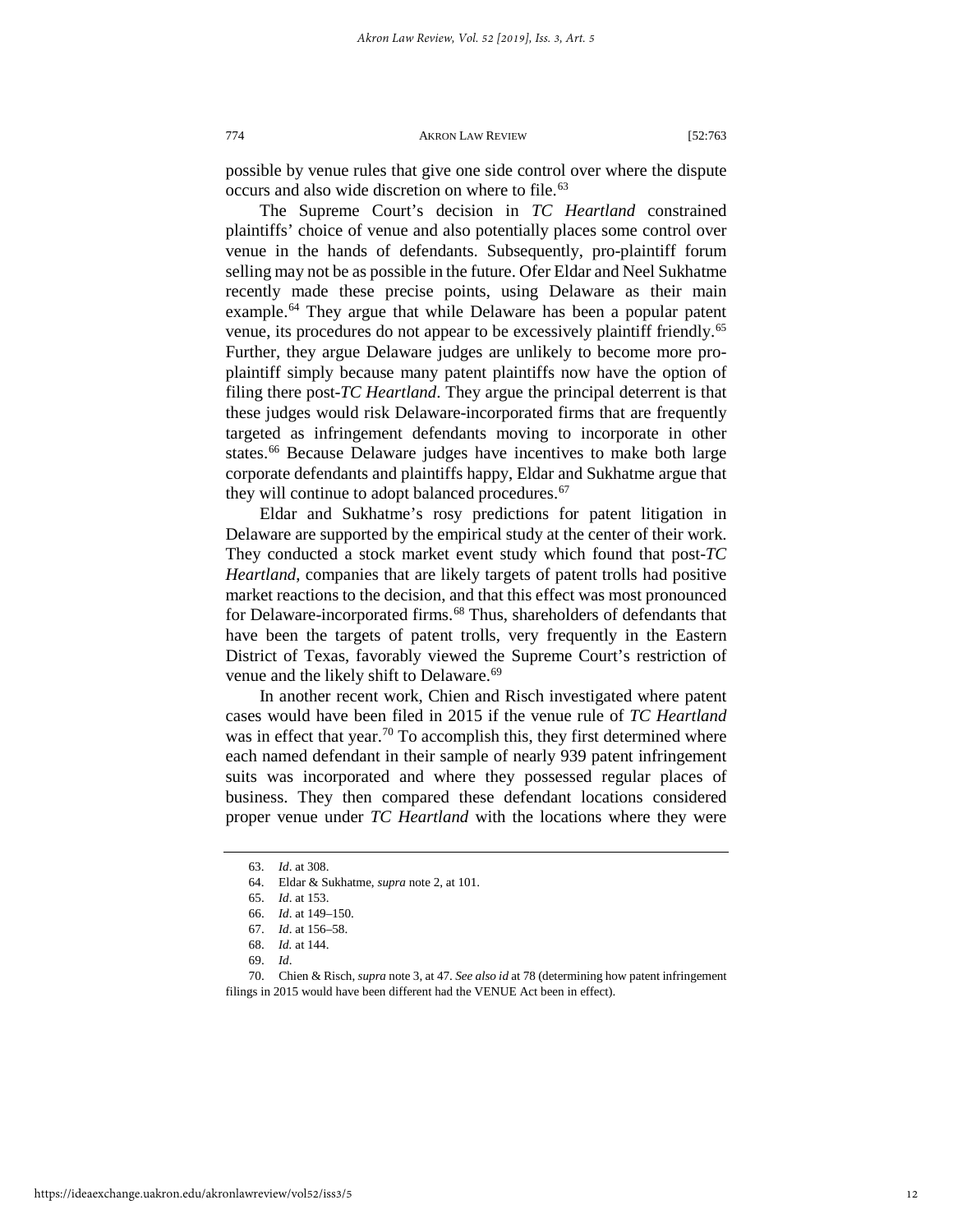actually sued and determined the percentage of cases that would have to be moved had *TC Heartland* been in effect. Finally, given a set of assumptions, they determined where defendants that would have had to sue elsewhere under *TC Heartland* likely would have sued. They did not, however, attempt to predict how many cases would not have been filed under a restricted venue rule, but instead argued that that number would be small.<sup>[71](#page-13-0)</sup>

Chien and Risch found that had *TC Heartland* been in effect in 2015, 52 percent of practicing entity lawsuits and 60 percent of non-practicing entity lawsuits would have had to be filed in a different district.<sup>[72](#page-13-1)</sup> Overall, only 42 percent of cases could have remained where they were actually filed.[73](#page-13-2) Concerning the districts most affected, they find that the 2015 share of non-practicing entity (NPE) cases filed in the Eastern District of Texas would have decreased from the actual of 65 percent to 19 percent.<sup>[74](#page-13-3)</sup> Further, the district gaining the most cases—both practicing entity and NPE cases—would have been Delaware, with the national share of practicing entity cases filed there increasing from 10 to 19 percent and the share for NPEs increasing from 7 to 25 percent.<sup>[75](#page-13-4)</sup> Finally, they predict that the share of NPE cases filed in the Northern District of California would have increased from 3 percent to 16 percent.<sup>[76](#page-13-5)</sup> Chien and Risch largely avoid making normative conclusions about their results.<sup>[77](#page-13-6)</sup> However, their study clearly predicts that *TC Heartland* would have a major impact on where patent cases are filed and that its effects would vary dramatically by patent owner type and from district to district.

With the benefit of now knowing where patent cases have been filed during the first year after *TC Heartland*, in this paper I investigate its actual impact on the patent landscape. Specifically, I compare where cases were filed during the year before *TC Heartland* to where they were filed during the year after the decision. As with Chien and Risch, I determine the differential effects of *TC Heartland* on different types of patent owners and also reveal how *TC Heartland* dramatically increases the shares of patent cases filed where defendants are incorporated or do business. Finally, with actual data before and after the decision, I am able to estimate that had *TC Heartland* not been decided on May 23, 2017, at

<sup>71.</sup> *Id*. at 79.

<sup>72.</sup> *Id*. at 89.

<sup>73.</sup> *Id*. at 90.

<span id="page-13-6"></span><span id="page-13-5"></span><span id="page-13-4"></span><span id="page-13-3"></span><span id="page-13-2"></span><span id="page-13-1"></span><span id="page-13-0"></span><sup>74.</sup> *Id*. at 91. NPEs are patent owners who do not create or sell products or services. *See, e.g*., Miller et al., *supra* note 8*,* at 238 (explaining that PAEs are a subset of NPEs and defining both terms).

<sup>75.</sup> Chien, *supra* note 3, at 91.

<sup>76.</sup> *Id*. at 92.

<sup>77.</sup> *Id.* at 102.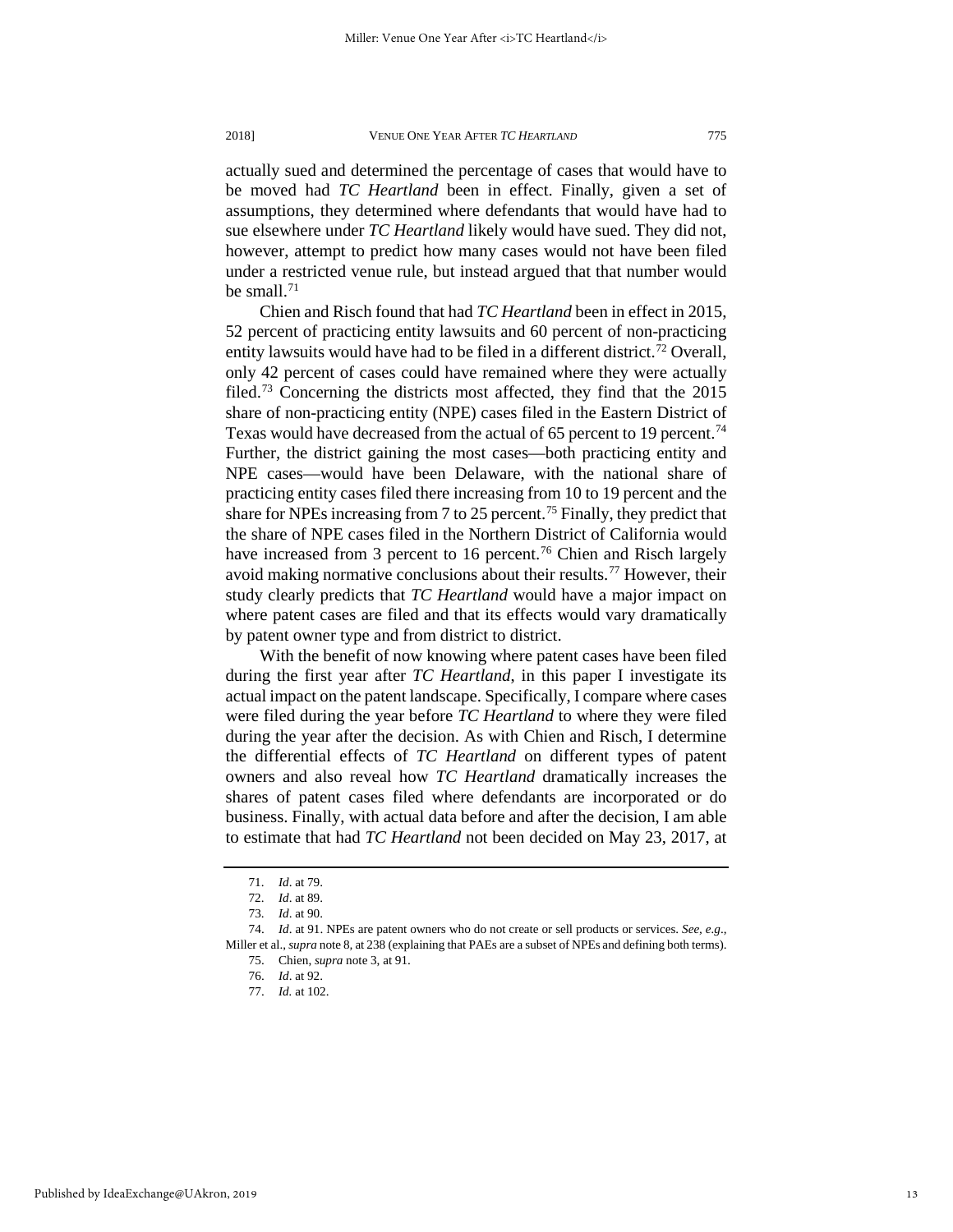least several hundred more PAE lawsuits would have been filed during the ensuing year than were actually filed after the restriction in venue. My results provide practitioners, scholars, and policy makers with a clear picture of the effects of restrictive venue on patent litigation in the United States.

## III. DATA AND METHODOLOGY

I begin my analysis, in Section IV.A., with a high-level review of the impact of *TC Heartland* on where patent lawsuits are filed. In Section IV.B., I investigate whether district-by-district changes vary across plaintiff type, in particular, comparing practicing entities with PAEs that have been the focus of most complaints about patent forum shopping. In Section IV.C., I investigate whether *TC Heartland* had an effect on the volume of patent litigation in the United States. In Section IV.D., I investigate the impact that the decision has had on how many cases are filed in districts where defendants reside or do business.

For my analysis, I collected data on all 8,036 patent infringement lawsuits filed from May 23, 2016 through May 22, 2018—all cases one year before and one year after the Supreme Court released its *TC Heartland* decision on May 23, 2017.<sup>[78](#page-14-0)</sup> I excluded declaratory judgment patent actions where the venue-choosing plaintiff is not asserting infringement, but rather that the defendant's patents are invalid and/or not infringed by the plaintiff.<sup>[79](#page-14-1)</sup> For the population of cases I used, I gathered filing date, venue, case number and party names from Lex Machina's online patent litigation analytics database.<sup>80</sup>

To investigate differences in the impact of *TC Heartland* across plaintiff types, I used the plaintiff categorizations in the newly complete Stanford NPE Litigation Database to group lawsuits contained in its 20

<span id="page-14-2"></span>80. Legal Analytics for Patent Litigation, LEX MACHINA, www.lexmachina.com/patentlitigation/ [https://perma.cc/UZ3L-ZE84].

<span id="page-14-0"></span><sup>78.</sup> In future work it would be valuable to investigate the degree to which filing behavior changed before and after other key dates related to *TC Heartland*, particularly the date the Supreme Court granted certiorari, December 14, 2016. It is possible that many patent plaintiffs began to change where they filed suit and how they pled venue in anticipation of how the Supreme Court would rule, once they knew the Supreme Court would decide the case. My sense after reviewing hundreds of complaints for this study, however, is that plaintiff behavior changed significantly in a very narrow window around the actual decision date.

<span id="page-14-1"></span><sup>79.</sup> *VE Holding*, 917 F.2d at 1583. "It has long been held that a declaratory judgment action alleging that a patent is invalid and not infringed—the mirror image of a suit for patent infringement is governed by the general venue statutes, not by § 1400(b)." *See* 28 U.S.C. § 2202 (Declaratory Judgment Act). *TC Heartland* did not change this interpretation of venue in declaratory judgment actions so we would not expect these cases to be effected. Nevertheless, future work should investigate where alleged patent infringers choose to file their declaratory judgment actions.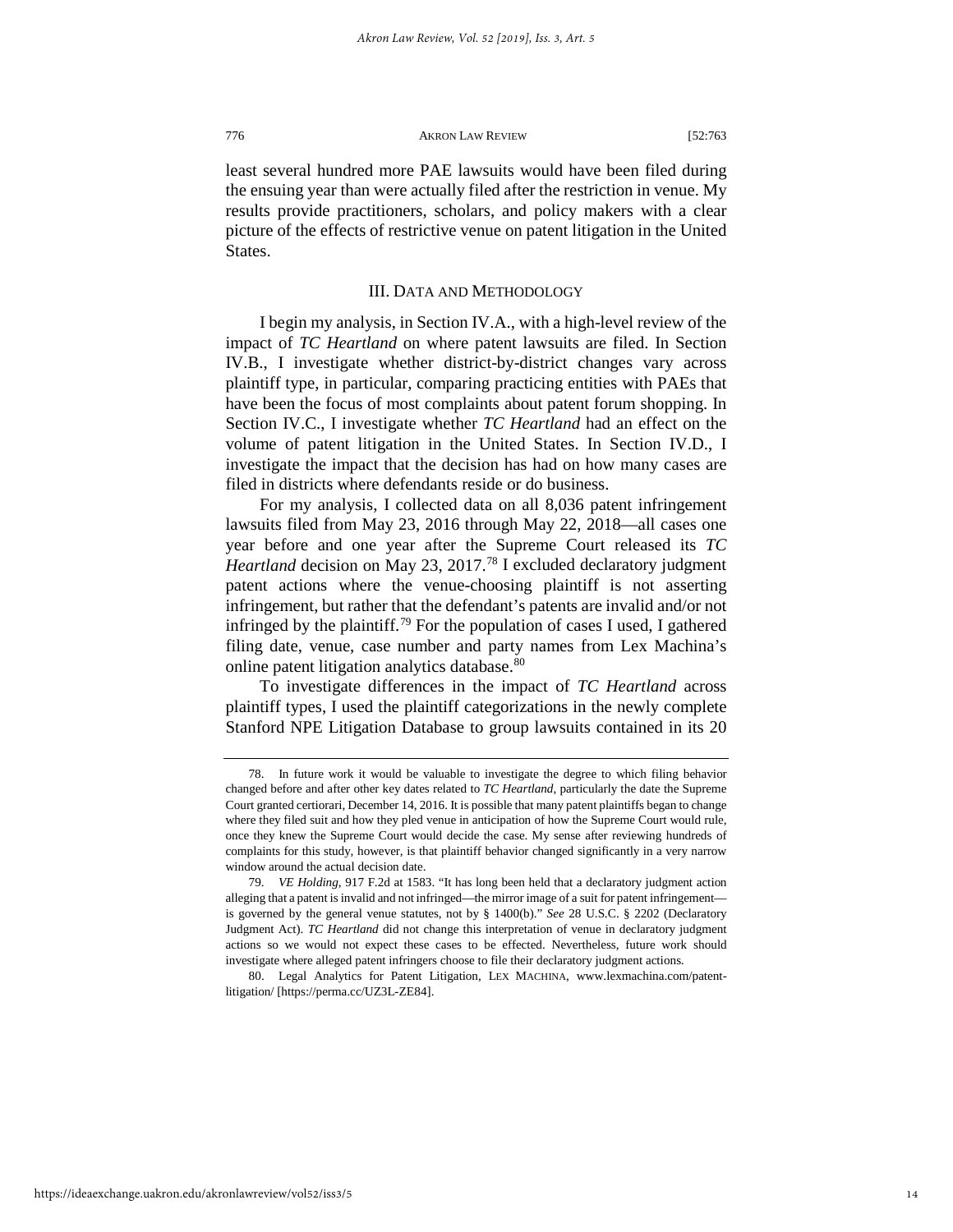percent random sample as brought by PAEs or practicing entities.<sup>[81](#page-15-0)</sup> Within the random sample, there are 1,576 infringement suits filed from one year before through one year after *TC Heartland* and I use these cases in my analysis in sections IV.B. through IV.D.

To determine how *TC Heartland* has changed defendants' connections to the courts where plaintiffs file suit, I collected data on the location of all defendants in each of the cases in the random sample.<sup>[82](#page-15-1)</sup> Specifically, I reviewed the first complaint in each case and recorded the state of incorporation, principal place of business, and regular and established place of business of each defendant, as asserted by the plaintiff in the pleading.  $83$ 

These three locations identify proper locations for venue under *TC Heartland*. Under §1400(b), venue is proper either where defendant resides—restricted to a defendant's place of incorporation—or where the "defendant has committed acts of infringement and has a regular and established place of business."[84](#page-15-3) Alleged regular and established places of business and places of incorporation correspond to the two types of proper venue under §1400(b). Concerning a defendant's principal place of business, recall that when a defendant is incorporated in a state with multiple districts and also possesses its principal place of business in that state, then the defendant is deemed to reside in the judicial district containing the principal place of business.<sup>[85](#page-15-4)</sup> Further, a principal place of business will generally satisfy the second prong of Section 1400(b).<sup>[86](#page-15-5)</sup> Reviewing the complaints in the random sample of cases filed post-*TC Heartland*, every complaint identified at least one of these three defendant contacts with the chosen forum.

I next determined the judicial district containing each of the defendant locations. $87$  I then compared the district where the case was

<span id="page-15-0"></span><sup>81.</sup> NPE Litigation Database, Stanford Law School, npe.law.stanford.edu [https://perma.cc/E5FV-78VS].

<span id="page-15-1"></span><sup>82.</sup> Hand-collecting this data is time consuming and I gathered defendant geographic information for 1383 of the 1576 lawsuits in the random sample. Thus, the analysis in section IV.D. is of 17.5 percent of the population. This sample size has a margin of error of plus or minus 3 percent at a 95 percent confidence level. The analysis in sections IV.B and IV.C., using the entire 20 percent random sample, has a 2.5 percent margin of error at a 95 percent confidence level.

<span id="page-15-3"></span><span id="page-15-2"></span><sup>83.</sup> In order to focus on plaintiffs' choice of forum before and after *TC Heartland*, I exclude cases from my analysis in section IV.D. that were transferred from another venue.

<sup>84.</sup> 28 U.S.C. § 1400(b) (1999).

<sup>85.</sup> *In re* BigCommerce, Inc., 890 F.3d 978, 986 (Fed. Cir. 2018).

<sup>86.</sup> Chien & Risch, *supra* note 3, at 81.

<span id="page-15-6"></span><span id="page-15-5"></span><span id="page-15-4"></span><sup>87.</sup> To determine the home court of locations in multi-district states, I entered the city and state or the ZIP Code of the defendant in the online court locator maintained by the Administrative Office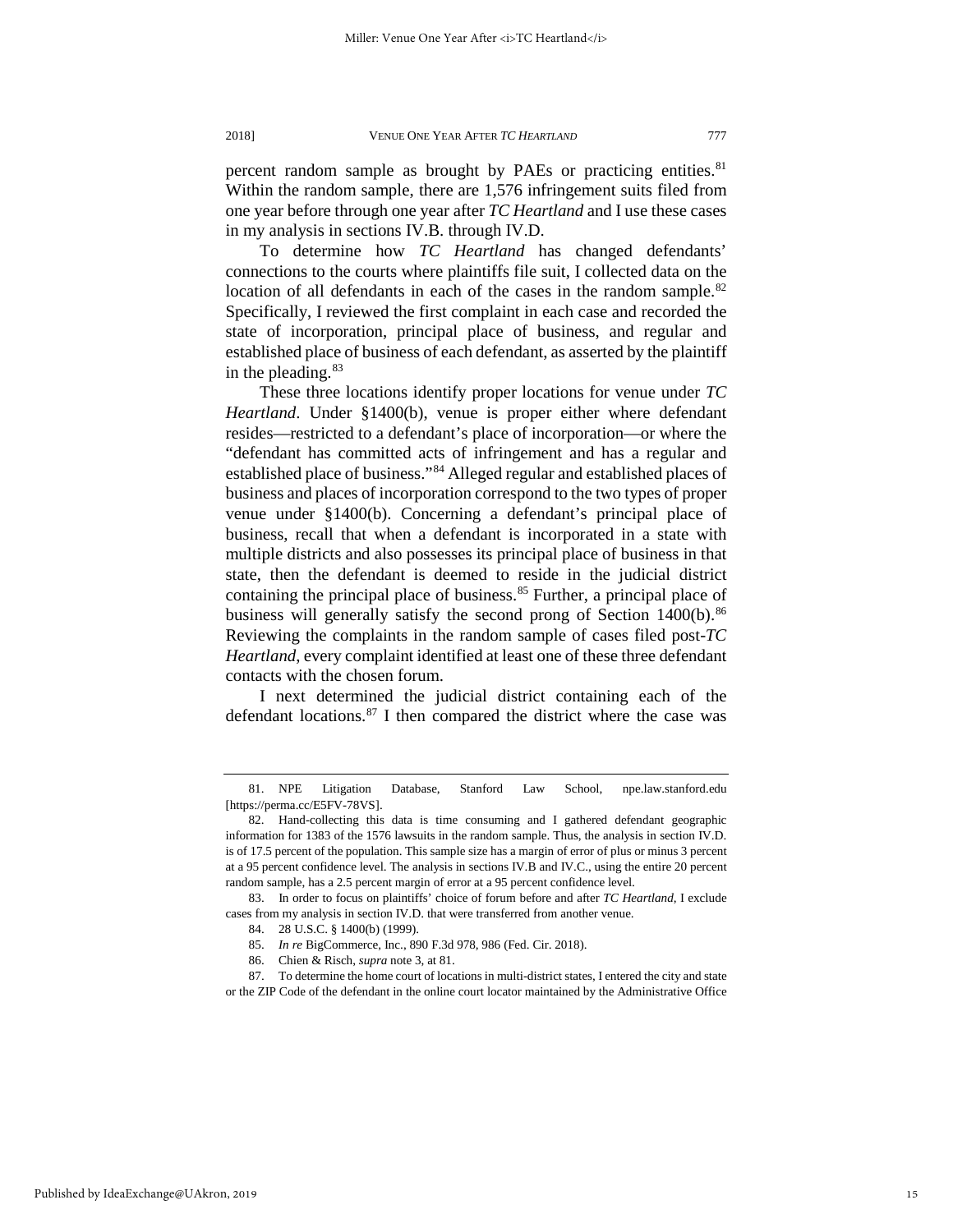filed to the district containing each defendant's place of incorporation, principal office, and/or regular and established place of business. Thus, for all cases I created variables indicating whether or not plaintiff filed suit in and thus selected the judicial district containing:

- Defendants' place of incorporation;
- Defendants' principal place of business; and
- Defendants' regular and established place of business where infringement is alleged to have occurred. [88](#page-16-0)

In cases with multiple defendants, I considered a case filed in these three locations if any single defendant was alleged to be so located in the district.

The literature on pharmaceutical patent litigation and the concentration of drug patent cases in just two districts—Delaware and New Jersey[89](#page-16-1)—suggests that *TC Heartland* may have had a distinct impact on this type of patent dispute. Accordingly, for each of the cases in the 20 percent random sample, I collected the primary three-digit "U.S. Patent Classification System" class assigned to it by the USPTO<sup>[90](#page-16-2)</sup> and using this classification information I defined a set of "pharmaceutical" patent disputes.<sup>[91](#page-16-3)</sup> Using my plaintiff categorizations and this technology information in Section IV.D., I separately analyzed changes in defendant connections to selected venue for PAEs, non-pharmaceutical practicing entities, and pharmaceutical practicing entities.

Finally, to investigate the importance of the pro-plaintiff characteristics of a district to a patent plaintiff's choice of venue, I

of the U.S. Courts. Court Locator, United States Courts, https://www.uscourts.gov/court-locator [https://perma.cc/8D5V-FV28].

<span id="page-16-0"></span><sup>88.</sup> I removed all lawsuits from my analysis where either all plaintiffs or all defendants are foreign entities. Post *TC Heartland*, the Federal Circuit has held that the decision did not change the rule that infringement lawsuits against only foreign defendants may be filed in any judicial district. In re HTC Corp., 889 F.3d 1349, 1360 (Fed. Cir. 2018), *cert. denied*, 139 S.Ct. 1271 (2019).

<span id="page-16-1"></span><sup>89.</sup> *See Pharmaceutical Patent Litigation Filings Have Risen Significantly Since 2014 According to Lex Machina's 2015 Hatch-Waxman/ANDA Report*, LEX MACHINA (Apr. 26, 2016) https://lexmachina.com/media/press/pharmaceutical-patent-litigation-filings-risen-since-2014/ [https://perma.cc/2XYA-6THW] (reporting that among 2,249 ANDA cases filed from 2009 through 2015, 911 were filed in Delaware and 725 in New Jersey).

<span id="page-16-2"></span><sup>90.</sup> *See* Patent Classification, U.S. Pat. & Trademark Off., https://www.uspto.gov/patentsapplication-process/patent-search/classification-standards-and-development

<sup>[</sup>https://perma.cc/AC5R-3LW5].

<span id="page-16-3"></span><sup>91.</sup> I define "pharmaceutical" patents as those assigned USPC 514 or 424. I also defined, but have not yet used, a set of software patent disputes as those asserting at least one patent assigned to any of the following USPCs: 341, 345, 370, 375, 380, 381, 382, 700–707, 715–717, 726, and 902. James Bessen, *A Generation of Software Patents*, 18 B.U.J. SCI. & TECH. L. 241, 251–52 (2012).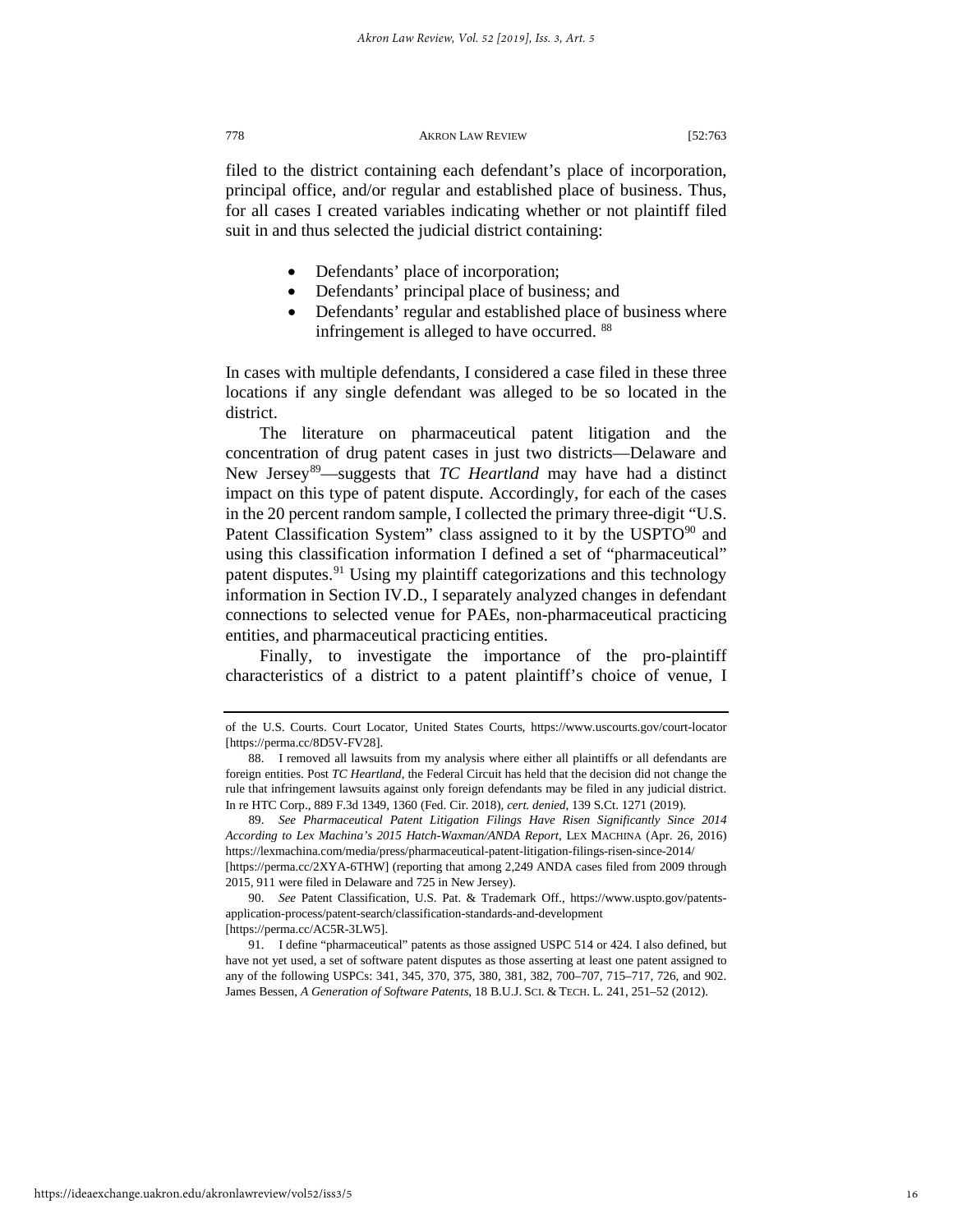assigned Lemley's pro-plaintiff district rankings to the district selected in each case. Lemley's rankings aggregate several characteristics of each of the thirty-three busiest patent districts, including speed of disposition, plaintiff win rates, and percent of cases that go to trial.<sup>[92](#page-17-0)</sup>

### IV. FINDINGS

#### *A. Changes in Filing After* TC Heartland

I begin the analysis by investigating how *TC Heartland* impacted district-by-district filings for all cases. Figure 1 graphs total monthly patent infringement lawsuits as well as monthly lawsuits filed in Delaware and the Eastern District of Texas from one year before through one year after *TC Heartland*. For total lawsuits, there is a mild downward trend in filings over this two-year period, which would not be surprising even in the absence of *TC Heartland* given other recent shocks to the patent system that arguably make patent litigation less profitable and more uncertain for plaintiffs. $93$  These shocks especially include the Supreme Court's decisions in *Alice Corp. v. CLS Bank International* and the America Invents Act's (AIA) creation of new and now widely used post-grant administrative procedures to challenge the validity of patents.<sup>[94](#page-17-2)</sup>

<sup>92.</sup> Lemley, *supra* note 55, at 19–22.

<span id="page-17-1"></span><span id="page-17-0"></span><sup>93.</sup> The linear trend in monthly filings over the two-year period is 3.8 fewer infringement lawsuits per month. Chi-square test rejects the null hypothesis that monthly infringement lawsuits were not declining  $(p = 0.009)$ .

<span id="page-17-2"></span><sup>94.</sup> Alice Corp. Pty. Ltd. v. CLS Bank Intern, 573 U.S. 208, 223 (2014) (holding that "the mere recitation of a generic computer cannot transform a patent-ineligible abstract idea into a patenteligible invention") and the Leahy-Smith America Invents Act, Pub. L. No. 112-29, 125 Stat. 284 (2011) (codified at 28 U.S.C. § 1454; 35 U.S.C. §§ 123, 257, 298–99, 321–29 (2012)). Additionally, in Octane Fitness, LLC v. ICON Health & Fitness, the Supreme Court lowered the standard for courts to declare a case "exceptional" under 35 U.S.C. § 285 and award attorneys fees to prevailing parties. 572 U.S. 545, 554–55 (2014) (holding that "an 'exceptional' case is simply one that stands out from others with respect to the substantive strength of a party's litigating position (considering both the governing law and the facts of the case) or the unreasonable manner in which the case was litigated").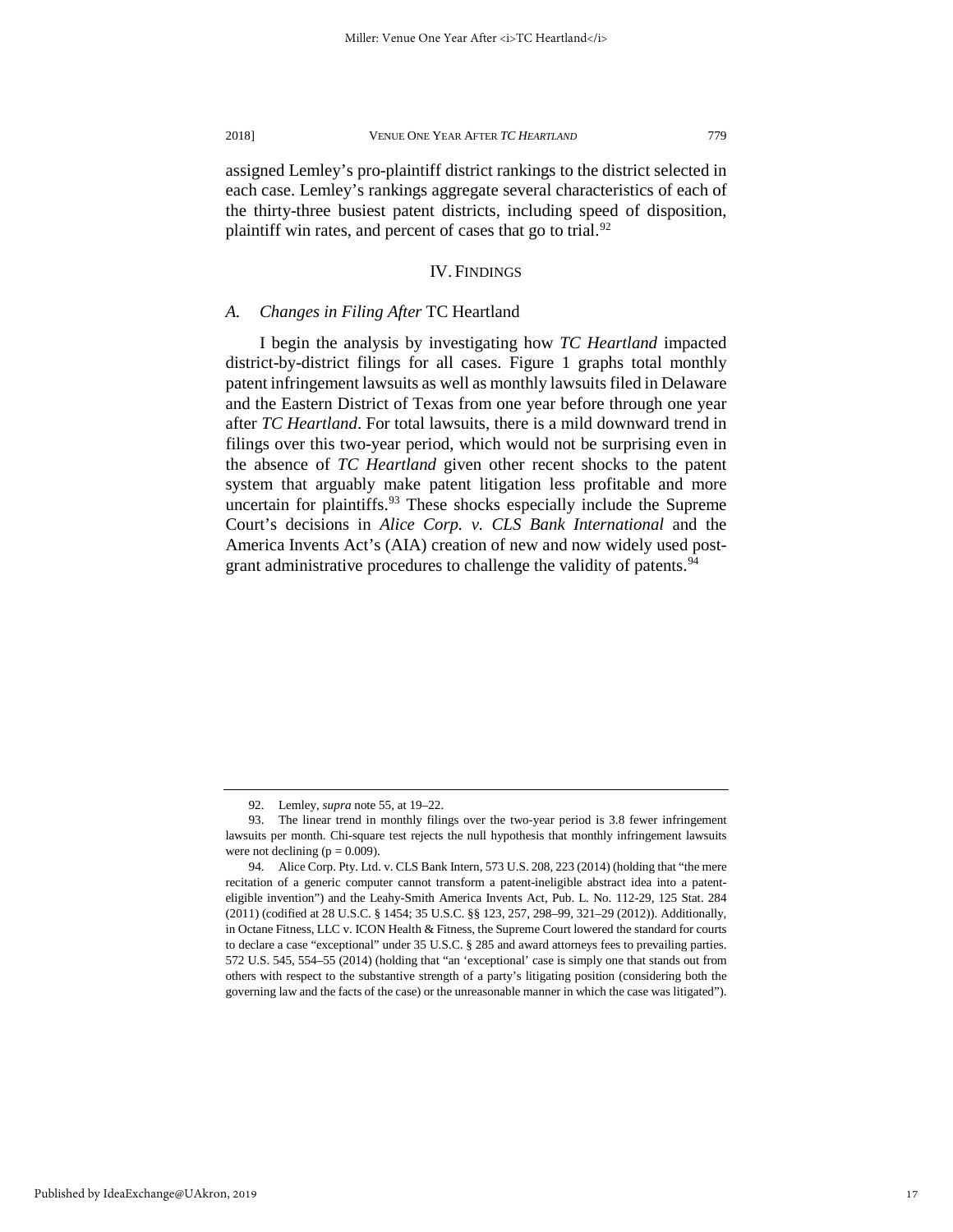

# FIGURE 1. MONTHLY PATENT INFRINGEMENT LAWSUIT FILED – TOTAL AND SELECT DISTRICTS

*NOTE*—Monthly patent infringement lawsuits filed nationally ("Total"), in the Eastern District of Texas ("E.D.Tex"), and in the District of Delaware ("D.Del."), from one year before to one year after *TC Heartland* was decided on May 22, 2017. Data from Lex Machina.

Inspection of monthly filings in the two most popular districts, however, suggests that *TC Heartland* has impacted litigation volumes in these two important districts. Filings dropped below trend in the Eastern District of Texas about one month before the Supreme Court's decision in *TC Heartland* on May 22, 2017—identified by the vertical dashed line in Figure 1—and had not recovered a year later.<sup>95</sup> Delaware, by contrast and as predicted by Chien and Risch,  $96$  had a step up in the monthly volume of lawsuits since the decision that has persisted. $97$ 

Table 1 reports absolute and percentage changes in filings comparing the year before *TC Heartland* to the year after. It includes national totals and district totals for fourteen courts with the busiest patent dockets over the two years. From the large swings in filings in Table 1, we can conclude that *TC Heartland* probably had an impact on case volume in many

<span id="page-18-0"></span><sup>95.</sup> From linear regression of the impact of *TC Heartland* on filings in the Eastern District of Texas, there was an average of 92 fewer lawsuits per month post-*TC Heartland*. Chi-square test rejected the null hypothesis that *TC Heartland* did not change the number of monthly filings in the Eastern District of Texas ( $p = 0.000$ ).

<sup>96.</sup> Chien & Risch, *supra* note 3, at 92–93.

<span id="page-18-2"></span><span id="page-18-1"></span><sup>97.</sup> In a linear regression of the impact of *TC Heartland* on filings in Delaware, there has been an average of 31 more lawsuits per month post-*TC Heartland*. Chi-square test rejected the null that *TC Heartland* did not change the number of monthly filings in Delaware ( $p = 0.000$ ).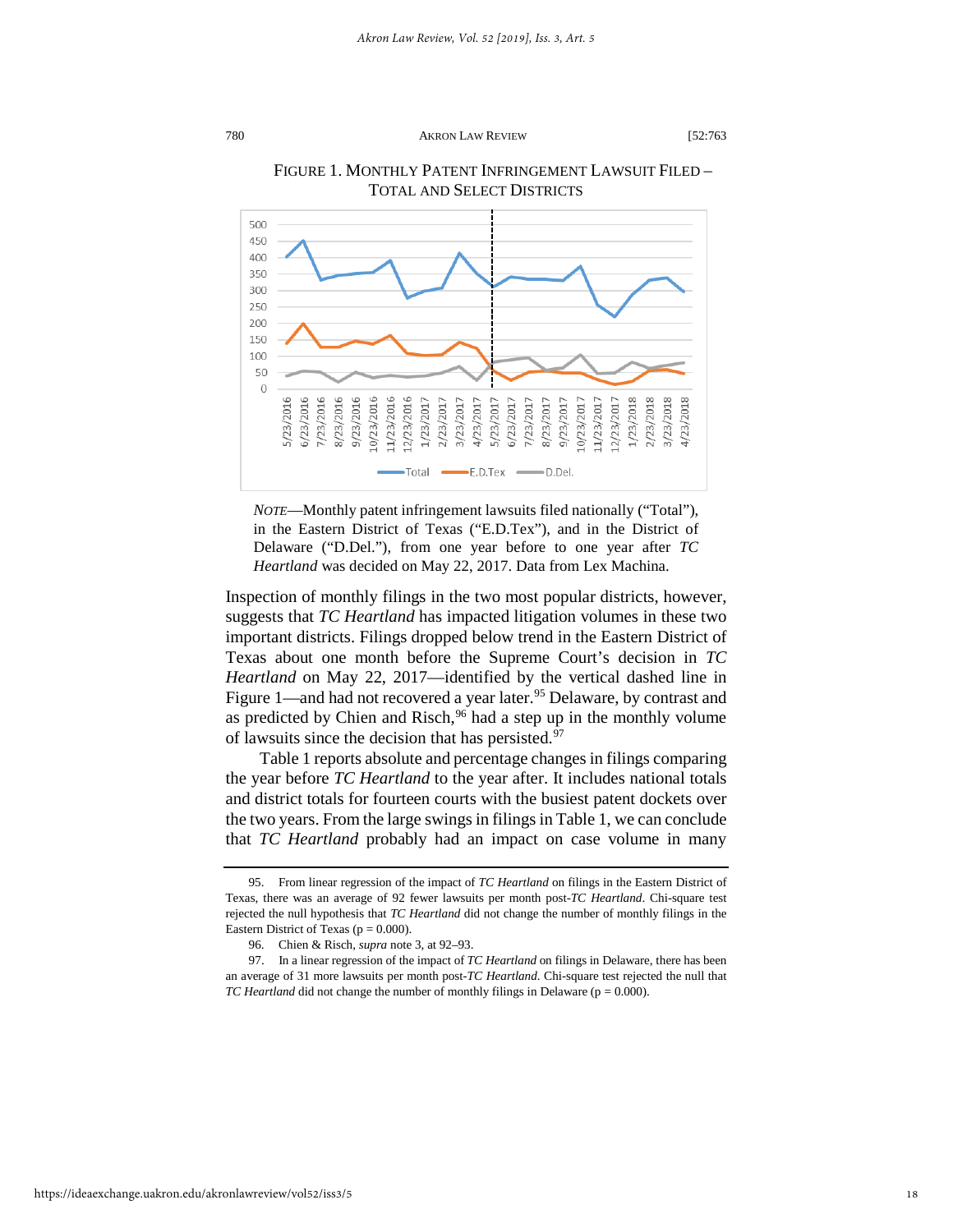districts.<sup>[98](#page-19-0)</sup> Again, however, the effect appears clearest and most striking in the Eastern District of Texas, which saw a one-year decline of 68 percent (over 1,100 lawsuits), and Delaware, which had an increase of 72 percent (373 cases).

Other districts with large gains include the Central District of California (30 percent more cases the year after), the Northern District of California (113 percent more cases the year after), the District of New Jersey (30 percent more cases the year after), the Western District of Texas (56 percent more cases the year after), and the Northern District of Texas (122 percent more cases the year after). Besides the Eastern District of Texas, the Southern District of Florida, the District of Massachusetts, and the Middle District of Florida each saw fairly large percentage declines in patent filings (32, 25, and 17 percent fewer than the year before, respectively). Multivariate analysis of the impact of *TC Heartland* on case volume is beyond the scope of this first look at changes in filings after the decision. However, the dramatic year-to-year differences in many of these districts suggest that restricted venue has had an effect.

Further evidence that *TC Heartland* shifted where cases were filed is contained in the last column of Table 1, which includes Lemley's pro-plaintiff district rankings.<sup>[99](#page-19-1)</sup> Every district that saw a decline in cases post-*TC Heartland* was ranked by Lemley among the top half of the thirtythree districts he studied. Further, two of the districts with the largest gains post-*TC Heartland*—the Northern District of California and the District of New Jersey—are among the least favorable for plaintiffs in Lemley's study. It is intuitive that plaintiffs who previously avoided districts that tended to be less pro-plaintiff would now be forced to file in them since they are home to many patent defendants. Additionally, the fact that Delaware and the Eastern District of Texas—two of the top-five most proplaintiff districts—continued to possess the two busiest patent dockets the year after *TC Heartland* indicates both that Lemley's rankings captured plaintiffs' preferences and that even after the decision many plaintiffs continue to be able to select favorable venue.

<span id="page-19-1"></span><span id="page-19-0"></span><sup>98.</sup> There are a host of reasons why the volume of patent litigation will vary from year to year. For example, national filing rates are influenced by macroeconomic cycles. *See*, e.g., Alan Marco, Shawn Miller, & Ted Sichelman, *Do Economic Downturns Dampen Patent Litigation?*, 12 J. EMPIRICAL LEGAL STUDY 481 (2015).

<sup>99.</sup> Lemley, *supra* note 55 at 22–24.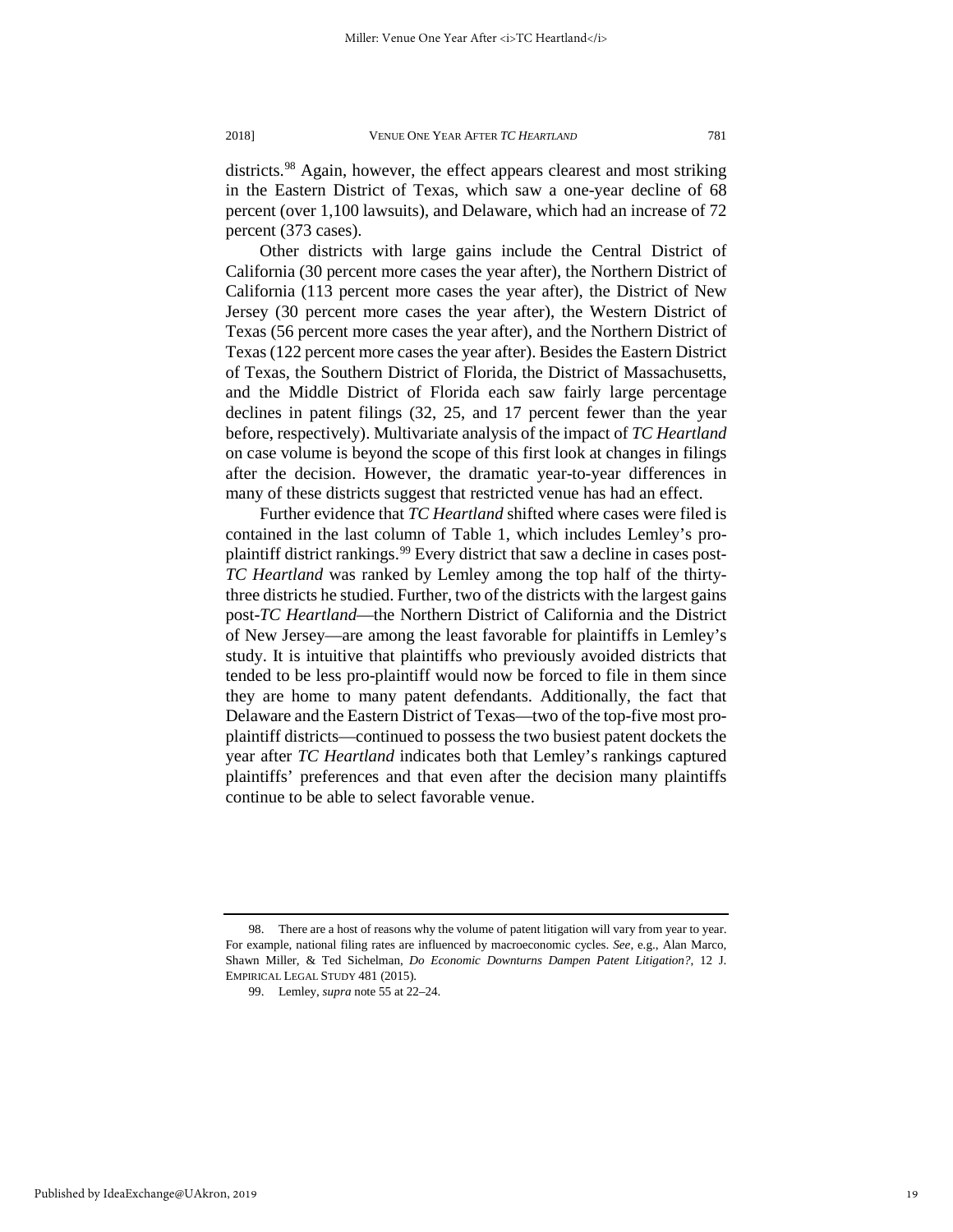| <b>District</b> | <b>Total</b> | <b>Before</b> | <b>After</b>  | $\Lambda$ # Cases | % Increase | L <sub>8</sub> |
|-----------------|--------------|---------------|---------------|-------------------|------------|----------------|
|                 |              |               |               |                   |            |                |
| E.D. Tex.       | 2147 (27%)   | 1626 (38%)    | 521 (14%)     | -1105             | -68%       | 5              |
| D. Del.         | 1416 (18%)   | 521 (12%)     | 895 (24%)     | 374               | 72%        | $\overline{c}$ |
| C.D. Cal.       | 608 (7.6%)   | 264 (6.2%)    | 344 (9.2%)    | 80                | 30%        | 12             |
| N.D. Cal.       | 400 (5.0%)   | 128 (3.0%)    | 272 (7.2%)    | 144               | 113%       | 25             |
| D.N.J.          | 349 (4.3%)   | 152 (3.6%)    | 197 (5.2%)    | 45                | 30%        | 29             |
| N.D. Ill.       | 399 (5.0%)   | 205 (4.8%)    | 194 (5.2%)    | -11               | $-5\%$     | 15             |
| S.D.N.Y.        | 201 (2.5%)   | 89 (2.1%)     | 112 (3.0%) 23 |                   | 26%        | 17             |
| S.D. Fla.       | 175 (2.2%)   | 104 (2.4%)    | 71 (1.9%)     | -33               | $-32%$     | 5              |
| D. Mass.        | 168 (2.1%)   | 96 (2.2%)     | 72 (1.9%)     | -24               | $-25%$     | 14             |
| W.D. Tex.       | 133 (1.7%)   | 52 (1.2%)     | 81 (2.2%)     | 29                | 56%        | 10             |
| S.D. Cal.       | 131 (1.6%)   | 69 (1.6%)     | 62(1.6%)      | -7                | -10%       | 16             |
| M.D. Fla.       | 130 (1.6%)   | 71 (1.7%)     | 59 (1.6%)     | -12               | -17%       | 1              |
| N.D. Tex.       | 116 (1.4%)   | 36 (0.8%)     | 80 (2.1%)     | 44                | 122%       | 4              |
| N.D. Ga.        | 80 (1.0%)    | 40 (0.9%)     | 40 (1.1%)     | O.                | 0%         | 28             |
|                 |              |               |               |                   |            |                |
|                 |              |               |               |                   |            |                |
| Total           | 8036         | 4279          | 3757          | $-522$            | -12%       |                |
|                 | $(100\%)$    | $(100\%)$     | $(100\%)$     |                   |            |                |

# TABLE 1. TOTAL FILINGS ONE YEAR BEFORE AND AFTER *TC HEARTLAND* – BY DISTRICT

*NOTE*—Population of 8,036 patent infringement lawsuits filed between May 23, 2016 and May 22, 2018. Data from Lex Machina and Stanford NPE Litigation Database. "L8" indicates outcome adjusted pro-plaintiff ranking of district (with "1" the most pro-plaintiff) according to Lemley (2010).

Further suggesting that the district-by-district changes in Figure 1 were in large part due to *TC Heartland* and not background trends or other shocks, is that the numbers closely track Chien and Risch's predictions of where cases would have been filed in 2015 had *TC Heartland*'s decision been in effect that year. Table 2 contains the actual and predicted shares of cases in each of the five busiest districts, as reported by Chien and Risch. Comparing their numbers with the actual shares for these districts one year before and one year after *TC Heartland* that are reported in Table 1, we see that Chien and Risch's predicted 2015 shares are almost identical to the actual shares during the year after *TC Heartland* for three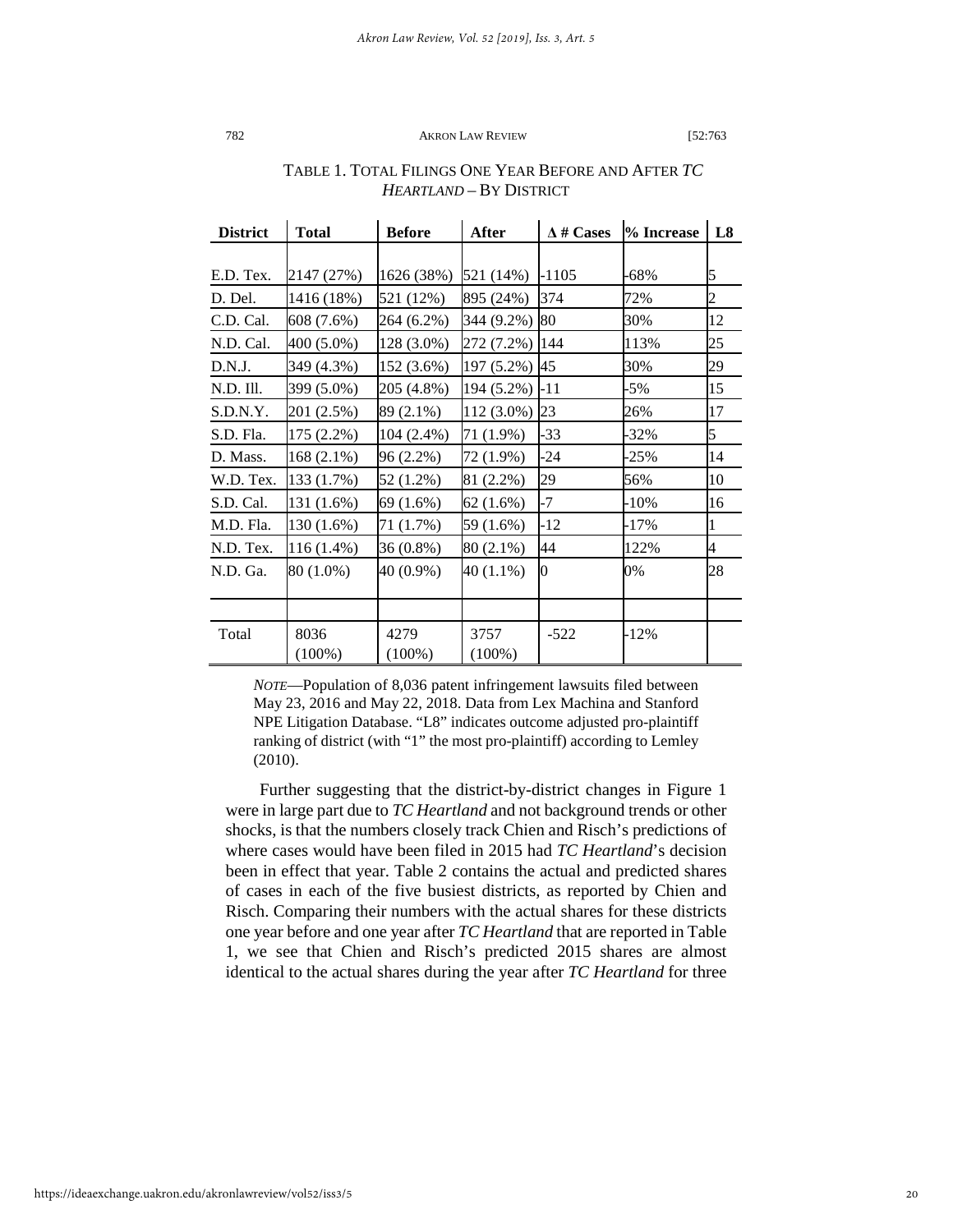of the five districts—the Eastern District of Texas, the District of Delaware, and the District of New Jersey. Perhaps surprisingly, the actual post-*TC Heartland* national share for the Central District of California is 50 percent larger than that predicted by Chien and Risch (9.1 versus 6.1 percent). In the next section where I review changes by plaintiff type, we will see that the Central District of California was unique among the districts with the largest patent dockets in that it has seen an increase in practicing entity but not PAE filings during the year after *TC Heartland*.

The Northern District of California is the district with a post-*TC Heartland* litigation share farthest from Chien and Risch's predicted percentage. In fact, its predicted share is nearly twice that of the actual (13 versus 7.2 percent). Chien and Risch also found that the industry most targeted by NPEs is high technology.<sup>[100](#page-21-0)</sup> Of course the Northern District of California is the center of this industry so plaintiffs suing technology defendants there are likely doing so in their targets' backyard. These facts, along with the low pro-plaintiff score of the Northern District of California, suggest many PAEs continue to avoid filing suit in this particular district. I will explore this further in the next section. The key point is that the direction of the predicted change in share in each of these five districts is consistent with the actual changes during the year after *TC Heartland*. Since Chien and Risch's predicted changes were based on the actual defendant locations that constrain plaintiffs under *TC Heartland*, this consistency indicates that restricted venue has impacted filing location.

| <b>District</b> | 2015 Actual | <b>2015</b> with<br><b>TC</b> Heartland |
|-----------------|-------------|-----------------------------------------|
|                 |             |                                         |
| E.D. Tex.       | 44%         | 14.7%                                   |
| D. Del.         | 9%          | 23.8%                                   |
| C.D. Cal.       | 5%          | 6.1%                                    |
| N.D. Cal.       | 4%          | 13.0%                                   |
| D.N.J.          | 5%          | 5.3%                                    |

TABLE 2. 2015 ACTUAL AND PREDICTED MOST POPULAR DISTRICTS

*NOTE*—From Chien & Risch (2017), table 7.

<span id="page-21-0"></span><sup>100.</sup> Chien & Risch, *supra* note 3, at 95. Similarly, Miller found that 85 percent of PAE lawsuits assert patents that cover computer and communications or electrical technology. Miller et al, *supra* note 8, at 265.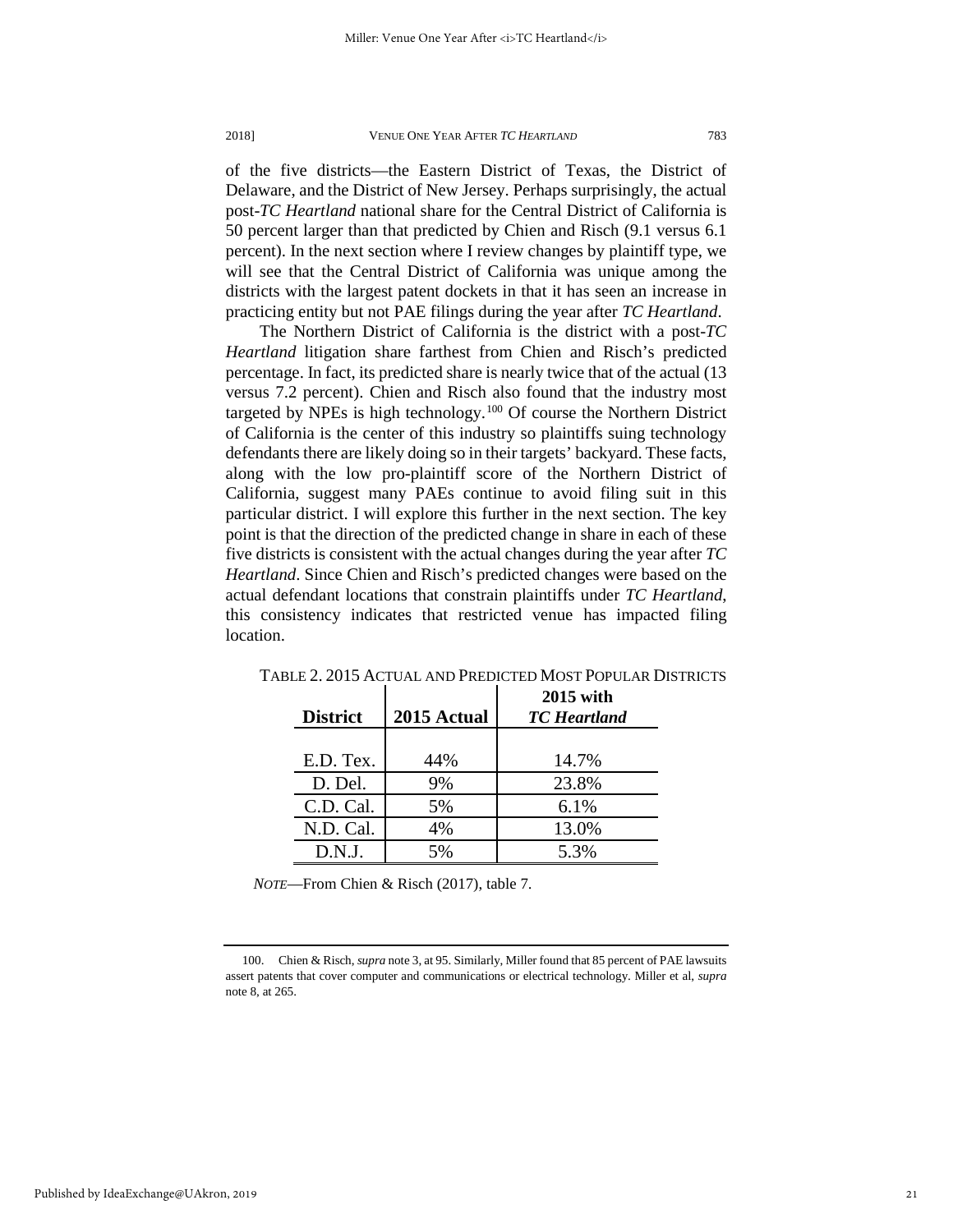# *B. District-by-District Changes in Filing Due to* TC Heartland *– by Plaintiff Type*

Research suggests that PAEs often assert with the goal of extracting quick "nuisance value" settlement from defendants.<sup>[101](#page-22-0)</sup> One way to increase the pressure to settle is to increase litigation costs for defendants by selecting a more expensive venue. Of course, certain local rules, including authorization of early discovery, make it more expensive to litigate in some districts. Another plausible way to drive up costs is to select a more geographically remote district that is less convenient for defendants. Both avenues may explain the appeal of the Eastern District of Texas for PAEs.

By contrast, practicing entities less interested in nuisance value settlements will have a different set of preferences, including in many cases, the desire to restrict competitors' use of their technology. Such plaintiffs may be less interested in imposing litigation costs and more interested in selecting the most convenient court likely to entertain an injunction. For many practicing entities, that court might frequently be the district nearest its principal place of business.

Thus, there are reasons to believe that *TC Heartland* had different effects on PAEs than practicing entities, and, in this Section, I explore whether that was in fact the case. I utilize the Stanford NPE Litigation Database's complete 20 percent random sample of cases and define practicing entity cases as any lawsuit with at least one patent asserter categorized as a Category 8 Product Company<sup>[102](#page-22-1)</sup> in the Stanford NPE Litigation Database. I define PAE suits as all cases where all patent asserters are Category 1 Acquired Patents,<sup>[103](#page-22-2)</sup> Category 4 Corporate Heritage,<sup>[104](#page-22-3)</sup> and/or Category 5 Individual-Inventor-Started Companies.<sup>105</sup>

<span id="page-22-0"></span><sup>101.</sup> Lemley & Melamed, *supra* note 11, at 2170. *See also* Federal Trade Commission, supra note 14 (finding that litigating PAEs sign licenses that are "less than the lower bounds of early stage litigation costs," a finding "consistent with nuisance litigation rather than the likelihood of their infringement.")

<span id="page-22-1"></span><sup>102.</sup> Miller et al., *supra* note 8, at 245 ("Category 8 product companies manufacture products, sell products, or deliver services (unrelated to patent enforcement)").

<span id="page-22-2"></span><sup>103.</sup> *Id.* at 244 ("Category 1 includes any NPE primarily in the business of asserting patents it has acquired from other entities").

<span id="page-22-3"></span><sup>104.</sup> *Id.* ("Category 5 is comprised of firms primarily in the business of asserting patents, where the original inventor of the patents is the founder and/or owner of the NPE").

<span id="page-22-4"></span><sup>105.</sup> *Id.* at 246 ("Category 4 'corporate heritage' entities are firms that were successful producers for a sustained period of years but then transitioned to a PAE business model").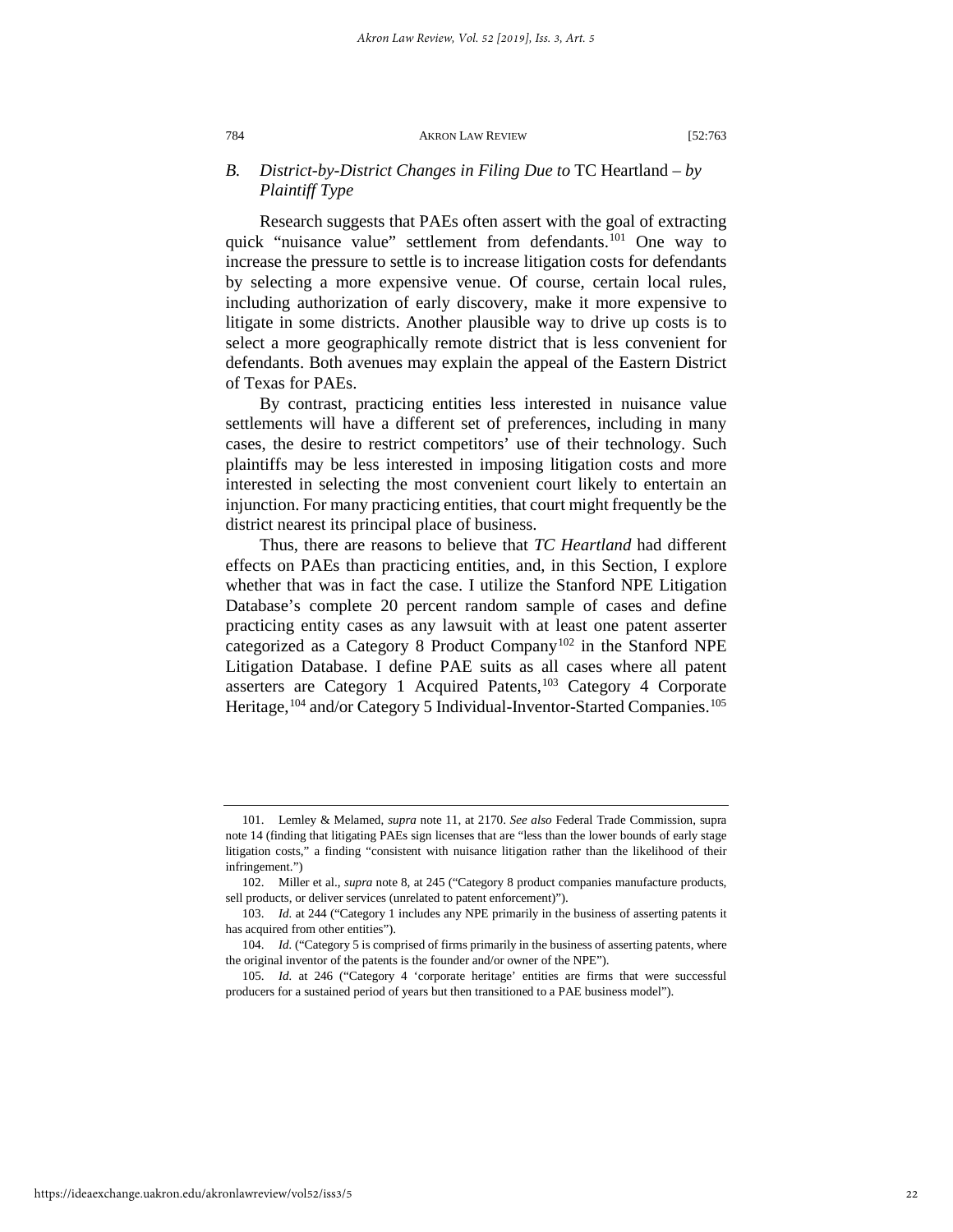In Figure 2, I graph annual patent lawsuits as well as PAE and practicing entity patent lawsuits each year from 2008 through 2018.<sup>106</sup> Around 2011, we see the large increase in PAE filings and the smaller increase in practicing entity filings caused by the AIA's amendment of the joinder rule in patent litigation.<sup>[107](#page-23-1)</sup> The reason for the disparate impact of the AIA on PAE versus practicing entity filings was the practice of many PAEs and relatively few practicing entities of joining many unaffiliated alleged infringers together in a single lawsuit.<sup>[108](#page-23-2)</sup>

Figure 2 also reveals a crater in PAE filings in the Eastern District of Texas centered around the *Alice* decision.<sup>[109](#page-23-3)</sup> During the three years leading up to *TC Heartland*, PAE suits appear to have been trending down while practicing entity litigation has been much more stable throughout the plotted eleven-year period. During the year after *TC Heartland*, PAE filings have flattened while practicing entity lawsuits have actually increased.

Zooming in, how do filings the year before *TC Heartland* compare with filings one year after? Figure 3 plots monthly lawsuits—again in the 20 percent random sample—separately for PAEs and practicing entities. From Figure 3 it appears that filings dipped for both PAEs and practicing entities one to two months before *TC Heartland*, probably in part due to uncertainty. Overall, there was a decline in PAE lawsuits over the entire two-year period, while practicing entity filings were relatively stable. In fact, over the two years centered on *TC Heartland*, the linear trend in PAE filings declined from about 200 lawsuits per month at the beginning of the period to about 120 lawsuits per month at the end of the period.<sup>[110](#page-23-4)</sup> By contrast, the linear trend in practicing entity lawsuits was statistically unchanged from about 145 cases a month to 155 cases per month.<sup>[111](#page-23-5)</sup> It

<span id="page-23-0"></span><sup>106.</sup> The average percent of annual lawsuits filed in the last six months of each year during the past decade is about 60 percent. Accordingly, I estimate that 50 percent more lawsuits will be filed during the second half of 2018 than were filed during the first half for which I gathered actual filings.

<span id="page-23-1"></span><sup>107.</sup> The Leahy-Smith America Invents Act provides that joinder of accused infringers is permitted only where the claims against the defendants arise out of "the same transaction, occurrence, or series of transactions, or occurrences relating to the making, using, importing into the United States, offering for sale, or selling of the *same accused product or process* and questions of fact common to all defendants or counterclaim defendants will arise in the action." 35 U.S.C. § 299(a)(1)-(2) (emphasis added). *See* Leahy-Smith America Invents Act, Pub. L. No. 112-29, 125 Stat. 284 (2011) (codified at 28 U.S.C. § 1454; 35 U.S.C. §§ 123, 257, 298–99, 321–29 (2012)). Accused infringers may *not* be joined "based solely on allegations that they each have infringed the patent or patents in suit." 35 U.S.C. § 299(a)(2) (2011).

<span id="page-23-2"></span><sup>108.</sup> *See*, e.g., Miller et al., *supra* note 8, at 256.

<sup>109.</sup> *See* Alice Corp. Pty. Ltd. v. CLS Bank Intern, 573 U.S. 208, 223 (2014).

<span id="page-23-4"></span><span id="page-23-3"></span><sup>110.</sup>  $p = 0.006$ 

<span id="page-23-5"></span><sup>111.</sup>  $p = 0.782$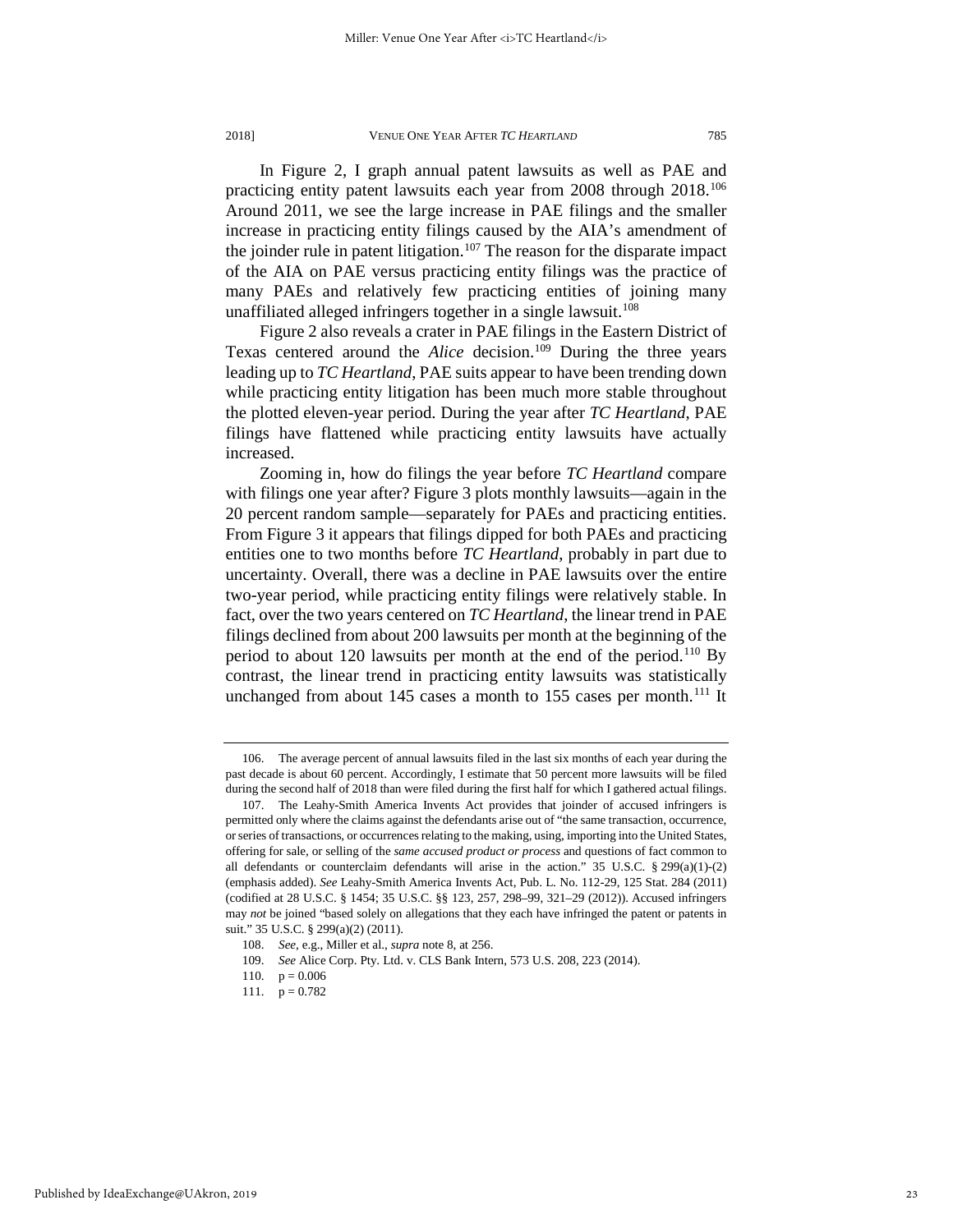would seem that PAEs have been much more affected by the major legal changes of the last eight years, including not only the AIA and *Alice* but also *TC Heartland*.



# FIGURE 2. ANNUAL LAWSUITS FILED – TOTAL, PAE AND PRACTICING ENTITY

*NOTE*—Stanford NPE Litigation Database random sample of 20 percent of all lawsuits filed. 2018 totals projected from actual filings during the first half of the year plus the trend over the last five years of approximately 60 percent of cases filed during the second half of the calendar year.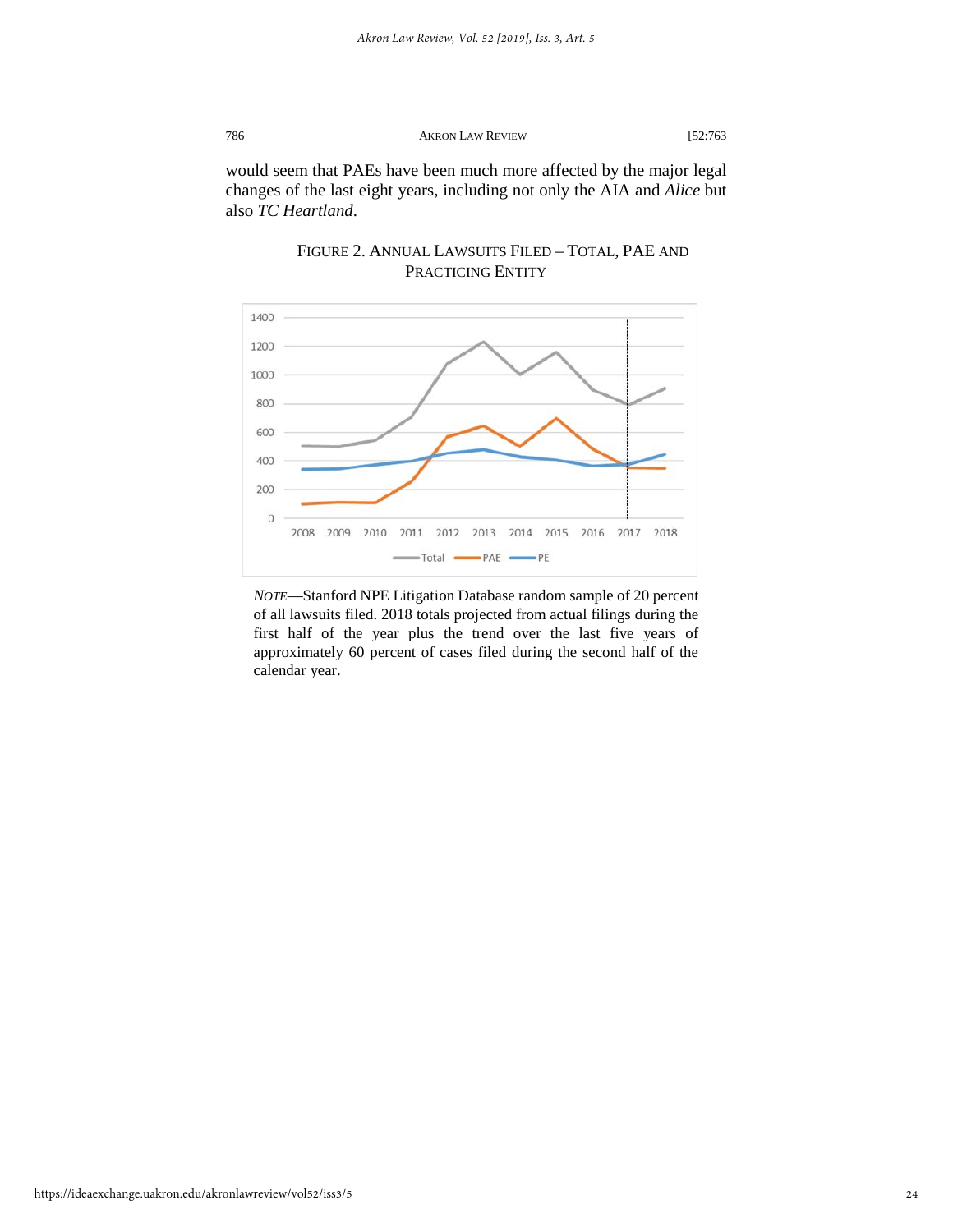

FIGURE 3. MONTHLY LAWSUITS FILED – TOTAL, PAE AND PRACTICING ENTITY

What about district-by-district changes in filings broken down by PAE and practicing entity lawsuits? Table 3 reports changes in the percentage and number of cases nationally and in key districts filed by PAEs and practicing entities. Nationally, we see that in the year before *TC Heartland*, 42 percent of infringement lawsuits were practicing entity cases and 50 percent were PAE cases. In contrast, PAE suits declined from nearly 53 percent of all cases to less than 45 percent. This swapping in the percentage mix of patent litigation was largely due to the decrease in PAE suits, down 25 percent from the year before *TC Heartland*. In contrast, there were 4 percent more practicing entity lawsuits filed the year after *TC Heartland* than during the year before the decision.

Turning to the district-by-district data in Table 3, and comparing percentages with the national totals, we see that the change in filings was highly variable across key districts for practicing entities versus PAEs. In the Eastern District of Texas, the number of practicing entity lawsuits was almost unchanged the year after *TC Heartland*. In contrast, there was almost twice the loss in the number of PAE suits in the Eastern District as there was nationally (-209 versus -114 cases in the sample). The amount of PAE litigation in the Eastern District of Texas the year after *TC Heartland* was decided is a mere 28 percent of what it was the year before.

By contrast, Delaware saw a large increase in both PAE and practicing entity litigation during the year after *TC Heartland*—a 75 percent increase for practicing entities and a nearly 300 percent increase

*NOTE*—Data from Stanford NPE Litigation Database random sample of 20 percent of all lawsuits filed.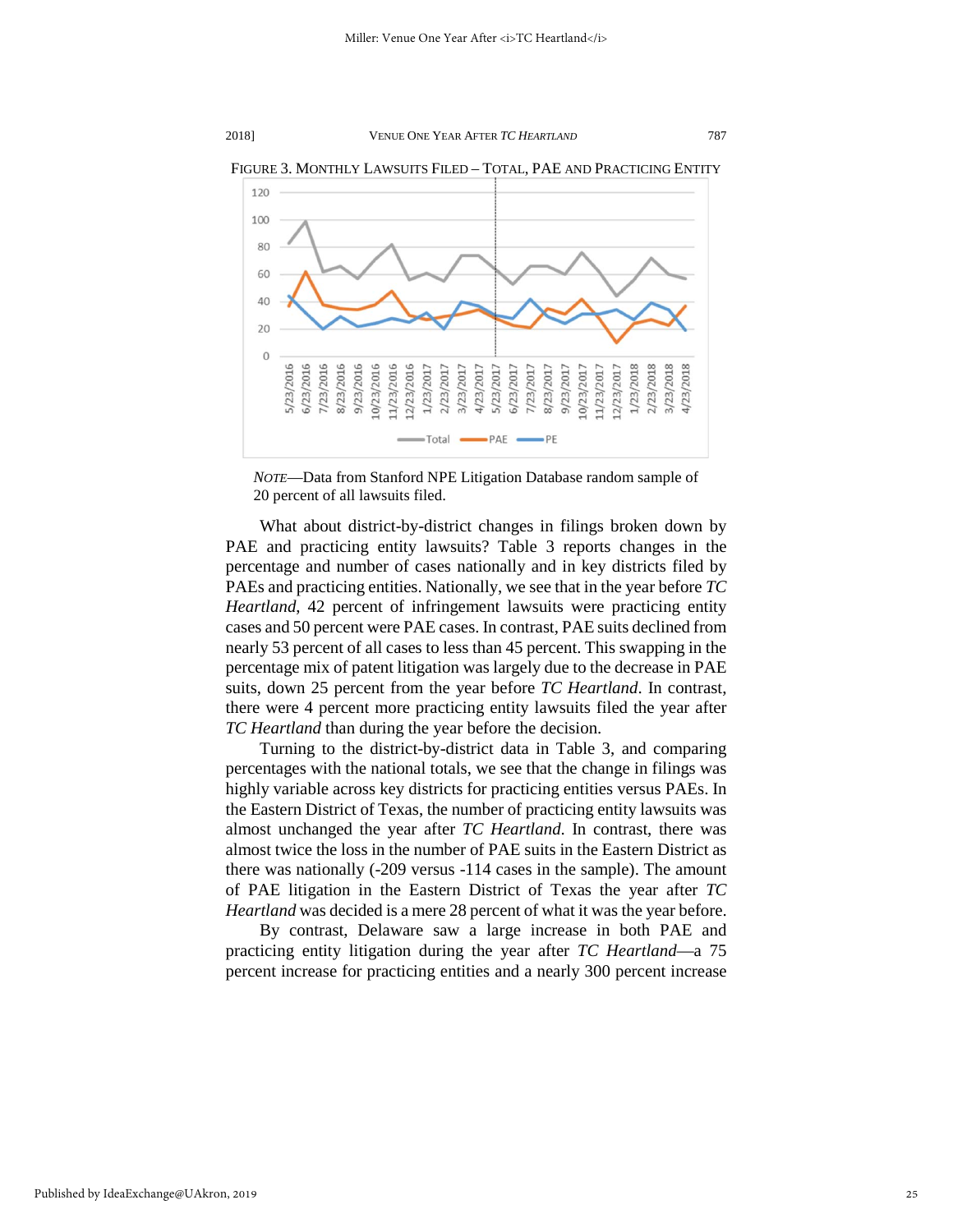for PAEs. Thus, with fewer venue options, both types of plaintiffs have frequently preferred Delaware to the alternatives. Similarly, the volume of both PAE and practicing entity litigation increased in the Northern District of California, although the absolute gains were only about a quarter of what they were in Delaware. Combined with my earlier discussion that fewer cases have been filed in the Northern District of California than Chien and Risch predicted, it seems likely that many plaintiffs continue to avoid that district.

Among other districts with busy patent dockets, the Central District of California was unique in that it saw a large increase in practicing entity litigation, but no change in the amount of PAE litigation. In the Northern District of Illinois, practicing entity litigation was at the same level post-*TC Heartland*, while PAE litigation declined. In New Jersey, practicing entity litigation was also stable, but PAE litigation actually increased. Finally, neither the PAE nor the practicing entity share of litigation changed substantially in Massachusetts.

| Court          | Group      | <b>Total</b> | <b>Before</b> | After       |
|----------------|------------|--------------|---------------|-------------|
| All            |            |              |               |             |
|                | Practicing | 45.7% (721)  | 42.0% (353)   | 50.0% (368) |
|                | <b>PAE</b> | 49.0% (772)  | 52.7% (443)   | 44.7% (329) |
|                | Total      | 1576         | 840           | 736         |
| E.D. Tex.      |            |              |               |             |
| 5              | Practicing | 8.3% (35)    | 5.7% (18)     | 16.0% (17)  |
|                | <b>PAE</b> | 87.9% (371)  | 91.8% (290)   | 76.4% (81)  |
|                | Total      | 422          | 316           | 106         |
| D. Del.        |            |              |               |             |
| $\overline{2}$ | Practicing | 50.8% (124)  | $60.0\%$ (45) | 46.7% (79)  |
|                | PAE        | 46.7% (114)  | 38.7% (29)    | 50.3% (85)  |
|                | Total      | 244          | 75            | 169         |
| N.D. Cal.      |            |              |               |             |
| 25             | Practicing | 48.4% (30)   | 43.5% (10)    | 51.3% (20)  |
|                | <b>PAE</b> | 37.1% (23)   | 21.7% (5)     | 46.2% (18)  |
|                | Total      | 62           | 23            | 39          |
| C.D. Cal.      |            |              |               |             |
| 12             | Practicing | 64.8% (81)   | 52.8% (28)    | 73.6% (53)  |
|                | <b>PAE</b> | 26.4% (33)   | 32.1% (17)    | 22.2% (16)  |
|                | Total      | 125          | 53            | 72          |
| N.D. Ill.      |            |              |               |             |

TABLE 3. TOTAL FILINGS ONE YEAR BEFORE AND AFTER *TC HEARTLAND* – BY **DISTRICT**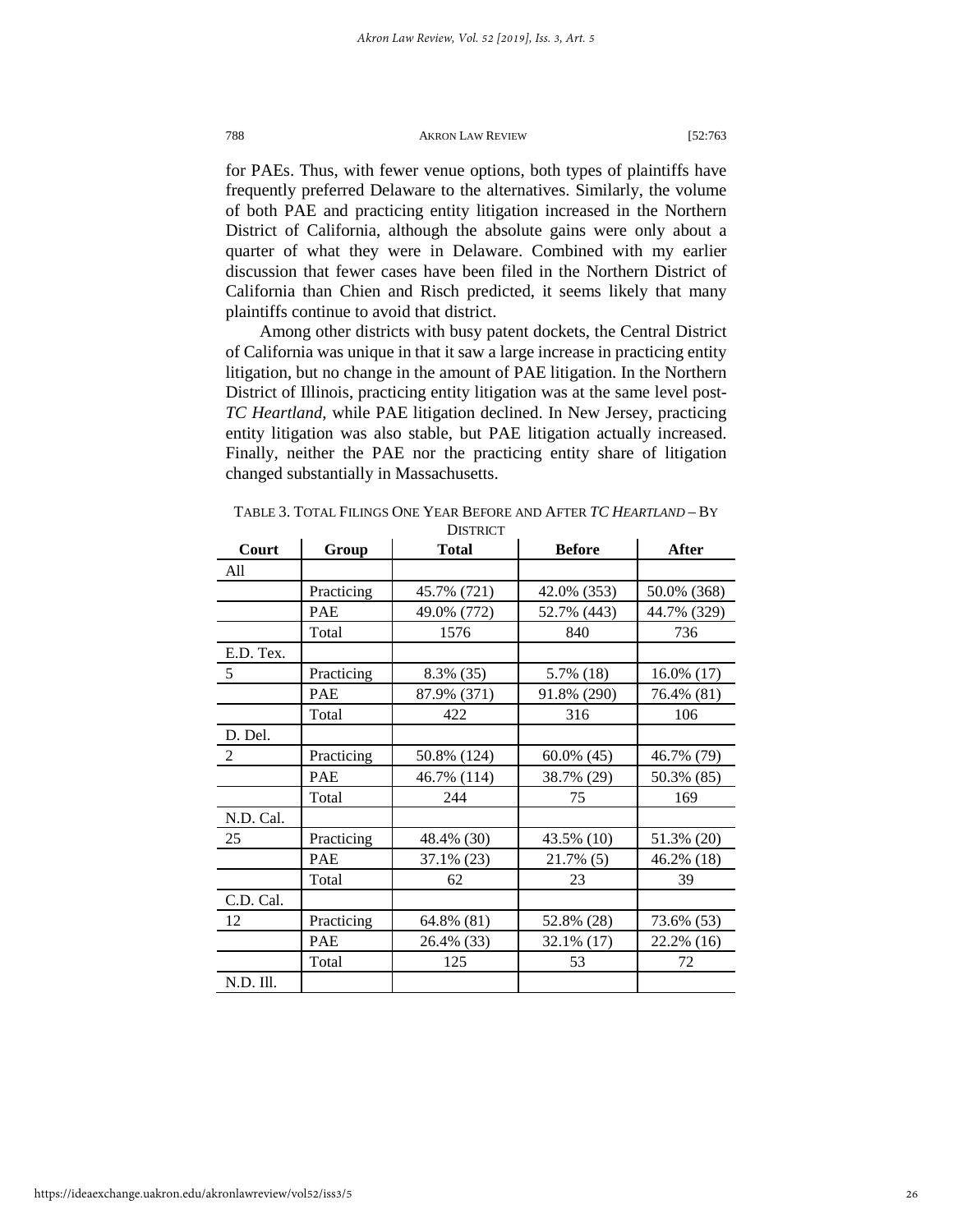| 15       | Practicing | 30.6% (22)    | $26.2\%$ (11) | 36.7% (11) |
|----------|------------|---------------|---------------|------------|
|          | <b>PAE</b> | $61.1\%$ (44) | 66.7% (28)    | 53.3% (16) |
|          | Total      | 72            | 42            | 30         |
| D.N.J.   |            |               |               |            |
| 29       | Practicing | 81.4% (70)    | 89.2% (33)    | 75.5% (37) |
|          | <b>PAE</b> | $15.1\%$ (13) | $10.8\%$ (4)  | 18.4% (9)  |
|          | Total      | 86            | 37            | 49         |
| D. Mass. |            |               |               |            |
| 14       | Practicing | $60.0\%$ (15) | 53.8% (7)     | 66.7% (8)  |
|          | <b>PAE</b> | 36.0% (9)     | 38.5% (5)     | 33.3% (4)  |
|          | Total      | 25            | 13            | 12         |

*NOTE*—Data from Stanford NPE Litigation Database random sample of 20 percent of all lawsuits filed. Percentage of cases in a district brought by PAEs and Practicing entities do not add to 100 percent because there are other types of patent plaintiffs (e.g., universities and individual inventors). The number below each court indicates the outcome adjusted pro-plaintiff ranking of the district (with "1" the most pro-plaintiff) according to Lemley (2010).

These differences in the relative changes in practicing entity and PAE litigation among populous districts containing the headquarters of many potential corporate infringers suggests that some, including the Northern District of Illinois, have been more attractive to PAEs, such that they have been suing entities without a significant business presence in the district. Thus, while nearly 92 percent of litigation in the Eastern District of Texas was PAE litigation during the year before *TC Heartland*, the same was true of two thirds of litigation in the Northern District of Illinois. By contrast, before *TC Heartland*, PAE litigation comprised no more than 39 percent of patent cases in the remaining districts in Table 3.

In Table 4, we see that the Southern District of Florida, including Miami, was something of a miniature Eastern District of Texas before *TC Heartland*, with over 70 percent of suits brought by PAEs. Like the Eastern District of Texas, the Southern District of Florida also possesses a top-five ranking in Lemley's list of the most plaintiff friendly districts.<sup>[112](#page-27-0)</sup> Table 4 shows changes in litigation in districts neighboring these two districts that I believe reveals evidence that patent plaintiffs prefer to litigate close to home. The Middle District of Florida, the Northern District of Texas, and the Western District of Texas each saw large percent increases in PAE litigation post-*TC Heartland*. Interestingly,

2018] VENUE ONE YEAR AFTER *TC HEARTLAND* 789

<span id="page-27-0"></span><sup>112.</sup> Lemley, *supra* note 55, at 20–22.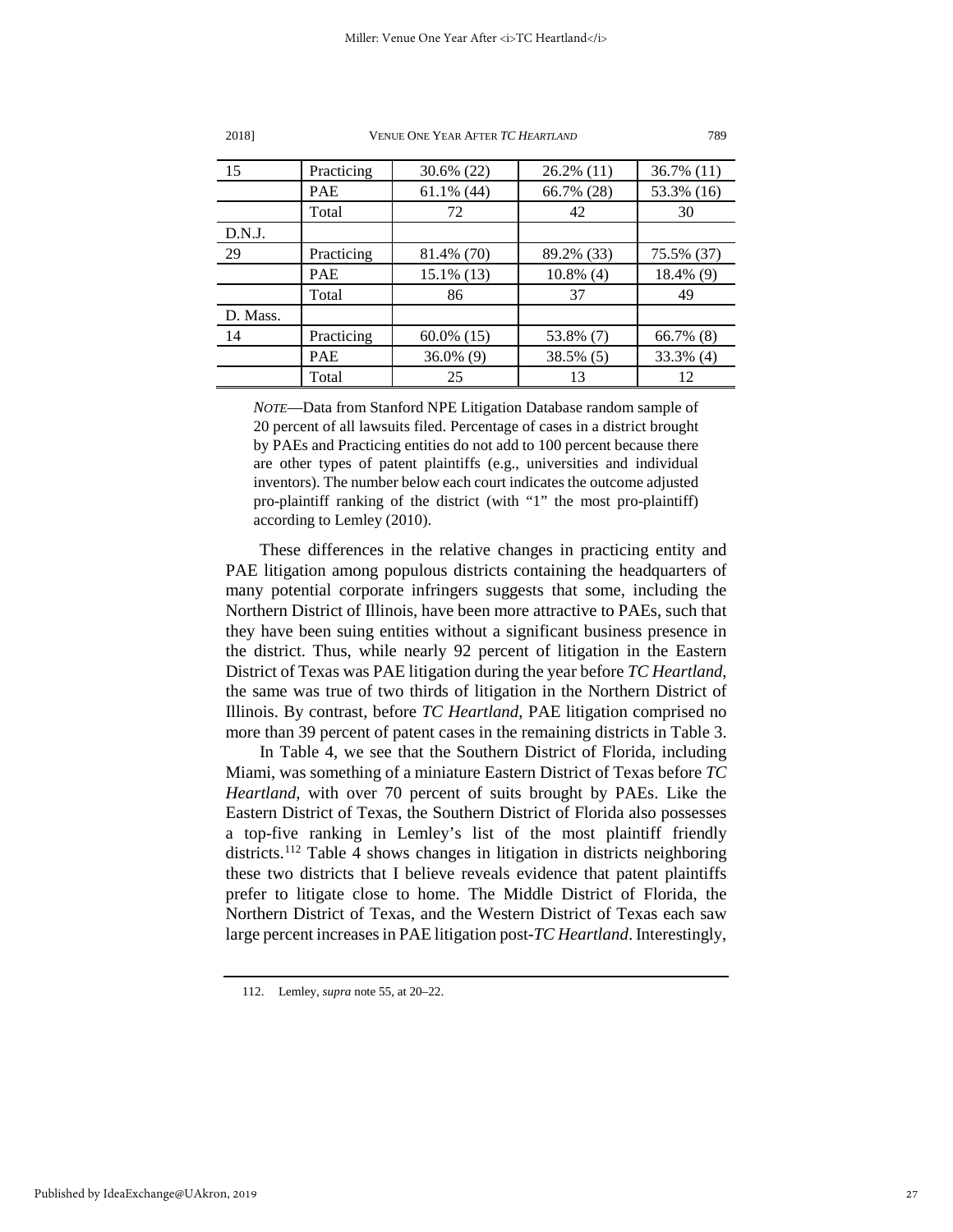each of these neighboring districts also earned a top-10 ranking in Lemley's compilation of plaintiff-friendly districts.<sup>[113](#page-28-0)</sup>

| Court          | Group      | <b>Total</b> | <b>Before</b> | After        |
|----------------|------------|--------------|---------------|--------------|
| S.D. Fla.      | Practicing | 36.8% (14)   | 23.5% (4)     | 47.6% (10)   |
| 5              | PAE        | 55.3% (21)   | 70.6% (12)    | 42.9% (9)    |
|                |            | 38           | 17            | 21           |
| M.D. Fla.      | Practicing | 40.6% (13)   | 52.6% (10)    | $23.1\%$ (3) |
| 1              | PAE        | 46.9% (15)   | $31.6\%$ (6)  | 69.2% (9)    |
|                |            | 32           | 19            | 13           |
| E.D. Tex.      |            |              |               |              |
| 5              | Practicing | 8.3% (35)    | 5.7% (18)     | 16.0% (17)   |
|                | <b>PAE</b> | 87.9% (371)  | 91.8% (290)   | 76.4% (81)   |
|                |            | 422          | 316           | 106          |
| N.D. Tex.      | Practicing | 44.4% (12)   | 66.7% (8)     | 26.7% (4)    |
| $\overline{4}$ | PAE        | 51.9% (14)   | $25.0\%$ (3)  | 73.3% (11)   |
|                |            | 27           | 12            | 15           |
| W.D. Tex.      | Practicing | 36.7% (11)   | $66.7\%$ (6)  | 23.8% (5)    |
| 10             | PAE        | 56.7% (17)   | 33.3% (3)     | 66.7% (14)   |
|                |            | 30           | 9             | 21           |

| TABLE 4. TOTAL FILINGS ONE YEAR BEFORE AND AFTER TC HEARTLAND - BY |
|--------------------------------------------------------------------|
| <b>DISTRICT</b>                                                    |

*NOTE*—Data from Stanford NPE Litigation Database random sample of 20 percent of all lawsuits filed. The number below each court indicates the outcome adjusted pro-plaintiff ranking of the district (with "1" the most pro-plaintiff) according to Lemley (2010).

#### *C. Changes in the Volume of Filing Due to* TC Heartland

Table 1 in Section IV.A. revealed that there were eleven-hundred fewer cases filed in the Eastern District of Texas during the year after *TC Heartland* compared to the year before, but nationally only about five hundred fewer lawsuits. This suggests that hundreds of plaintiffs who would have filed suit in the Eastern District of Texas after *TC Heartland* chose not to because of the new restrictions on venue. In Figure 4, generated from Lex Machina filing data going back four years before *TC Heartland*, we see that filings in the Eastern District of Texas declined by about five hundred cases two years before *TC Heartland*. This suggests

<span id="page-28-0"></span>113. *Id.*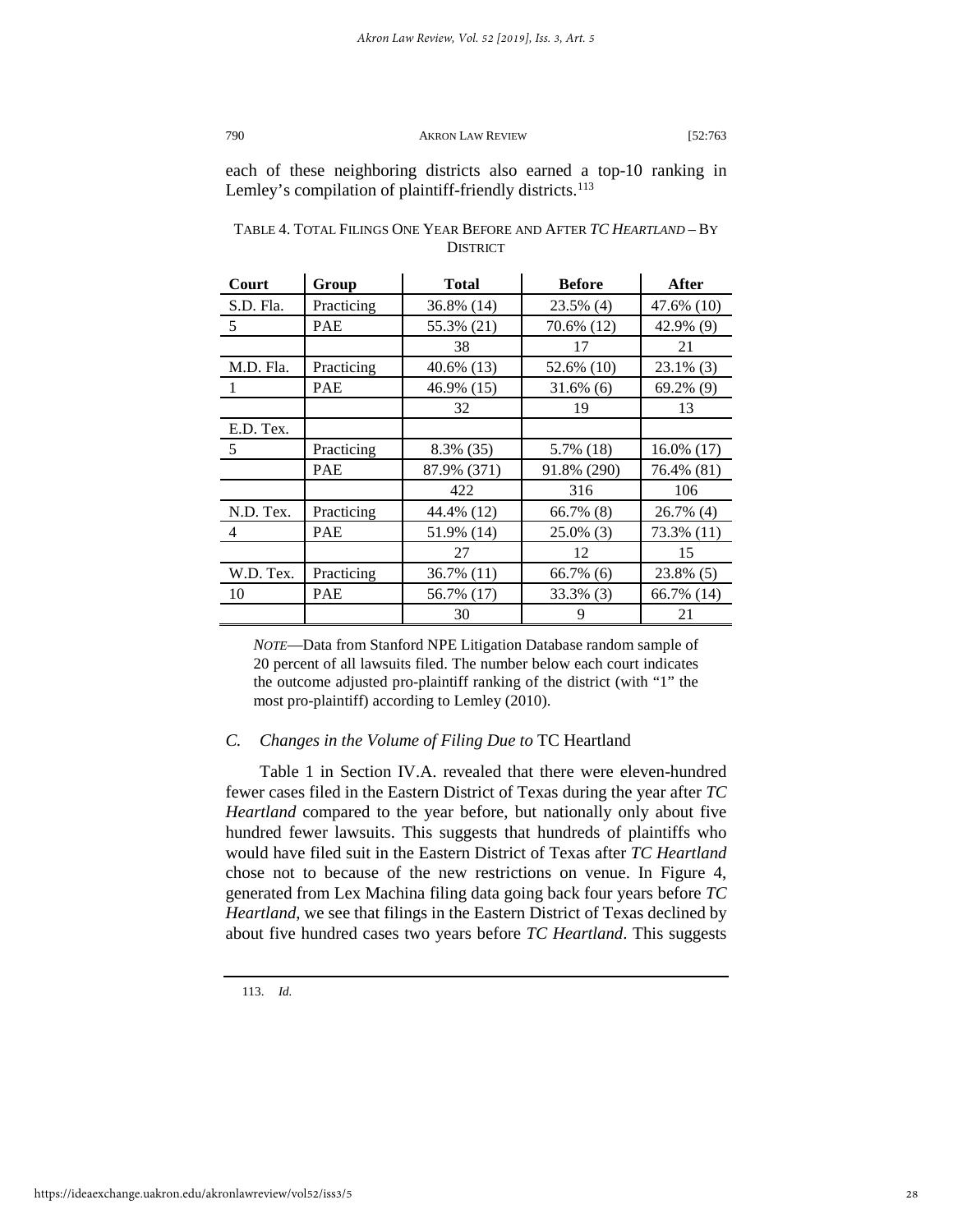that Eastern District of Texas filings were already decreasing by about the same annual rate as the national loss one year after *TC Heartland*.

Further, there are convincing reasons why we might think that the net national loss of five hundred cases from one year before to one year after *TC Heartland* is not due to the decision but to other changes in patent law. *Alice Corp. v. CLS Bank International* was decided in June 2014 and in it the Supreme Court restricted the types of software and electronic business methods that are patentable.<sup>114</sup> Many commentators suggested that the software patents often asserted by PAEs, who also make up the bulk of filers in the Eastern District of Texas, are the type most impacted by Alice.[115](#page-29-1) Accordingly, much of the post-*TC Heartland* drop in case volume in the Eastern District of Texas that is not accounted for by increases in other districts may be an ongoing *Alice* effect. Alternately or concurrently, it may be a Patent Trial and Appeal Board ("PTAB") effect, as it is likely that post-grant review proceedings before the PTAB have had a disproportionate impact on the kinds of cases typically filed in the Eastern District of Texas.<sup>[116](#page-29-2)</sup>

Despite the plausibility of these two recent legal changes causing continuing declines in filings in the Eastern District of Texas, there is one more change, which when considered, suggests that filings in that district did not decline much from *Alice* until *TC Heartland*. On December 1, 2015, the Judicial Conference of the United States eliminated Form 18, and one day before, on November 30, 2015, PAEs set a record by filing 196 new cases in the Eastern District of Texas, presumably to take advantage of the last day that bare-bones pleading would be acceptable.<sup>117</sup> In fact, PAEs filed over 500 cases in the Eastern District of Texas during November 2015, over 300 more than the monthly average during the first

<span id="page-29-0"></span><sup>114. 573</sup> U.S. 208, 223 (2014). (holding that "the mere recitation of a generic computer cannot transform a patent-ineligible abstract idea into a patent-eligible invention.").

<span id="page-29-1"></span><sup>115.</sup> *See* Klint Finley, *Supreme Court Deals Major Blow to Patent Trolls*, WIRED (June 19, 2014), https://www.wired.com/2014/06/supreme-court-deals-major-blow-to-patent-trolls/ [https:// perma.cc/966Q-F7QJ]; Julie Samuels, *Patent Trolls Are Mortally Wounded*, SLATE (June 20, 2014), http://www.slate.com/articles/technology/future\_tense/2014/06/alice\_v\_cls\_bank\_supreme\_ court\_gets\_software\_patent\_ruling\_right.html [https://perma.cc/2S8K-F8YV] ("So now we're living

in a world where fewer bad software patents will be granted, and the patent troll arsenal will be a little lighter.").

<span id="page-29-2"></span><sup>116.</sup> See Brian Love, Shawn P. Miller & Shawn Ambwani, *Determinants of Patent Quality: Evidence from Inter Partes Review Proceedings*, 90 U. COL. L. REV. 67, 132 & 144 (2019) (reporting that 31 percent of patents subject to an inter partes review institution decision on the merits have been PAE owned and 54 percent cover information technology).

<span id="page-29-3"></span><sup>117.</sup> *See* Jeff John Roberts, *Patent Lawsuits Set One-Day Record with 257 New Cases, Most Filed in Texas*, FORTUNE (December 2, 2015), http://fortune.com/2015/12/02/patent-lawsuit-record/ [https://perma.cc/HB4H-Y9TZ].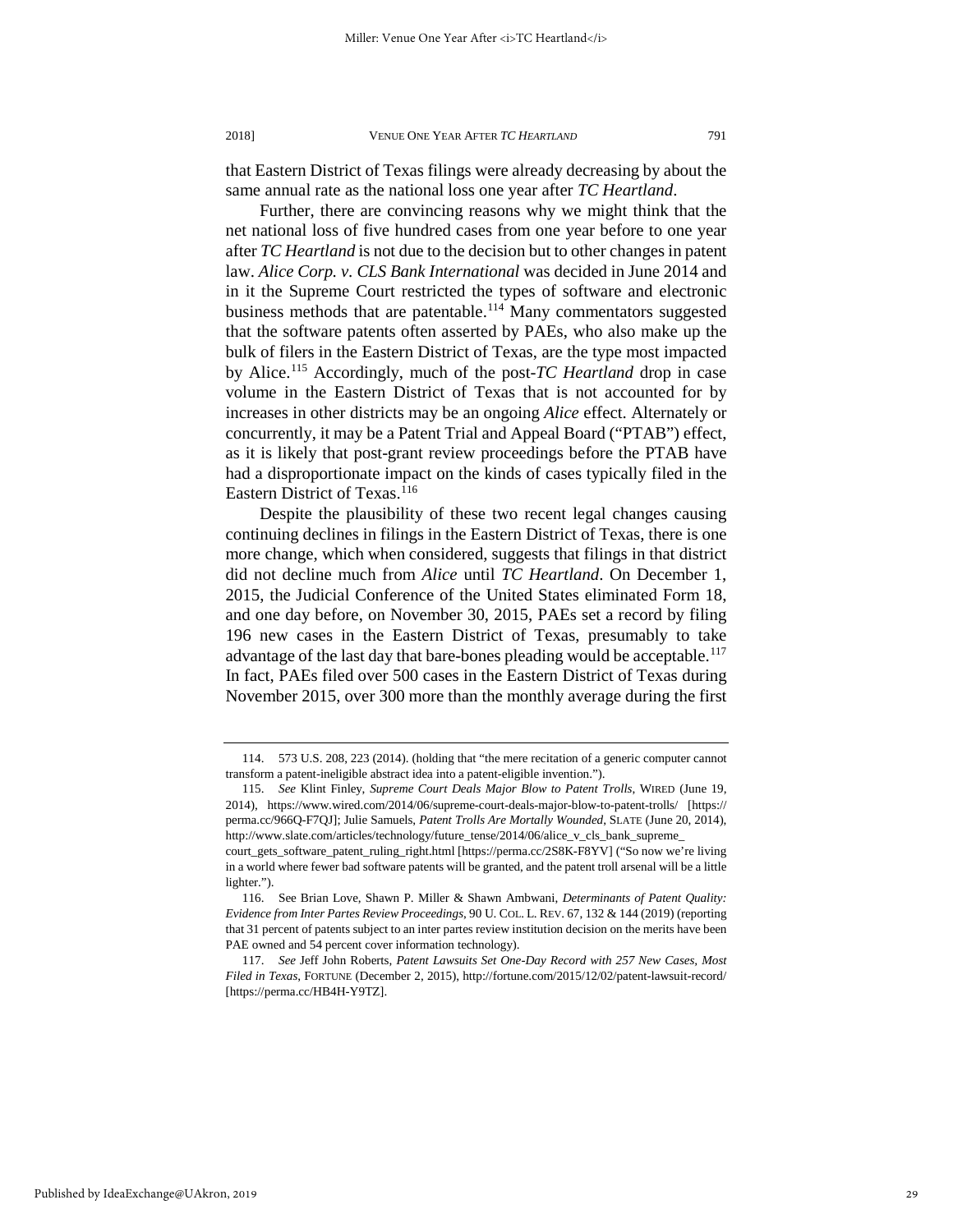10 months of that year. If Form 18 had not been eliminated, then presumably almost all of these cases would have been filed in 2016. This spike in filings has no other explanation than as a race to try to apply the older, more permissive pleading standard to the disputes these PAEs had in their pipeline. If these cases had been spread out over the following months, then most of the apparent decline in cases from two years before *TC Heartland* to one year before—roughly from late 2015 through early 2017—disappears.



FIGURE 4. ANNUAL LAWSUIT FILED – E.D. TEXAS VS. ALL OTHER DISTRICTS



With relatively stable trends in filings in the Eastern District of Texas pre-*TC Heartland*, I calculate rough estimates of the volume of litigation lost during the first year post-*TC Heartland* because of that decision. I provide such estimates through segmented linear regression analysis, investigating the statistical impact of *TC Heartland* on both total monthly and alternately monthly PAE filings comparing three years before *TC Heartland* with the first year after the opinion was published.<sup>[118](#page-30-0)</sup>

Table 5 contains two specifications, the first for total lawsuits and the second for PAE lawsuits that are a part of the Stanford NPE Litigation Database's completed 20 percent random sample. Note first that the lack

<span id="page-30-0"></span><sup>118.</sup> For a detailed explanation of segmented regression analysis, and how it is used to measure the impact of policy changes over time, *see* Anita K. Wagner, S.B. Soumerai, F. Zhang & D. Ross-Degnan, *Segmented regression analysis of interrupted time series studies in medication use research*, 27 J. CLINI. PHARM. THER. 299 (2002).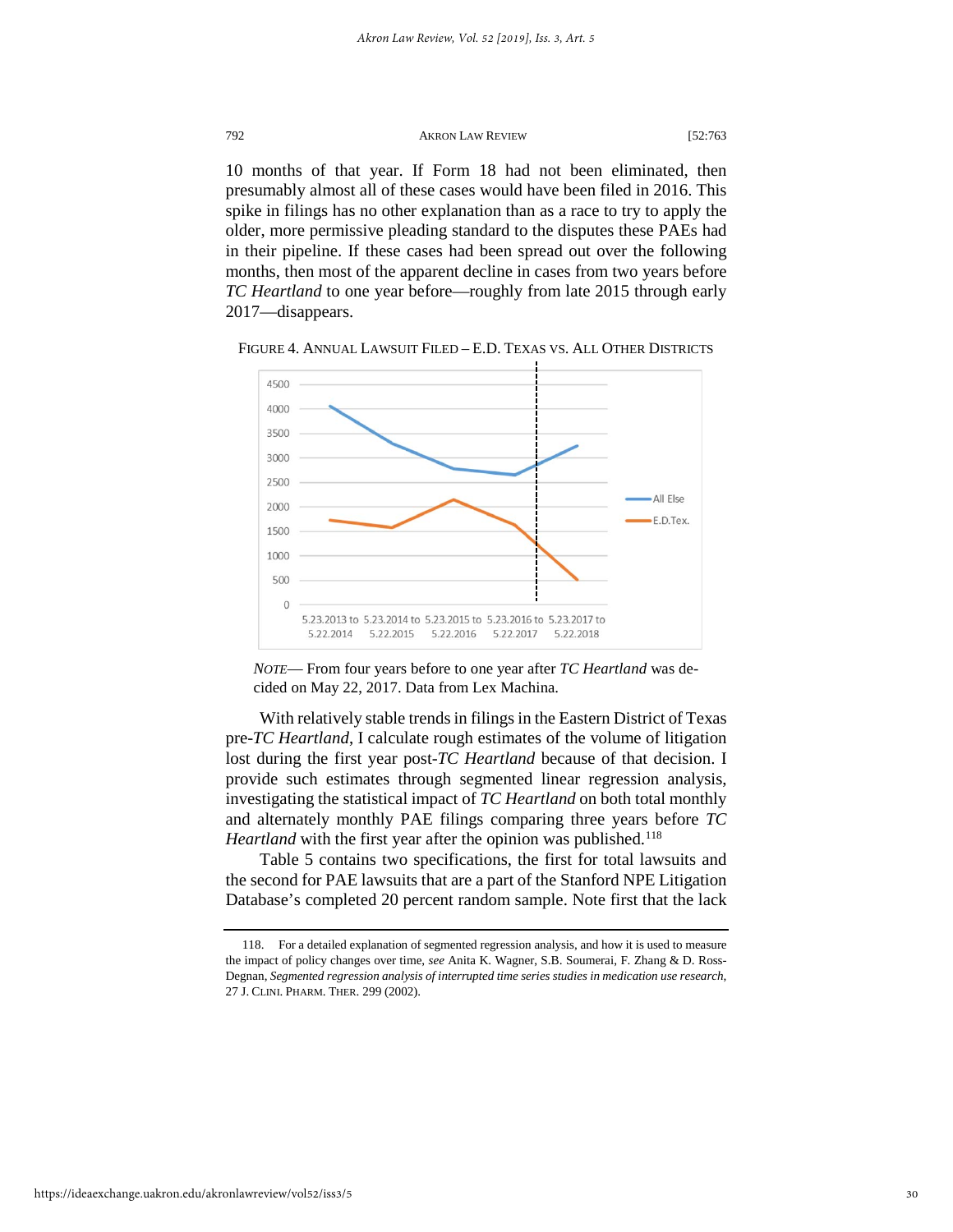of significance on the linear trend variables in both specifications means that we cannot reject the possibility that the trend in filings both before and after *TC Heartland* was absolutely flat—neither increasing nor decreasing. Regarding total lawsuits in the first specification, we interpret the coefficients on the first two variables as indicating that the mean monthly volume of lawsuits decreased from 358 right before *TC Heartland* to 330 right after the decision. This drop of 27 cases per month, with fairly flat trends both before and after *TC Heartland*, corresponds to 324 fewer cases filed nationally the year after *TC Heartland* than would have been the case had the level and trend remained as they were during the three years before the decision.<sup>[119](#page-31-0)</sup> However, with the small number of observations in these regressions, we cannot reject the null hypothesis that the difference between the two means just before and just after *TC Heartland* is zero ( $p = 0.630$ ).

In section IV.B., above, I reported that the number of practicing entity lawsuits was flat from the year before to the year after *TC Heartland*. Thus, using the population of lawsuits filed, the first specification can serve as one estimate of the number of PAE lawsuits that were not filed the year after *TC Heartland* due to the decision—about 300.

Turning to the second specification, the mean monthly number of PAE lawsuits in the 20 percent sample decreased from about 40 just before to about 27 just after *TC Heartland*. This is about 65 fewer PAE lawsuits filed per month, assuming that the share of lawsuits in the population that are PAE lawsuits is the same as that in the sample. Again, assuming a flat trend in PAE filings both before and after the decision, this corresponds to 780 fewer PAE cases filed the year after *TC Heartland* than would have been had the level of lawsuits remained as it was during the three years before the decision.<sup>[120](#page-31-1)</sup> Again, however, we cannot reject the null of no effect ( $p = 0.284$ ).

These are rough estimates of the impact of *TC Heartland* on the volume of lawsuits filed that do not account for many other factors that could explain the apparent decline in lawsuits. Nevertheless, all the evidence suggests that at least several hundred, and perhaps over seven hundred, fewer cases were filed the year after than would have been and that most of these lawsuits were PAE lawsuits that would have been filed in the Eastern District of Texas.

Published by IdeaExchange@UAkron, 2019

<span id="page-31-0"></span><sup>119.</sup> Twenty-seven cases per month multiplied by 12 months equals 324 cases during the year post-*TC Heartland*.

<span id="page-31-1"></span><sup>120. 27</sup> cases per month fewer in 20 percent random sample times 12 months in the year times 5 to scale the sample to the population.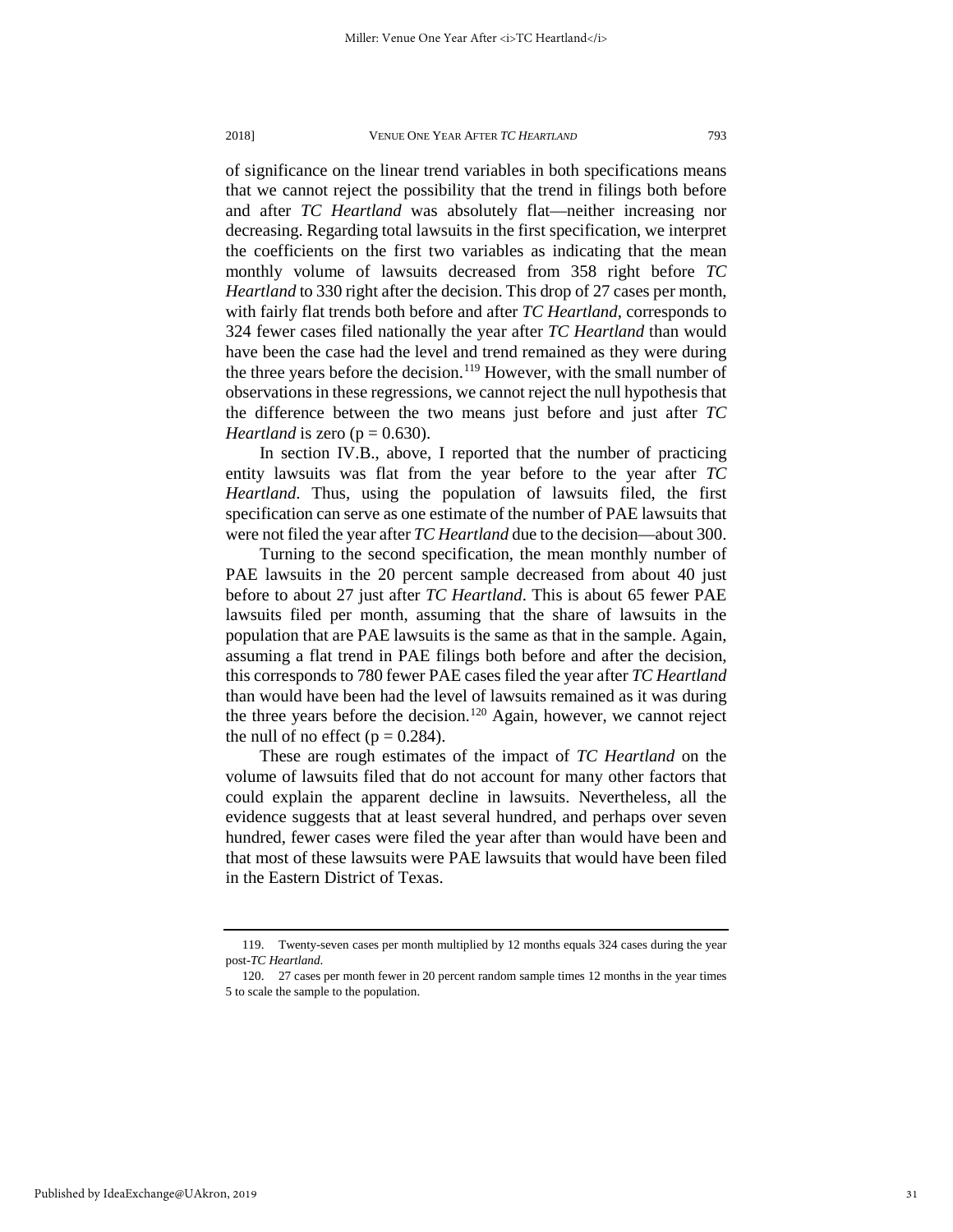# TABLE 5. PIECEWISE REGRESSION OF IMPACT OF *TC HEARTLAND* ON MONTHLY FILINGS

|                                           | <b>Total Monthly</b><br><b>Filings</b> | <b>Total Monthly PAE</b><br><b>Filings</b> |
|-------------------------------------------|----------------------------------------|--------------------------------------------|
| Predicted mean just                       |                                        |                                            |
| before TC Heartland                       | $357.6***(29.0)$                       | $39.9***(6.2)$                             |
| Predicted mean just after<br>TC Heartland | $330.3***$ (48.2)                      | $27.2***(10.0)$                            |
| Linear trend before $TC$<br>Heartland     | $-1.85(1.42)$                          | $-0.16(0.39)$                              |
| Linear trend after $TC$<br>Heartland      | $-3.11(7.43)$                          | 0.03(1.54)                                 |
|                                           |                                        |                                            |
| R-squared                                 | 0.16                                   | 0.13                                       |
| <b>Observations</b>                       | 48                                     | 48                                         |

*NOTE*—"Total Monthly Filings" includes the population of 17,795 patent infringement lawsuits filed from three years before through one year after *TC Heartland*. "Total Monthly PAE Filings" includes the Stanford NPE Litigation Database's 20 percent random sample of 1,868 PAE lawsuits filed from three years before through one year after *TC Heartland*. Robust standard errors included in parenthesis. \*  $p < 0.10$ ; \*\*  $p <$ 0.05; and \*\*\*  $p < 0.01$ .

Supporting this conclusion, I make a third estimate by directly comparing the total number of PAE lawsuits in my sample filed the year before *TC Heartland* with that total during the year after the decision. There were 440 PAE lawsuits in my sample the year before and 330 the year after, for a decline of about 110 in the sample. Scaling up, we have 550 fewer PAE lawsuits the year after the decision, which is right between the other two estimates. The higher and lower estimates I derive from the regressions in Table 5 correspond to between 14 and 33 percent fewer PAE cases filed the year after *TC Heartland* than would have been the case had the decision not occurred. Thus, it appears that a sizeable share of PAEs (but not practicing entities) declined to litigate in the aftermath of the Supreme Court's restriction of venue. It does remain to be seen whether many of these lawsuits will eventually be filed as plaintiffs become more comfortable with the new standard.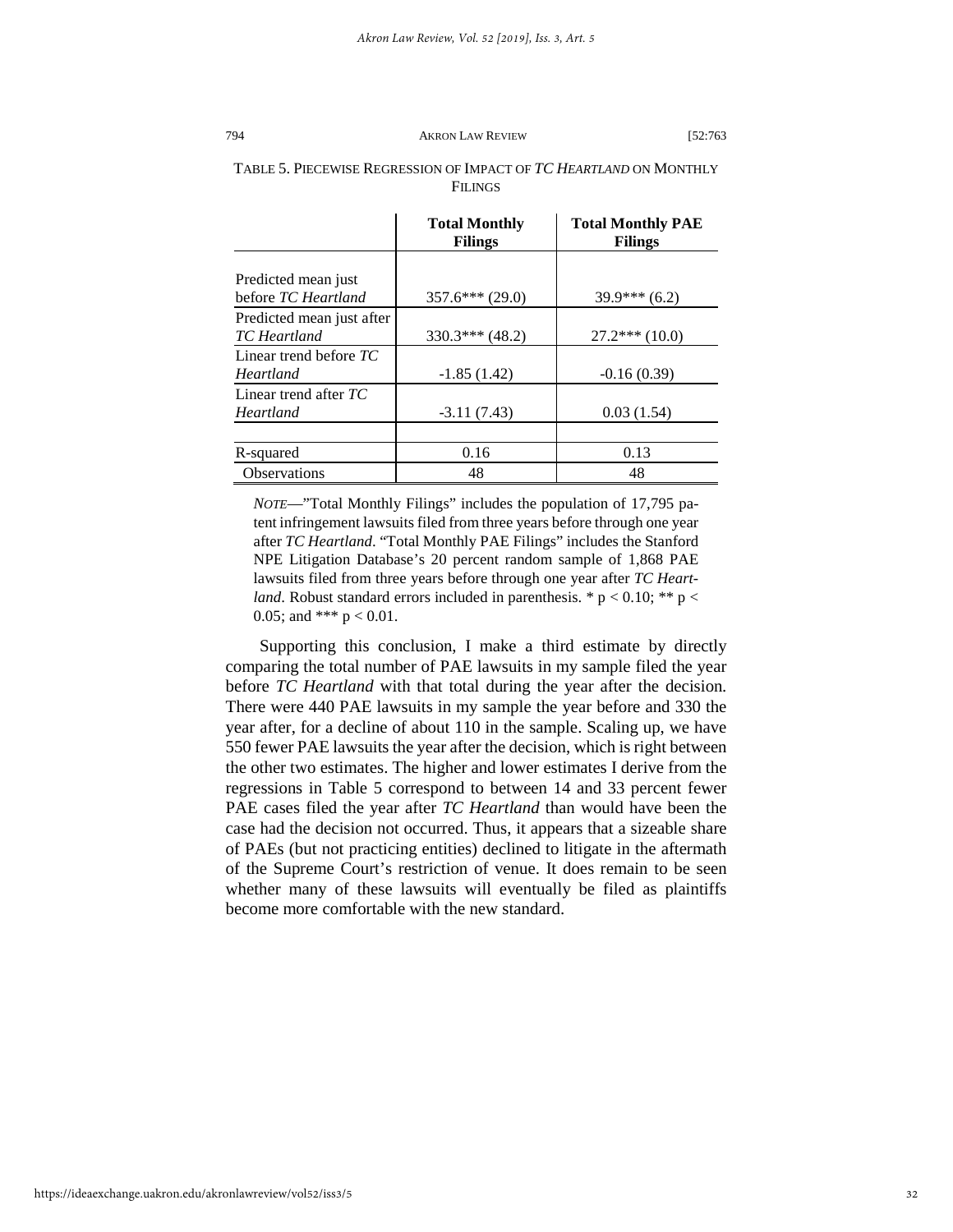# *D. Impact of* TC Heartland *on the Basis for Venue*

We have seen that *TC Heartland* has had a major effect on the districts where patent cases are filed, that the national and district-bydistrict impacts vary by patentee type, and that it is likely that at least several hundred PAE lawsuits were not filed during the year after *TC Heartland* because of the decision. How much has restricted venue changed where cases are filed in terms of the types of defendant contacts with the forum? Related, how often did patent plaintiffs file suit in a proper venue under the rule in *TC Heartland*, both before and after that decision?

In this section I investigate these questions and ultimately show that the answers to these questions shed light on my earlier findings. I first share the numbers for all cases in the random sample and then investigate how the results vary across three different types of patent plaintiffs— PAEs, non-pharmaceutical practicing entities, and pharmaceutical practicing entities. I investigate the two categories of practicing entity litigation separately because the concentration of drug patent lawsuits in two districts—Delaware and New Jersey<sup>121</sup>—suggests that pharmaceutical plaintiffs, like PAEs, strongly prefer certain districts and thus may have been more affected by *TC Heartland*.

As described in Part III, to complete this analysis I determine from the initial complaint in each of the cases in my sample whether or not venue was based on:

- 1. A defendant allegedly incorporated in the judicial district;
- 2. A defendant allegedly possessing its principal place of business in the district;
- 3. A defendant allegedly possessing a regular and established place of business in the district; or
- 4. Another justification that does not fit any of the first three categories.

The first basis is synonymous with "resides" in the first prong of Section 1400(b), as defined by the Supreme Court in *TC Heartland*. The second either identifies the correct judicial district in a multidistrict state under

<span id="page-33-0"></span>

<sup>121.</sup> *Pharmaceutical Patent Litigation Filings Have Risen Significantly Since 2014 According to Lex Machina's 2015 Hatch-Waxman/ANDA Report*, LEX MACHINA (Apr. 26, 2016), https://lexmachina.com/media/press/pharmaceuticalpatent-litigation-filings-risen-since-2014/ [https://perma.cc/F59B-TLQD] (reporting that among 2,249 ANDA cases filed from 2009 through 2015, 911 were filed in Delaware and 725 in New Jersey.)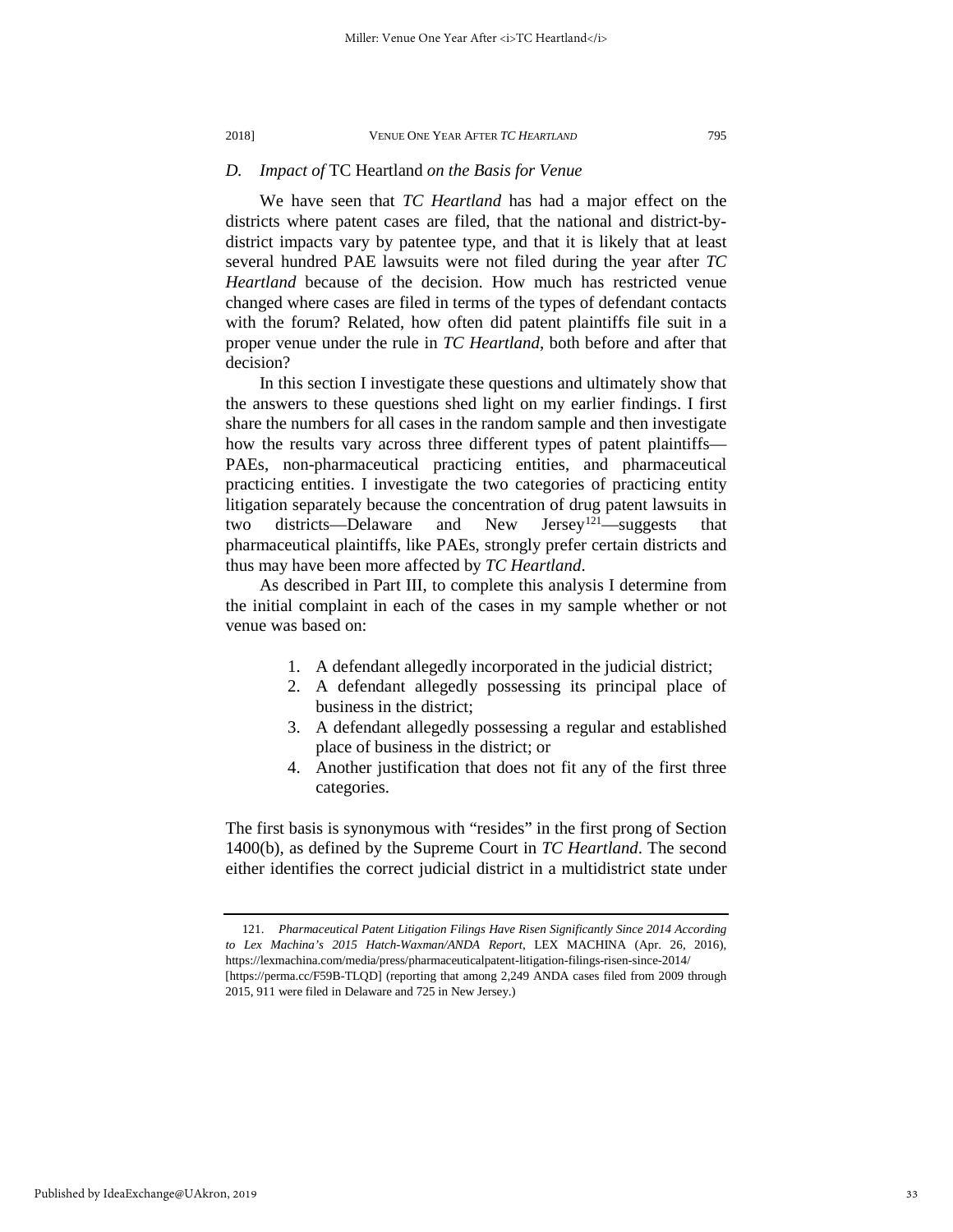the first prong or is argued by plaintiffs to be a regular and established place of business.[122](#page-34-0) The third basis is the second prong of Section 1400(b). As I will report, the fourth was widely used pre-*TC Heartland* and almost always consists of plaintiffs alleging minimum contacts that meet the requirements for personal jurisdiction, as was sufficient for venue before the decision. As I report below, *TC Heartland* has dramatically changed the share of patent infringement suits filed in each of these categories of locations.

### 1. All Cases

Figure 5 charts the percentage of cases the year before and the year after *TC Heartland* that fit into the categories defined above. Considering all cases in the sample, we see that before *TC Heartland*, when venue was permissive, a mere 16 percent of cases were filed where a defendant is incorporated and under 14 percent of cases were filed where a defendant has its principal place of business. Ten percent of all cases were filed in districts containing both of these defendant connections.

Overall, 80 percent of all cases (568 of 707) were filed in a district containing neither a defendant's place of incorporation nor a defendant's principal place of business. About one third of these cases (212 of 568) did allege that the district contains a defendant's regular and established place of business where infringement occurred. These cases would satisfy the rule in *TC Heartland*, despite not being filed where a defendant resides. However, the remaining two thirds of these cases (356 of 568), which comprise just over one half of all cases pre-*TC Heartland* (356 of 707), alleged only that defendants possessed sufficient contacts with the district such that personal jurisdiction and thus venue under the first prong of 1400(b) were met.

<span id="page-34-0"></span><sup>122.</sup> *See* Chien and Risch, *supra* note 3, at 81 (stating that the principal place of business "would satisfy the second prong of Section 1400(b) in any event.").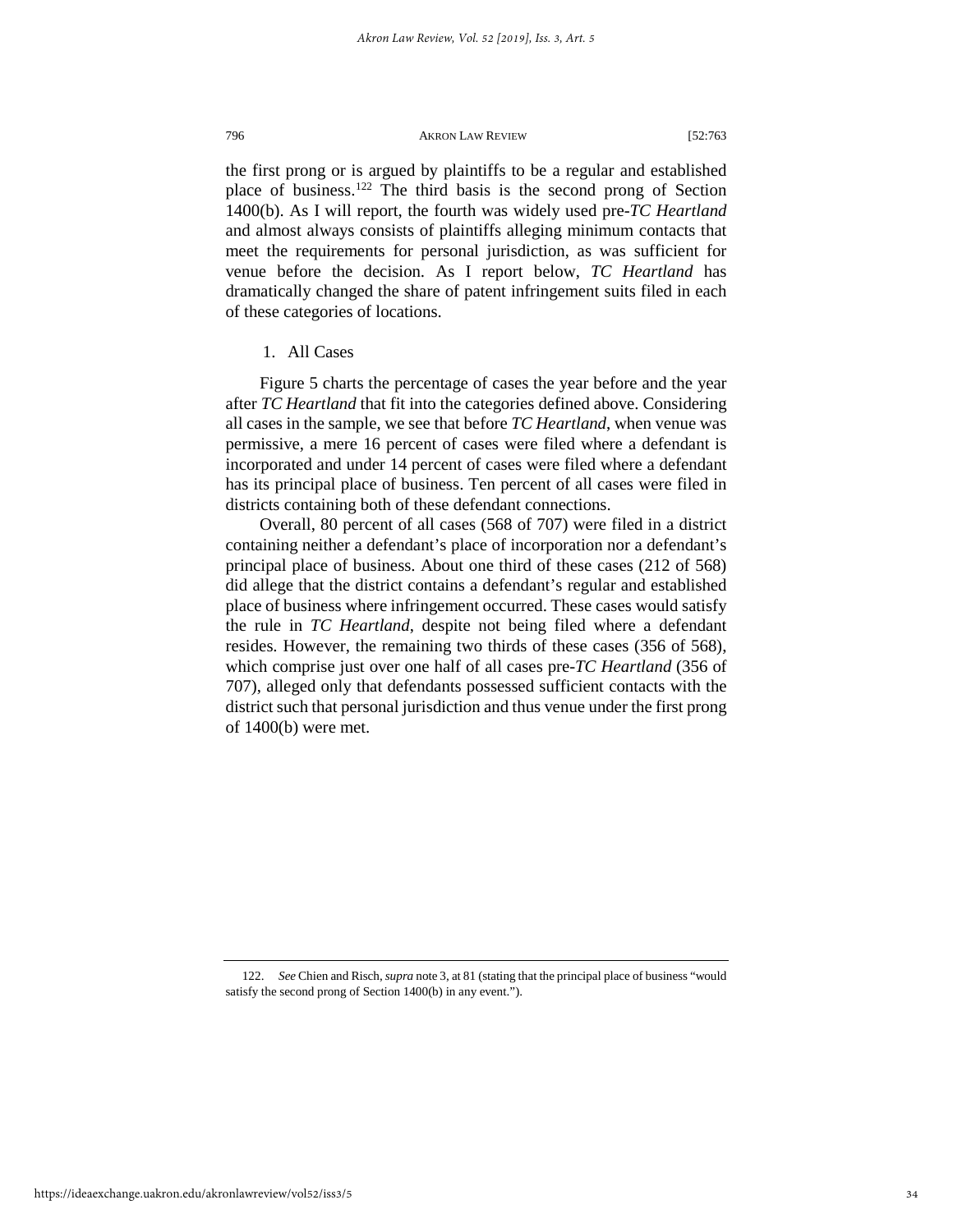

FIGURE 5. VENUE JUSTIFICATION BEFORE AND AFTER *TC HEARTLAND*

*NOTE*—Pre*-TC Heartland* data includes random sample of 707 infringement suits filed before *TC Heartland* and excludes cases exclusively against foreign defendants. Post-*TC Heartland* data includes random sample of 547 infringement suits filed after *TC Heartland* and excludes cases exclusively against foreign defendants. Green indicates the percent of cases filed in a defendant's place of incorporation. Light blue indicates the percent of cases filed in a district containing a defendant's principal place of business. Dark blue indicates the percent of cases filed in a district that is both a defendant's place of incorporation and one containing a defendant's principal place of business. Orange indicates the percent of cases not in one of the other three categories.

Turning to cases filed during the year after *TC Heartland*, we see that the percent of cases filed in a defendant's place of incorporation exploded from 15.9 to 49.6 percent of all cases, with 23.8 percent of all cases containing both a defendant's principal place of business and place of incorporation. The allegations in these cases meet the new interpretation of resides in the first prong of section 1400(b). Another 12.8 percent of cases were filed in a district containing a defendant's principal place of business, but not its place of incorporation. Ninety percent of these cases (63 of 70) allege that that principal place of business constitutes a regular and established place of business (or appear to assume it does) by combining principal place of business with an allegation of acts of infringement in the district. These allegations are meant to satisfy the second prong of venue under Section 1400(b).

At 37.7 percent, the share of cases filed in a district containing neither a defendant's principal place of business nor its place of incorporation was over 50 percent less than the year before *TC Heartland*.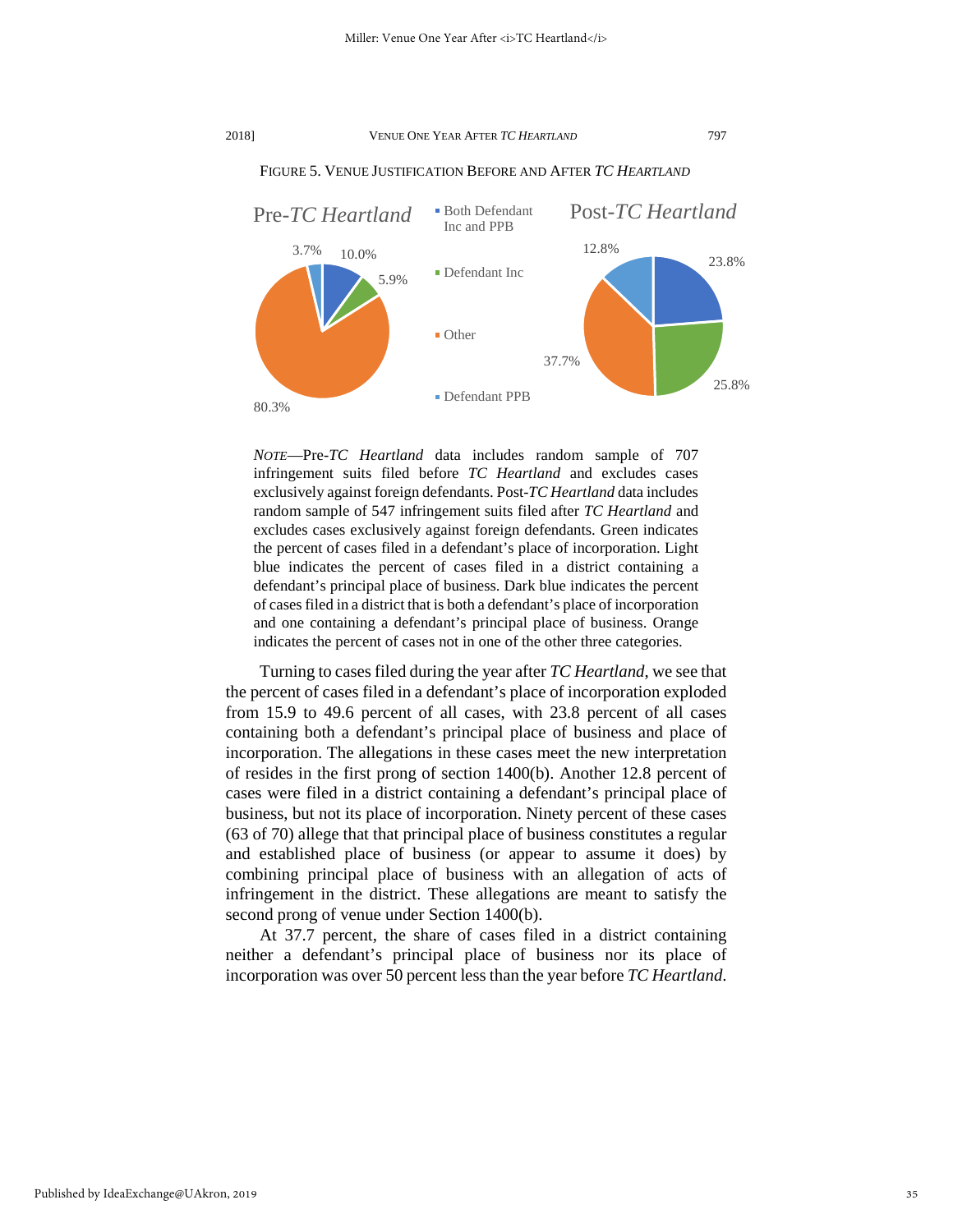Further, demonstrating how quickly plaintiff attorneys adapted to the pleading standards, over 90 percent of these cases (187 of 206) allege that the district where the case was filed possesses a defendant's regular and established place of business where infringement occurred. Most of the cases lacking this language were filed shortly after *TC Heartland* and continue to use the old standard of venue being proper because the court possesses personal jurisdiction over the defendants.

Another way to slice this data is to say that post-*TC Heartland*, about one half of cases base venue on the first prong of Section 1400(b) and about one half only base venue on the second prong. By contrast, during the year before *TC Heartland*, less than 16 percent of cases were filed in a district that would be proper venue under the first prong of Section 1400(b) according to *TC Heartland*'s restricted definition of resides. Further, only about another 33 percent of cases contain allegations sufficient to meet the second prong of proper venue. This creates a ceiling of about 50 percent of all cases filed during the year before *TC Heartland* that were filed in an improper venue under the stricter venue standard. This and the dramatic change in the percent of cases filed in leading districts in Section IV.A. show the significant impact *TC Heartland* has had on where patent infringement suits can be and have been filed.

#### 2. PAEs

How has *TC Heartland* impacted where PAEs file their lawsuits, in terms of the defendants' ties to the geographic coverage of the district court? Figure 6 replicates Figure 5 for those lawsuits in the sample brought by PAEs. In it, we see that before *TC Heartland*, 87 percent of all cases were brought in districts neither containing a defendant's place of incorporation nor a defendant's principal place of business. This is 7 percent higher than the share for all cases. Additionally, PAEs filed a smaller share of cases in each of the remaining three categories.

Among the bulk of cases filed away from both defendant's principal place of business and place of incorporation, again about one third (116 of 361) alleged that the district contains a defendant's regular and established place of business. Thus, as many as 59 percent of cases (245 of 415) brought by PAEs before *TC Heartland* contain allegations that no longer meet the standard for proper venue. That share is about 10 percent more than for all cases indicating that PAEs did in fact take greater advantage of permissive venue.

For the year after *TC Heartland*, the shares of cases in Figure 6 are very similar to those in Figure 5, with a slightly higher percent of cases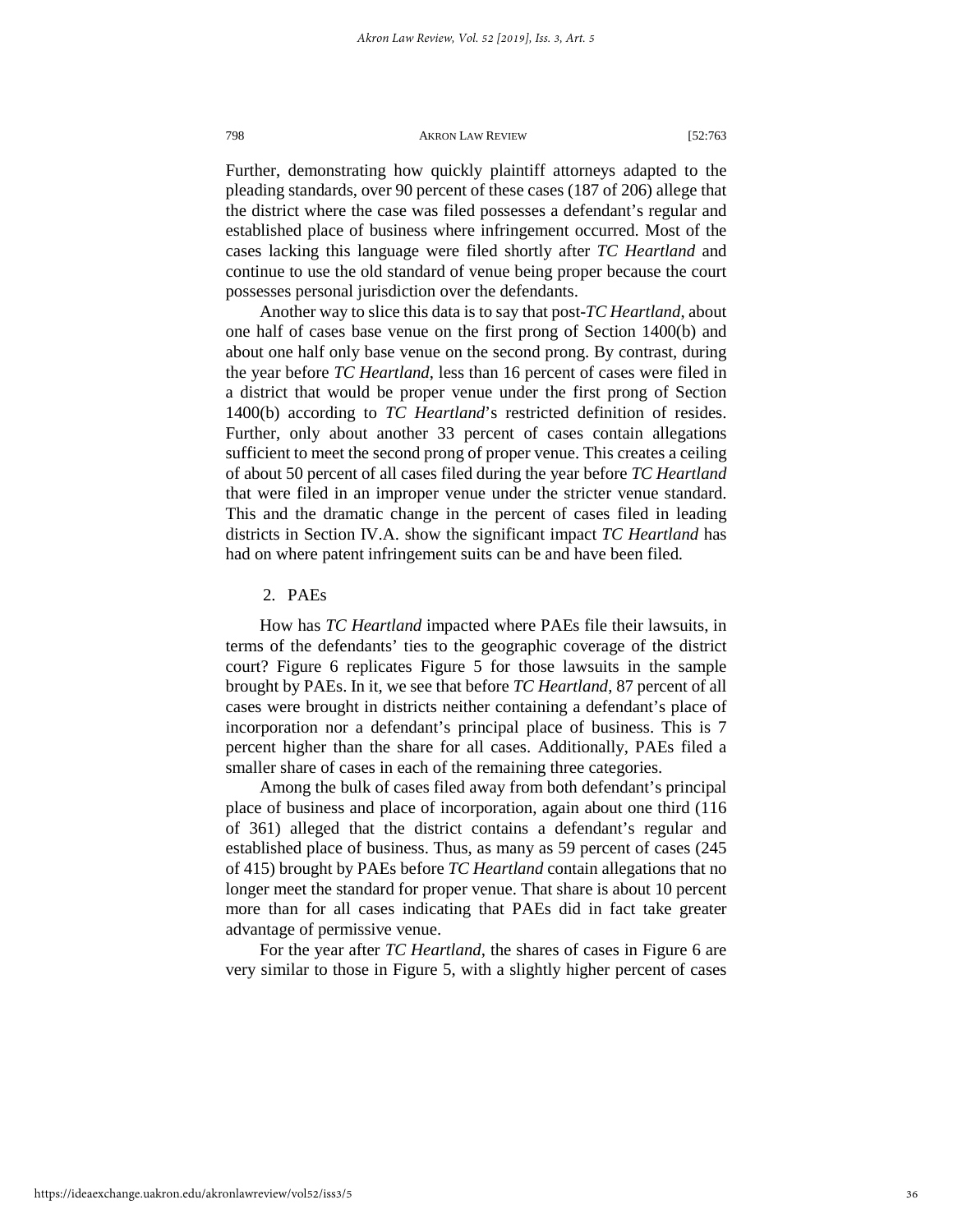filed in two categories: 1) Where a defendant is incorporated but does not contain its principal place of business; and 2) Where no defendant is incorporated or has its principal place of business. In almost all of the cases fitting the second category (100 of 105), plaintiffs alleged the district meets the second prong of Section 1400(b). Thus, in just under half of post-*TC Heartland* cases, PAEs rely on the first prong of Section 1400(b); in just over half they rely only on the second prong. This breakdown is essentially identical to the fifty-fifty split for all cases.

FIGURE 6. PAE VENUE JUSTIFICATION BEFORE AND AFTER *TC HEARTLAND*



*NOTE*— Pre*-TC Heartland* data includes random sample of 415 infringement suits filed before *TC Heartland* and excludes cases exclusively against foreign defendants. Post-*TC Heartland* data includes random sample of 266 infringement suits filed after *TC Heartland* and excludes cases exclusively against foreign defendants. Green indicates the percent of cases filed in a defendant's place of incorporation. Light blue indicates the percent of cases filed in a district containing a defendant's principal place of business. Dark blue indicates the percent of cases filed in a district that is both a defendant's place of incorporation and one containing a defendant's principal place of business. Orange indicates the percent of cases not in one of the other three categories.

Which districts are the most popular defendant places of incorporation and regular and established places of business for PAEs? In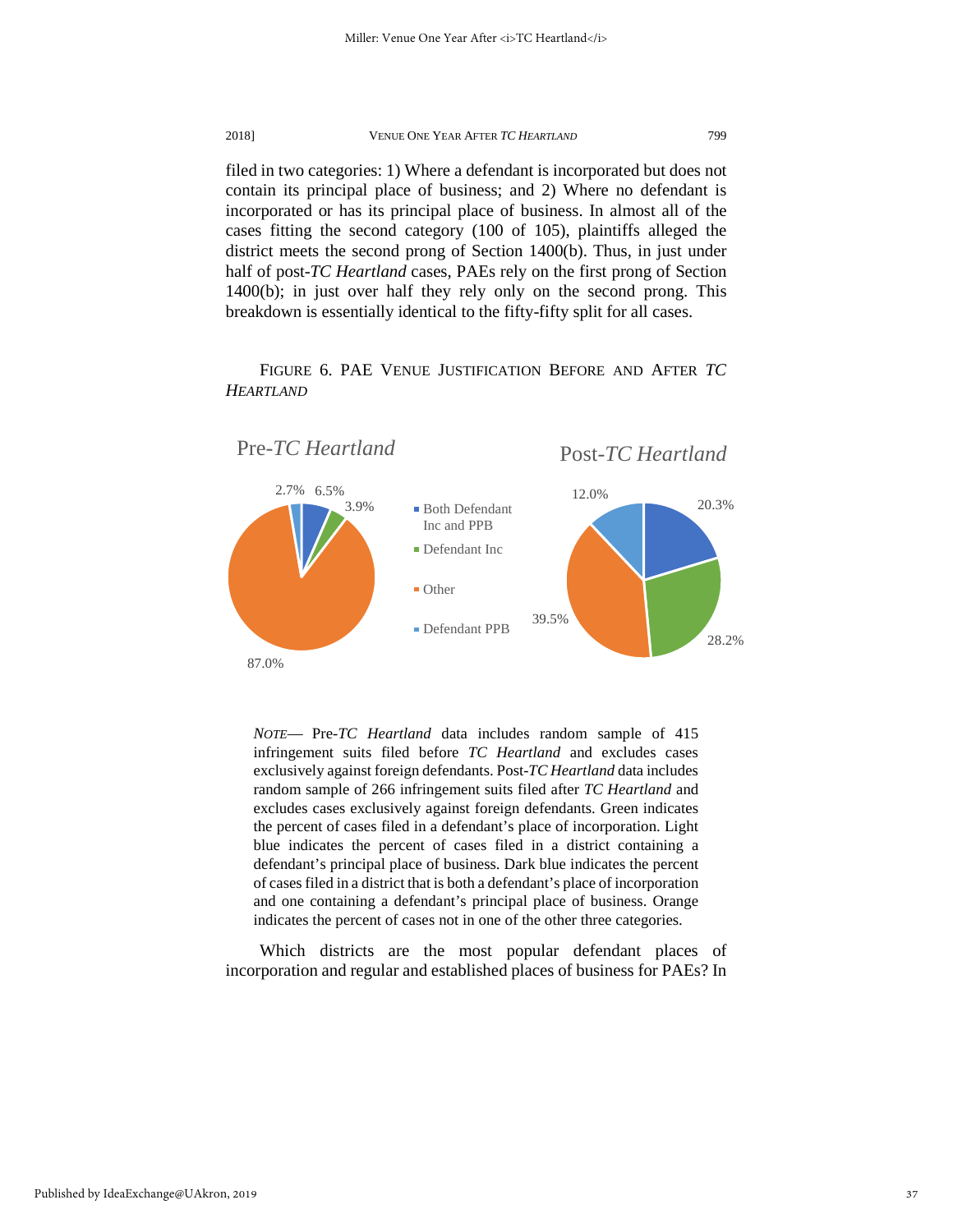Part IV.B., we saw that the Eastern District of Texas and Delaware remain popular choices for PAEs post-*TC Heartland*. Here we see the changing justification for venue in cases filed in these two districts.

During the year before *TC Heartland*, over 55 percent of PAE cases were filed in the Eastern District of Texas (232 of 415). By contrast, during the year after the decision, only 27 percent of PAE cases (73 of 266) were filed there. In Table 6, we see that only six PAE cases filed in the Eastern District of Texas before the decision and only five PAE cases filed the year after were against a defendant with a place of incorporation in that district. Thus, PAEs are rarely able to base venue in the Eastern District of Texas on the first prong of Section 1400(b) as defined by the Supreme Court in *TC Heartland*. Accordingly, PAEs have had to rely on the second prong and have done so in an increasing share but decreasing number of cases. Pre-*TC Heartland*, PAEs alleged that a defendant had either a regular and established place of business or its principal place of business in in the Eastern District of Texas in under half of their lawsuits (101 of 232). Post-*TC Heartland*, that share increased to a whopping 96 percent of cases (70 of 73). Thus, PAEs suing in the Eastern District of Texas post-*TC Heartland* overwhelmingly base venue on the second prong of section 1400(b). However, the dramatic decrease in PAE lawsuits in the Eastern District of Texas indicate that this type of patent plaintiff has been unable to do so in as many cases as under the old interpretation of resides.

Within the random sample, 28 percent of PAE cases filed after *TC Heartland* are filed in Delaware, compared with 5.5 percent the year before. While the 27 percent of PAE cases filed in the Eastern District post-*TC Heartland* overwhelmingly rely on the second prong of Section 1400(b), those filed in Delaware rely on defendants' corporate residence and thus the first prong of the statute. In fact, post-*TC Heartland*, 97 percent of PAE cases filed in Delaware (72 of 74) are filed against a defendant incorporated there.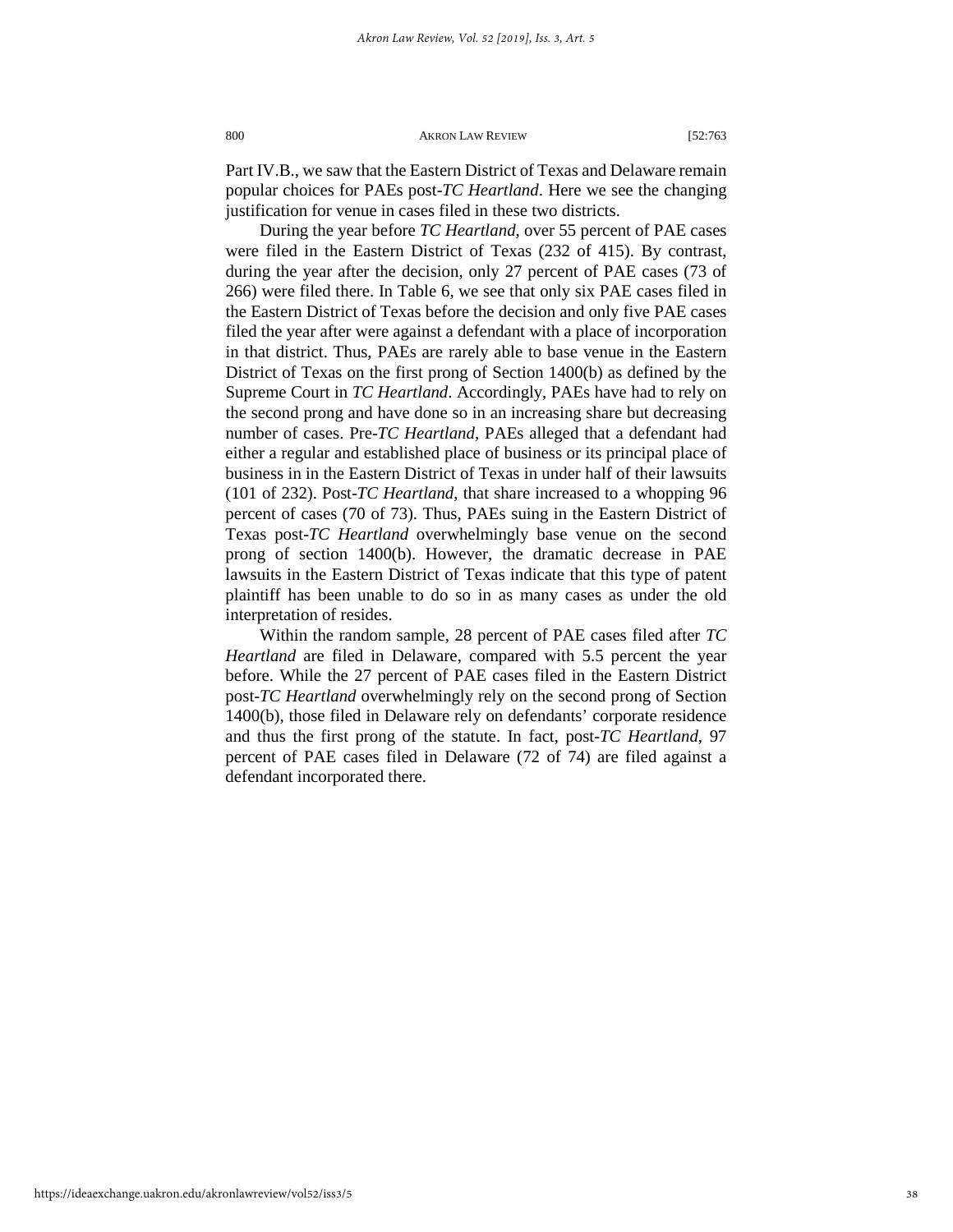| TABLE 6. PAE VENUE JUSTIFICATION BEFORE AND AFTER TC |                                          |                                    |  |  |
|------------------------------------------------------|------------------------------------------|------------------------------------|--|--|
|                                                      | <b>HEARTLAND</b>                         |                                    |  |  |
|                                                      | - EASTERN DISTRICT OF TEXAS AND DELAWARE |                                    |  |  |
|                                                      |                                          | Pre-TC Heartland Post-TC Heartland |  |  |
| E.D. Texas                                           |                                          |                                    |  |  |
| Defendant Inc and PPB                                | $2.2\%$ (5)                              | $5.5\%$ (4)                        |  |  |
| Defendant Inc                                        | $0.4\%$ (1)                              | $1.4\%$ (1)                        |  |  |
| Defendant PPB                                        | $2.6\%$ (6)                              | $5.5\%$ (4)                        |  |  |
| Other (REPB)                                         | 94.8% (220)                              | 87.7% (64)                         |  |  |
| <b>Delaware</b>                                      |                                          |                                    |  |  |
| Defendant Inc and PPB                                | $0.0\%$ (0)                              | $1.4\%$ (1)                        |  |  |
| Defendant Inc                                        | 56.5% (13)                               | 95.9% (71)                         |  |  |
| Defendant PPB                                        | $0.0\%$ (0)                              | $0.0\%$ (0)                        |  |  |
| Other (REPB)                                         | 43.5% (10)                               | $2.7\%$ (2)                        |  |  |

*NOTE*—Among random sample of 415 PAE infringement suits filed one year before *TC Heartland* and 266 PAE infringement suits filed one year after *TC Heartland*. Excludes cases without a choice of venue revealed in the complaint and cases exclusively against foreign defendants.

### 3. Non-Pharmaceutical Practicing Entity Plaintiffs

Turning to practicing entities, I begin with non-pharmaceutical litigation. In Figure 7, we see that before *TC Heartland*, 77.8 percent of all cases were brought in districts that neither contained a defendant's place of incorporation nor a defendant's principal place of business. This is nearly 10 percent lower than the share for PAE cases. Additionally, nonpharmaceutical practicing entities filed a larger share of cases in districts alleged to contain both a defendant's place of incorporation and a principal place of business than did PAEs. Undoubtedly, one reason for this difference is that a significant share of these cases are between competitors based in the same geographic region. Within the data, such cases include: Competing skin care firms—one located in Canoga Park, California and the other in Los Angeles—litigating in the Central District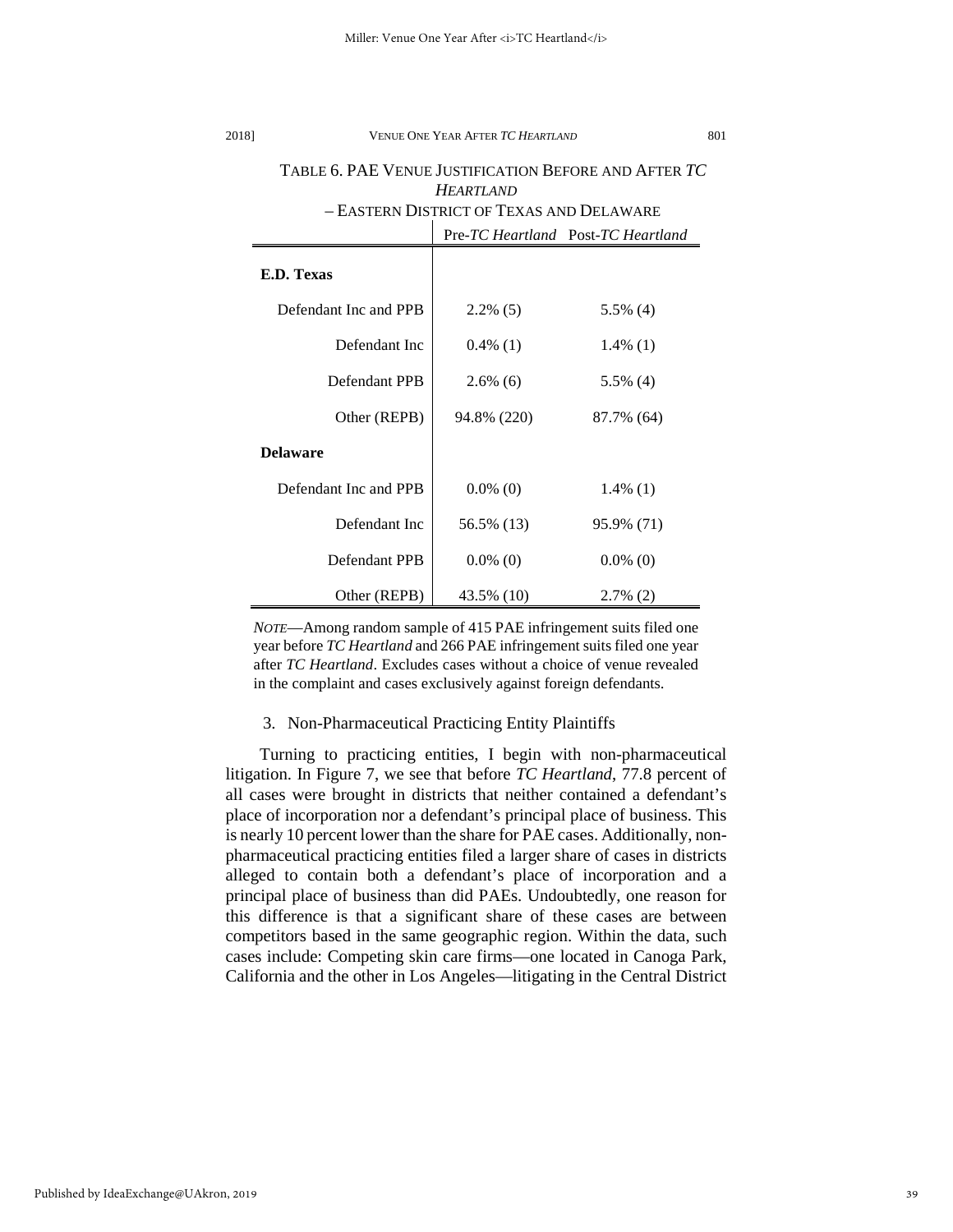of California; and two Houston-based drilling companies litigating in the Southern District of Texas.<sup>[123](#page-40-0)</sup>

Despite the fact that practicing entities took less advantage of permissive venue pre-*TC Heartland* than PAEs, they still did so over half of the time they filed suit. Among the 77.8 percent of cases filed away from both defendants' principal place of business and place of incorporation, only 22 percent of the complaints (35 of 161) alleged that the district contained a defendant's regular and established place of business. Thus, as much as 61 percent of cases (126 of 207) brought by non-pharmaceutical practicing entities before *TC Heartland* contained allegations insufficient to meet the new standard for proper venue. Somewhat surprising, given conventional wisdom that PAEs have been the most aggressive forum shoppers, that ceiling is indistinguishable from the 59 percent share of PAEs.

For the year after *TC Heartland*, the share of cases in Figure 7 in the "Other" category is nearly identical to that of PAEs in Figure 6 (40.7 and 39.5 percent, respectively). Further, the share of cases filed where a defendant is incorporated are similar—48.5 percent for PAEs and 44.8 percent for practicing entities. The major difference is that the share of cases filed in a defendant's principal place of business is higher for practicing entities than PAEs (45.8 versus 32.3 percent). This again may be explained by litigation between competitors where both plaintiffs and defendants are based in the same state or the same metropolitan area.

While PAE lawsuits have been evenly split between reliance on the first and second prong of Section 1400(b) post-*TC Heartland*, practicing entities appear more likely to rely on the second prong as they filed just over 55 percent of cases away from defendants' place of incorporation during the year after the decision.

<span id="page-40-0"></span><sup>123.</sup> Complaint, Belava LLC v. SkinAct et. al., 2:16-cv-07354-CBM-JEM (C.D. Cal. Sept. 26, 2016) and Complaint, Baker Hughes Oilfield Operations LLC v. Bubbletight, LLC, 4:16-cv-0152 (S.D. Tex. May 31, 2016). The cases filed after *TC Heartland* in both parties' home district include competing swimming pool products firms—one from Ventura and another from Riverside—litigating in the Central District of California and in another two Bay Area technology companies litigating in the Northern District of California. Second Amended Complaint, Aquastar Pool Products, Inc. v. Color Match Pool Fittings, Inc. et al., 5:18-CV-00094-JGB-SPx (C.D. Cal. Mar. 15, 2019) and Amended Complaint, Symantec Corporation v. Zscaler, Inc., No. 3:17-CV-04426-JST (N.D. Cal. Jan. 8, 2018).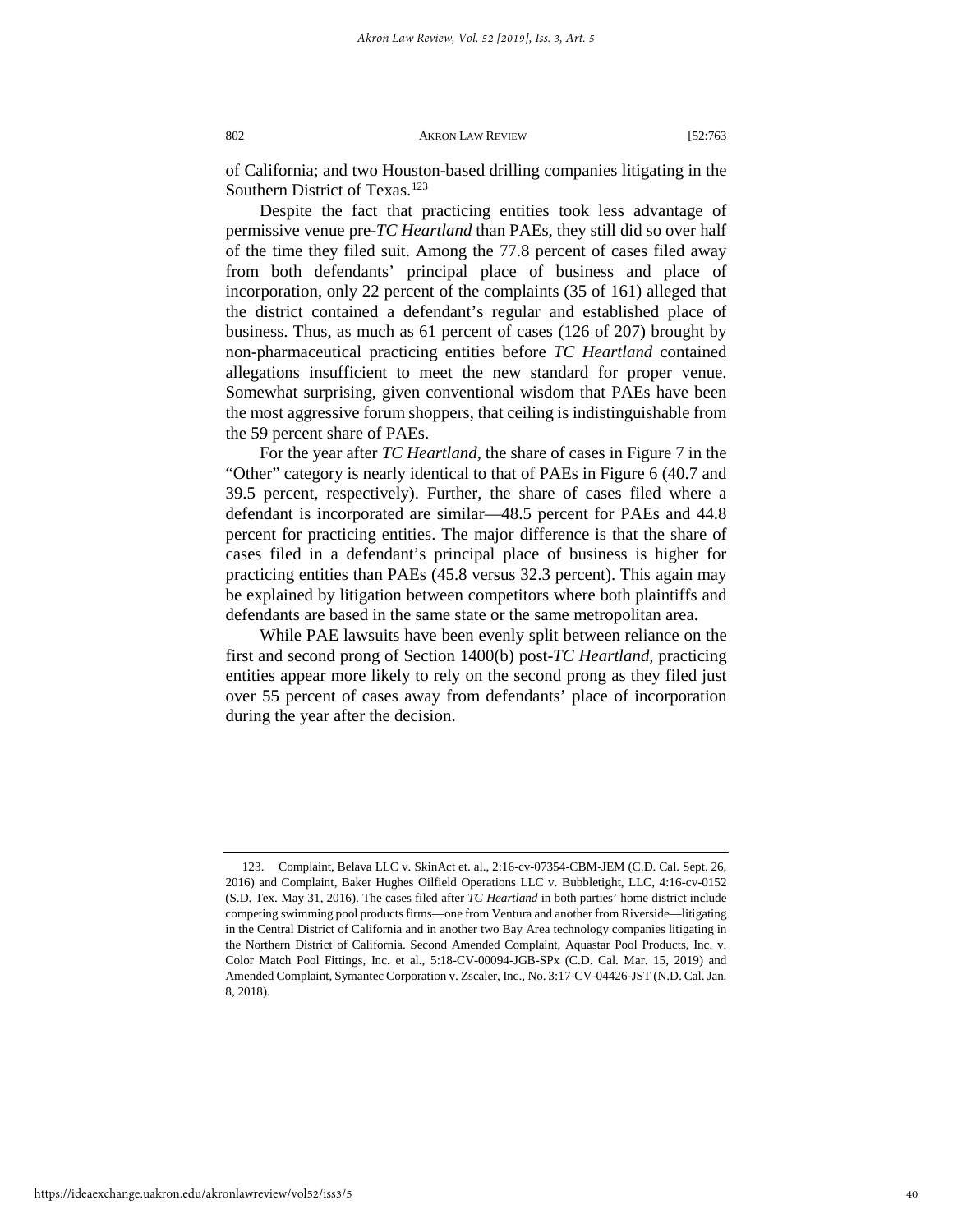# FIGURE 7. NON-PHARMACEUTICAL PRACTICING ENTITY VENUE JUSTIFICATION ONE YEAR BEFORE VERSUS ONE YEAR AFTER *TC HEARTLAND*



*NOTE*— Pre*-TC Heartland* data includes random sample of 207 infringement suits filed before *TC Heartland* and excludes cases exclusively against foreign defendants. Post-*TC Heartland* data includes random sample of 194 infringement suits filed after *TC Heartland* and excludes cases exclusively against foreign defendants. Green indicates the percent of cases filed in a defendant's place of incorporation. Light blue indicates the percent of cases filed in a district containing a defendant's principal place of business. Dark blue indicates the percent of cases filed in a district that is both a defendant's place of incorporation and one containing a defendant's principal place of business. Orange indicates the percent of cases not in one of the other three categories.

4. Pharmaceutical Practicing Entity Plaintiffs

Turning to pharmaceutical practicing entity litigation, I analyze these cases separately because of the historic concentration of Abbreviated New Drug Application (ANDA) cases<sup>[124](#page-41-0)</sup> in just two districts—Delaware and

<span id="page-41-0"></span><sup>124.</sup> Drug Price Competition and Patent Term Restoration (Hatch-Waxman) Act of 1984, Pub. L. No. 98-417, 98 Stat. 1585. Hatch-Waxman provides,

incentives for potential generic competitors to challenge drug patents before they expire. An ANDA applicant files a 'Paragraph IV' certification, under which the applicant certifies that the challenged patent is invalid or will not be infringed by the generic version. The first filer of a Paragraph IV certification receives a 180-day period of generic market exclusivity. Upon receipt of the Paragraph IV certification, the patent owner has 45 days in which to file a patent infringement suit against the ANDA filer.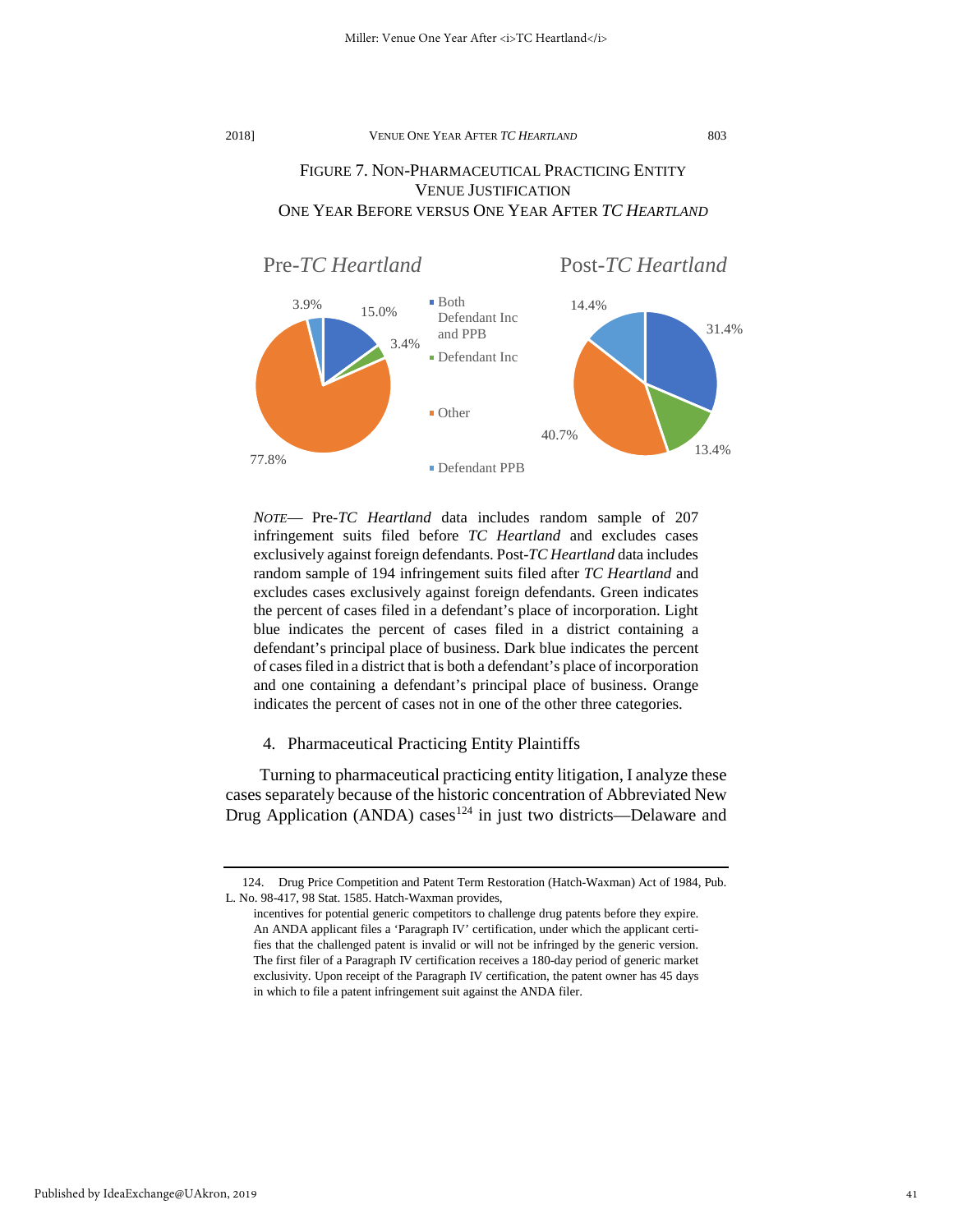New Jersey. In fact, from 2009 through 2015, 40 percent of ANDA cases were filed in Delaware and 32 percent in New Jersey.<sup>[125](#page-42-0)</sup> But why did these districts become so popular in the first place, when many of these suits could arguably have been filed anywhere in the country before *TC Heartland*?[126](#page-42-1)

The popularity of New Jersey for pharmaceutical plaintiffs is probably due in significant part to the fact that so many drug companies are based there or at least maintain significant operations in the state. On the other hand, the popularity of Delaware is interesting because very few pharmaceutical plaintiffs or defendants are connected to the state other than through incorporation or by selling drugs there as they do in every other state. Among the 124 pharmaceutical cases that I have studied during the two-year period centered on *TC Heartland*, only one party's principal office is located in Delaware. I believe the rise of Delaware as the home of ANDA litigation has been due to a combination of factors, with the two most important being that Delaware judges rarely entertain summary judgment motions in ANDA cases<sup>127</sup>, and that Delaware ANDA trials are bench trials that rarely lead to the award of damages.<sup>[128](#page-42-3)</sup> Along with the fact that there are only a few judges in the District of Delaware, these local practices lead to more predictable and cheaper dispute resolution in that district.

The Eastern District of Texas is also known to prefer a trial to a summary judgment motion, with its judges expressly requiring parties in patent cases, but not other litigants, to seek permission before filing summary judgment motions and prohibiting such motions if permission is denied.<sup>[129](#page-42-4)</sup> However, the judges of that district have also had a strong

David W. Opderbeck, *Rational Antitrust Policy and Reverse Payment Settlements in Hatch-Waxman Patent Litigation*, 98 GEORGETOWN L. J. 1303, 1307 (2010).

<span id="page-42-0"></span><sup>125.</sup> *Pharmaceutical Patent Litigation Filings Have Risen Significantly Since 2014, According to Lex Machina's 2015 Hatch-Waxman/ANDA Report*, LEX MACHINA (Apr. 26, 2016), https://lexmachina.com/media/press/pharmaceuticalpatent-litigation-filings-risen-since-2014/. [https://perma.cc/F59B-TLQD].

<span id="page-42-1"></span><sup>126.</sup> Eric H. Weisblatt and Claire Frezza, *Who to Sue and Where in ANDA Litigation: Personal Jurisdiction Post-Daimler*, 69 FOOD & DRUG L.J. 351, 352 (2014) (arguing that before the Supreme Court restricted personal jurisdiction in *Daimler AG v. Bauman*, 134 S.Ct. 751 (2014), "courts broadly asserted general jurisdiction over ANDA filers in ANDA cases.").

<span id="page-42-2"></span><sup>127.</sup> Katherine Rhoades, *Do Not Pass Go, Do Not Stop for Summary Judgment: The U.S. District Court for the District of Delaware's Seemingly Disjunctive Yet Efficient Procedures in Hatch-Waxman Litigation*, 14 NW. J. TECH. & INTELL. PROP. 81, 95 (2016).

<span id="page-42-3"></span><sup>128.</sup> Brian D. Coggio et al., *The Right to a Jury Trial in Actions Under the Hatch-Waxman Act*, 79 J. PAT. & TRADEMARK OFF. SOC'Y 765, 767 (1997).

<span id="page-42-4"></span><sup>129.</sup> Klerman & Reilly, *supra* note 15, at 253 (additionally arguing "Eastern District judges implicitly acknowledge that patentees are attracted to the district by the fact that they are averse to summary judgment.").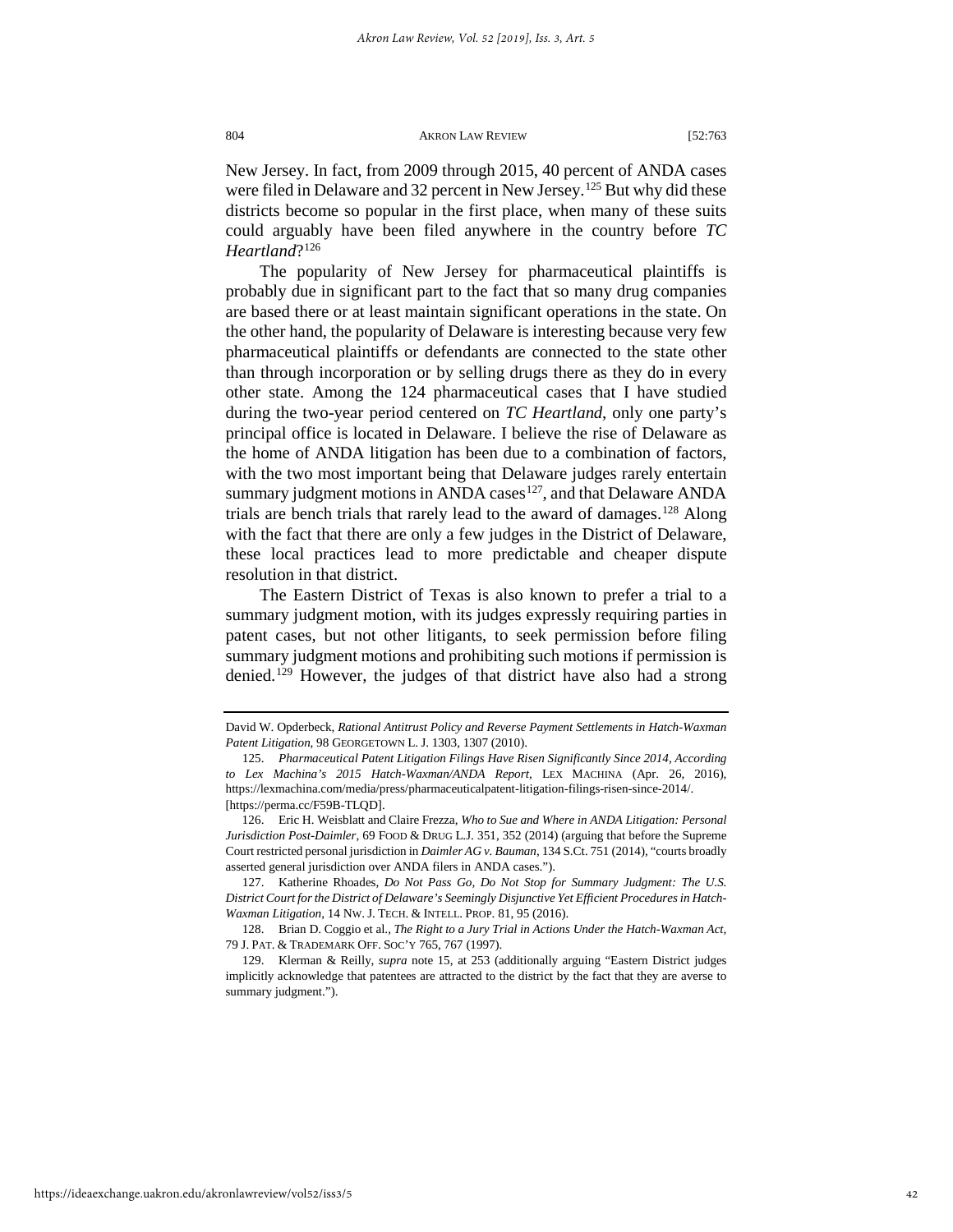preference for jury trials.<sup>[130](#page-43-0)</sup> Combined with its practice of allowing early discovery,<sup>[131](#page-43-1)</sup> defendants in PAE suits in the Eastern District of Texas face the prospect of more expensive and less predictable litigation. This makes the Eastern District of Texas an attractive home court for PAEs—especially those seeking nuisance value settlements.

How has *TC Heartland* impacted where pharmaceutical companies file their lawsuits, in terms of the defendants' ties to the geographic location of the district court? In Figure 8, we see that a far larger share of pharmaceutical cases filed the year before *TC Heartland* were filed where a defendant is incorporated than was the case for either PAEs or nonpharmaceutical practicing entities (48.1 percent versus 10.4 and 18.4 percent, respectively). Not surprising, in Table 7, we see that the reason is that so many pharmaceutical defendants are incorporated in Delaware. During the year before *TC Heartland*, over 40 percent of pharmaceutical cases were filed in Delaware and 78 percent of these where against defendants incorporated in that district.

Overall, *TC Heartland* has had less of an impact on pharmaceutical litigation than the other two types of lawsuits I studied. But, in terms of defendant contacts, it has still had an effect. The share of cases filed where a defendant is incorporated increased from 48.1 percent to 57.3 percent and the share filed in a district containing a defendant's principal place of business increased from 20.4 to 33.3 percent. Additionally, while pre-*TC Heartland* pharmaceutical companies filed the smallest share of cases in a district neither containing a defendant's place of incorporation nor principal place of business (46.3 percent versus 87 percent for PAEs and 77.8 percent for other practicing entities), that share did decrease to just under 30 percent.

Among pre-*TC Heartland* cases filed away from both defendants' principal place of business and place of incorporation, again one third (8 of 24) alleged that the district contained a defendant's regular and established place of business. Thus, only 31 percent of cases (17 of 55) brought by pharmaceutical companies before *TC Heartland* contained allegations that no longer meet the standard for proper venue. This ceiling is much lower than the roughly 60 percent share for both PAEs and nonpharmaceutical practicing entities.

<span id="page-43-0"></span><sup>130.</sup> *Id*. (quoting Judge Leonard Davis' statement that Eastern District of Texas judges "believe in trial by jury.").

<span id="page-43-1"></span><sup>131.</sup> *Id*. at 269 (explaining that local rules in the Eastern District of Texas in effect require defendants to "complete their document collection and production—probably the most costly aspect of discovery—within a few months of the case filing.").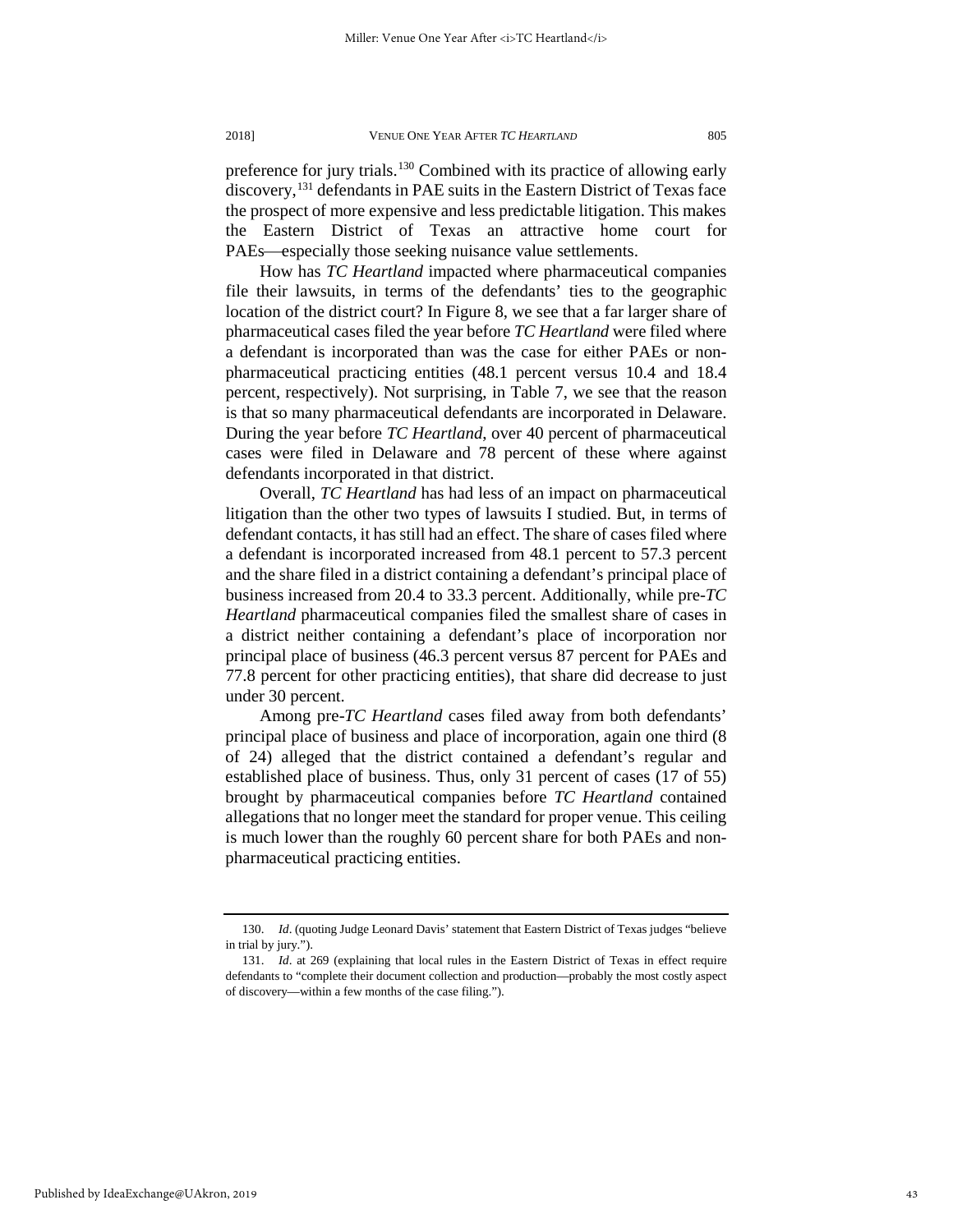# FIGURE 8. PHARMACEUTICAL PRACTICING ENTITY VENUE JUSTIFICATION ONE YEAR BEFORE VERSUS ONE YEAR AFTER *TC HEARTLAND*



*NOTE*— Pre*-TC Heartland* data includes random sample of 54 infringement suits filed before *TC Heartland* and excludes cases exclusively against foreign defendants. Post-*TC Heartland* data includes random sample of 75 infringement suits filed after *TC Heartland* and excludes cases exclusively against foreign defendants. Green indicates the percent of cases filed in a defendant's place of incorporation. Light blue indicates the percent of cases filed in a district containing a defendant's principal place of business. Dark blue indicates the percent of cases filed in a district that is both a defendant's place of incorporation and one containing a defendant's principal place of business. Orange indicates the percent of cases not in one of the other three categories.

The obvious reason is that pharmaceutical litigation had already been concentrated in the two districts where these companies—and probably both plaintiffs and defendants—are most often incorporated or maintain significant business operations. During the year before *TC Heartland*, 42.6 percent of the drug cases in my sample were filed in Delaware and 29.6 percent in New Jersey. Combined, they thus accounted for 72 percent of the drug cases in my sample. During the year after *TC Heartland*, that share actually appears to have increased slightly to 78.6 percent (with 45.3 percent in Delaware and exactly one third in New Jersey).

Concerning Delaware and referencing Table 7, both during the year before and the year after *TC Heartland*, nearly 80 percent of drug cases filed there were against firms incorporated in that state. Further, the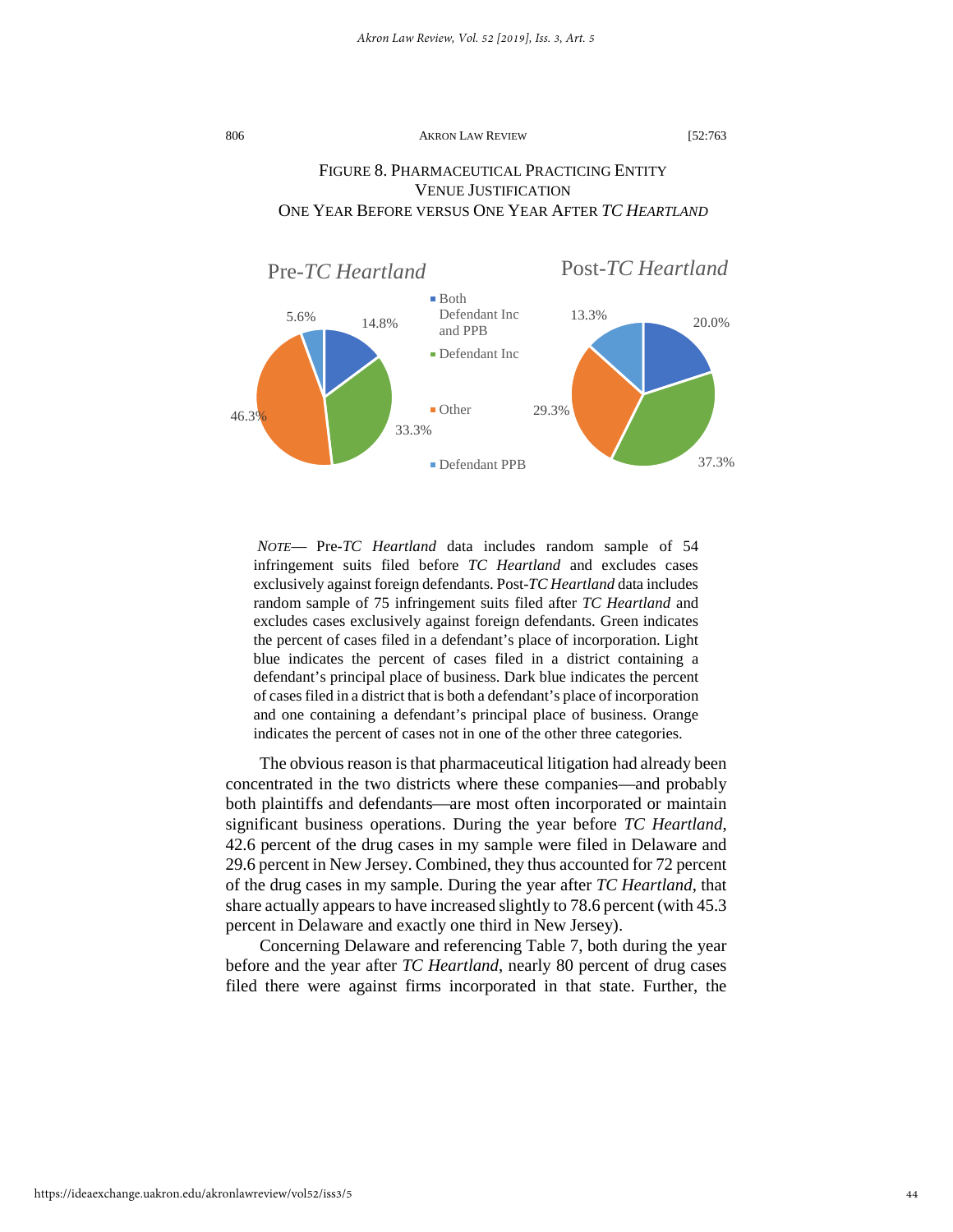remaining 20 percent were not filed against defendants with principal places of business in Delaware. Thus, both before and after *TC Heartland*, only about one fifth of pharmaceutical cases filed in Delaware had to base venue on the second prong of Section 1400(b) under the Supreme Court's restricted definition of resides.

Defendant connections to New Jersey are very different and also more complex. In Table 7, we see that only 18.8 percent of New Jersey drug cases pre-*TC Heartland* include a defendant incorporated in that state and that share only slightly dropped to 16 percent after the decision. Further, in all of these cases, the defendant was not only incorporated in New Jersey but also maintained its principal place of business in that state. Thus, post-*TC Heartland* venue would likely be proper under either prong of Section 1400(b) for ANDA cases filed against New Jersey residents.

New Jersey pharmaceutical defendants overwhelmingly either maintain their principal places of business in that state or possess significant business activity there that meets the definition of a regular and established place of business. Both before and after *TC Heartland*, 100 percent of drug cases filed in New Jersey were filed against defendants alleged to have at least one of a regular and established place of business, a principal place of business, or pre-*TC Heartland* business activities sufficient to meet the requirement of personal jurisdiction. Thus, the concentration of so much of the drug industry in New Jersey, along with pharmaceutical firms' frequent incorporation in Delaware, ensures that *TC Heartland* has had much less of an impact on venue in these cases than was true of either PAEs or other types of practicing entities.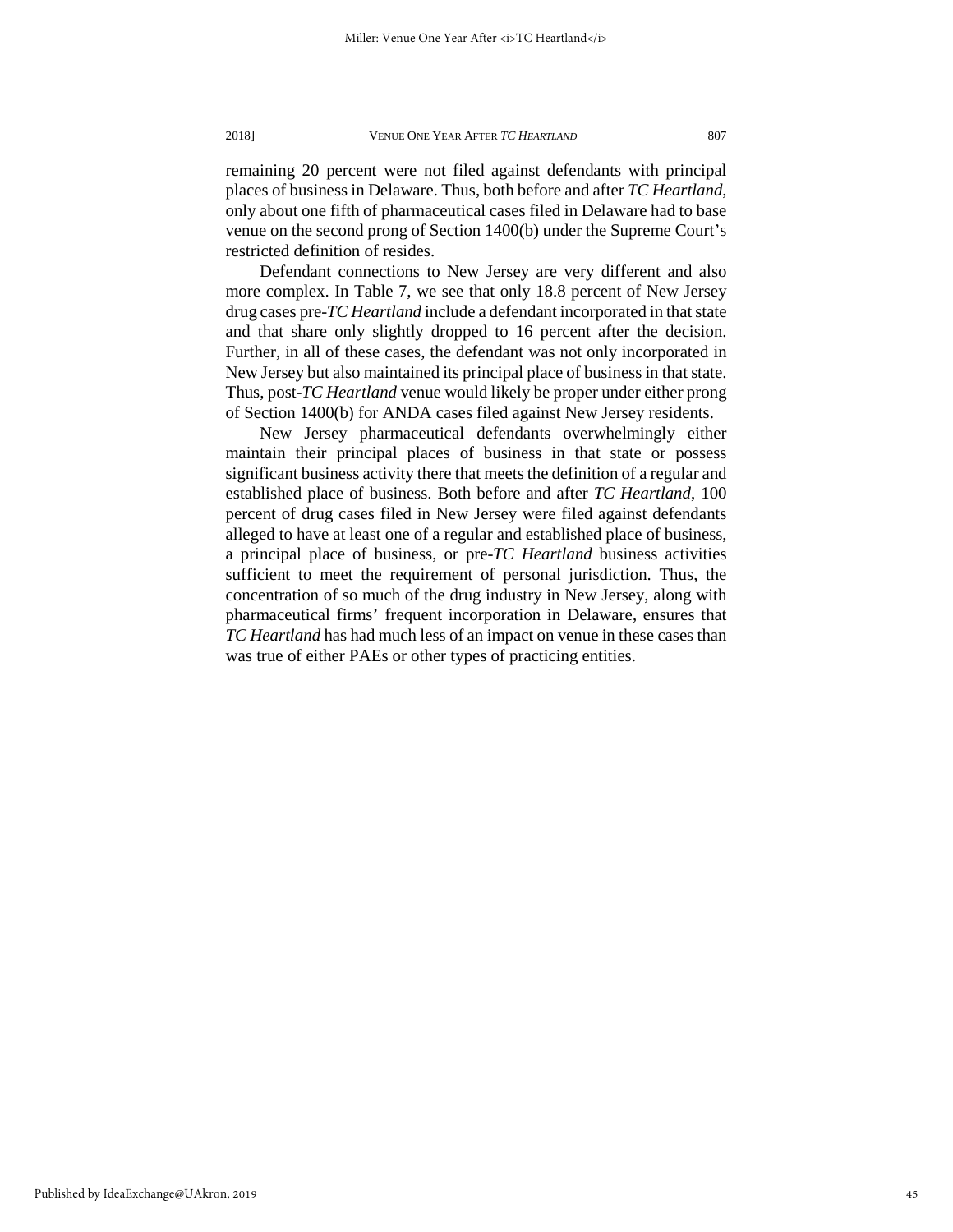|                       | $Pre-TC$<br><b>Heartland</b> | Post-TC Heartland |
|-----------------------|------------------------------|-------------------|
| <b>Delaware</b>       |                              |                   |
| Defendant Inc and PPB | $0.0\%$ (0)                  | $5.9\%$ (2)       |
| Defendant Inc.        | 78.3% (18)                   | 73.5% (25)        |
| Defendant PPB         | $0.0\%$ (0)                  | $0.0\%$ (0)       |
| Other (REPB)          | 21.7% (5)                    | 20.6% (7)         |
| <b>New Jersey</b>     |                              |                   |
| Defendant Inc and PPB | 18.8% (3)                    | $16.0\%$ (4)      |
| Defendant Inc         | $0.0\%$ (0)                  | $0.0\%$ (0)       |
| Defendant PPB         | 18.8% (3)                    | 32.0% (8)         |
| Other (REPB)          | $62.5\%$ (10)                | 52.0% (13)        |

# TABLE 7. PHARMACEUTICAL VENUE JUSTIFICATION BEFORE AND AFTER *TC HEARTLAND*– NEW JERSEY AND DELAWARE

*NOTE*—Among random sample of 54 pharmaceutical practicing entity infringement suits filed one year before *TC Heartland* and 75 filed within one year after *TC Heartland*. Excludes cases without a choice of venue revealed in the complaint and cases exclusively against foreign defendants.

## V. IMPLICATIONS

During the first year after *TC Heartland*, the Supreme Court's decision has had major effects on the patent litigation landscape in the United States. Most notably, the share of new cases filed in the Eastern District of Texas has declined by 70 percent, while that in Delaware has increased by about 70 percent. Further, *TC Heartland* appears to have deterred PAEs from filing several hundred lawsuits during the year after the decision. Filing trends also suggest that most of these missing cases would have been filed in the Eastern District of Texas, but their owners declined to sue when that venue was no longer an option.

Combined, my findings appear to confirm that *TC Heartland* has worked as critics of permissive venue concerned about the rise of PAEs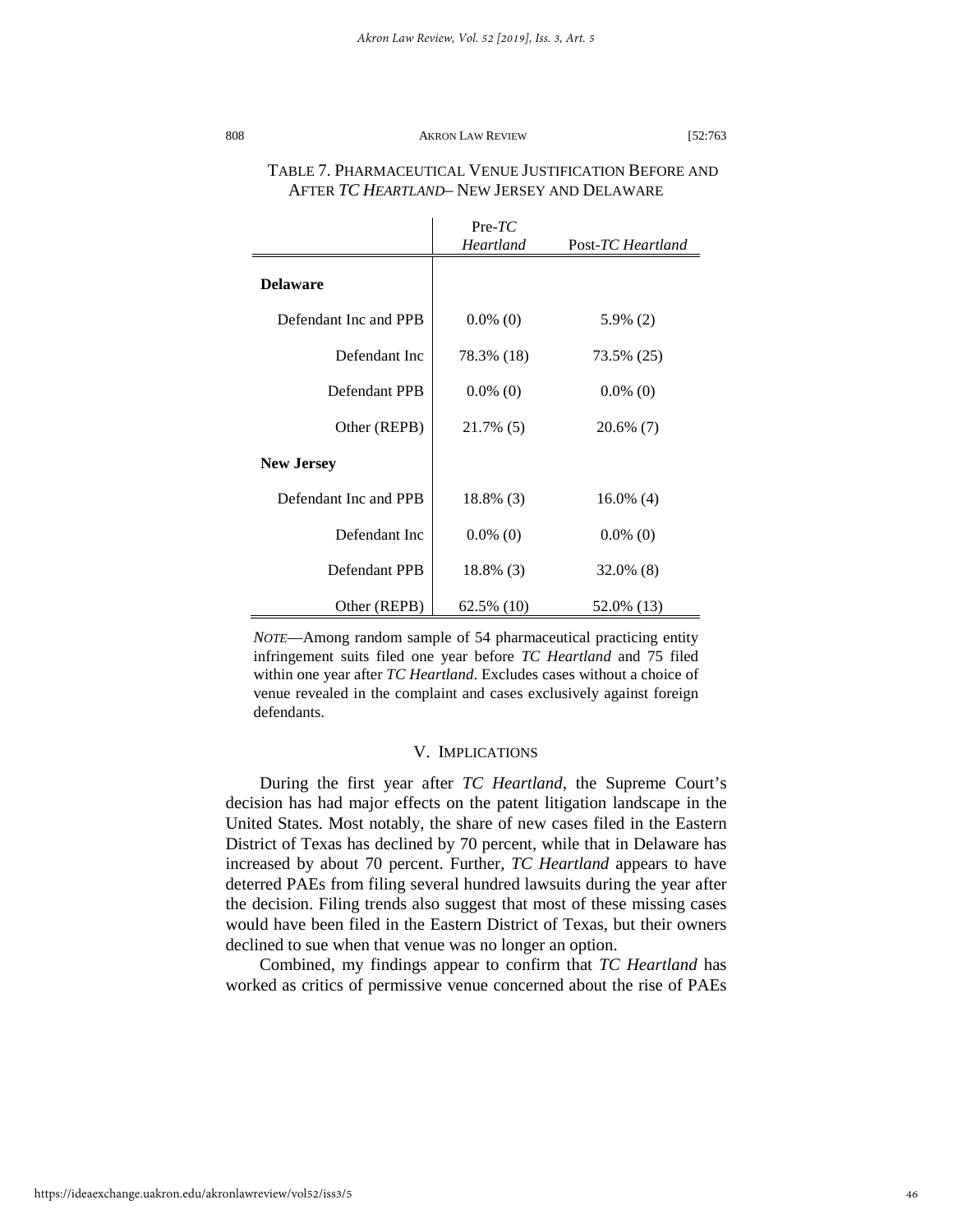and the Eastern District of Texas had hoped. For example, it is hard to think of a reason to miss PAE lawsuits not filed simply because *TC Heartland* removed the Eastern District of Texas as a choice. Essentially, these plaintiffs and their attorneys made the calculus that changing venue alone eliminated the gain they expected had they been able to file in their preferred forum under permissive venue. Further, scholars reviewing the differences in case outcomes and local practice in the Eastern District of Texas have painted a convincing picture of a court that was overly proplaintiff. Under permissive venue and with the evidence that suing to extract nuisance value settlements is common, it is difficult not to view at least lower quality disputes filed in the Eastern District of Texas as pure rent seeking that has acted as a tax on innovators who actually commercialize products and services that consumers enjoy.

Nevertheless, there are reasons to believe that the restricted interpretation of patent venue adopted in *TC Heartland* is still not the optimal rule in terms of efficiency and fairness. We must ask if Delaware will ultimately be much better than the Eastern District of Texas. Combined, 50 percent of cases were filed in these two districts the year before *TC Heartland* and that share remained 38 percent the year after. Almost one quarter of all infringement lawsuits were filed in Delaware the year after *TC Heartland*. As my findings reveal, venue in Delaware is overwhelmingly based on defendant incorporation in that state and there is little reason to expect that Delaware will not continue to have the busiest patent docket for the foreseeable future.

There are certainly reasons to believe that Delaware will be better. Eldar and Sukhatme convincingly argue that Delaware judges face more balanced incentives than those of the Eastern District, such that they are likely to be neither overly pro-plaintiff nor pro-defendant in their local procedures and adjudications.<sup>[132](#page-47-0)</sup> Specifically, they argue that the pressure of the local bar will prevent judges from adopting practices that would chase away the entire influx of new cases, while fear of losing the state's dominant position in incorporations will prevent them from encouraging low quality patent suits. Thus, Eldar and Sukhatme argue that Delaware is likely to continue to compete for patent cases through an expert judiciary and well-developed case law.

However, there are also reasons to doubt this rosy picture. Delaware and the Eastern District of Texas are similar in many ways that indicate that the incentives to adopt pro-plaintiff rules and practices are stronger than the counter-incentives towards balance. For example, both districts

<span id="page-47-0"></span><sup>132.</sup> Eldar & Sukhatme, *supra* note 2, at 152–158.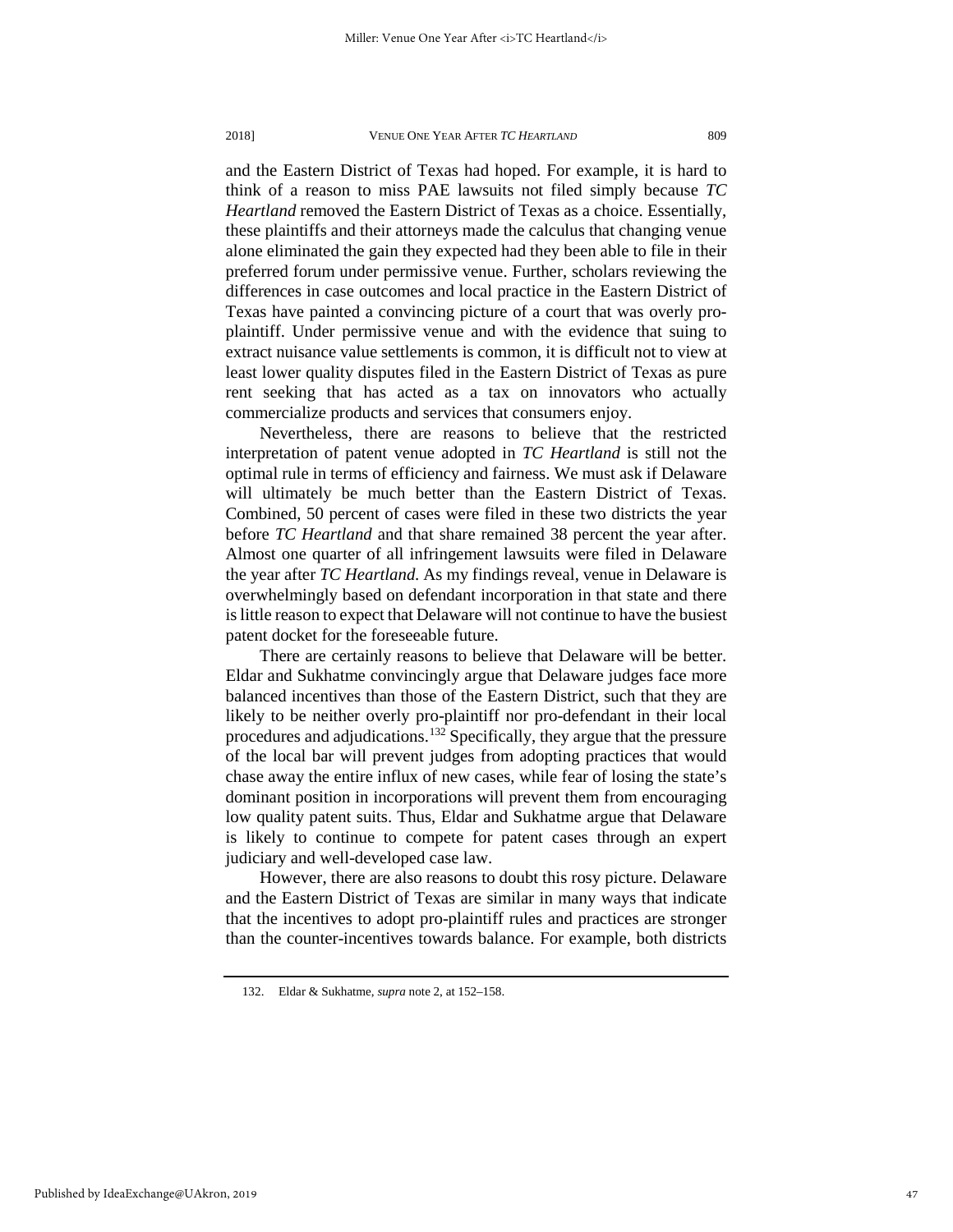have a history of forum selling to become centers of particular types of litigation.<sup>[133](#page-48-0)</sup> Both have fewer judges than do districts encompassing larger population centers such that it is easier for judges in these districts to coordinate.[134](#page-48-1) Both have hungry local bars and relatively little local industry to ensure continued growth of civil litigation through local business activity.[135](#page-48-2) If plaintiffs do not perceive that Delaware is a better venue for their clients than all the other places where their infringement targets regularly do business, they will select another court. Thus, Delaware judges also might face irresistible incentives to make their court more patent plaintiff friendly.

Additionally, Elder and Sukhatme may overstate the risk that incorporations in Delaware will decline if its judges are too pro-plaintiff. Robert Anderson shows that it is often outside corporate counsel that steers large companies towards Delaware for bankruptcy proceedings.<sup>136</sup> Plausibly, counsel does so for reasons beyond selecting the best venue for their clients, including perhaps personal convenience. Corporate counsel regularly practicing in Delaware will simply tend to have more experience litigating in that court, be located closer to it, and have other clients they already serve there. These factors suggest a certain level of stickiness in specialized counsel's choice of venue that may severely diminish the threat that companies that are frequent targets of patent litigation will switch their incorporations away from Delaware.

Also noteworthy is that in Lemley's pro-plaintiff rankings, Delaware was actually ranked higher than the Eastern District of Texas during most of the 2000s.[137](#page-48-4) This might be explained by Delaware courts being more pro-plaintiff for ANDA and other specialized types of corporate disputes. Additional research is needed to determine just how pro-plaintiff Delaware has been in patent disputes. However, the fact that Delaware has long been a popular second choice for PAEs suggests that even for critics of these plaintiffs and the Eastern District of Texas, *TC Heartland* might not have had as big of an impact on forum shopping of low quality patent disputes as we would think.

<sup>133.</sup> Klerman & Reilly, *supra* note 15, at 291–293.

<sup>134.</sup> *Id*. at 300.

<sup>135.</sup> *Id*.

<span id="page-48-3"></span><span id="page-48-2"></span><span id="page-48-1"></span><span id="page-48-0"></span><sup>136.</sup> *See* Robert Anderson, *The Delaware Trap: An Empirical Analysis of Incorporation Decisions*, 91 S. CAL. L. REV. 657, 662 (2017) ([T]he company's law firm, rather than the legal needs of the company itself, may drive jurisdictional choice).

<span id="page-48-4"></span><sup>137.</sup> Lemley, *supra* note 55, at 20 (Delaware ranked as the third most pro-plaintiff district and the Eastern District of Texas as the seventh most pro-plaintiff district). Lemley's rankings are based on the outcomes of all patent cases filed from the beginning of 2000 that terminated at the district court level by March 17, 2010. *Id*. at 5.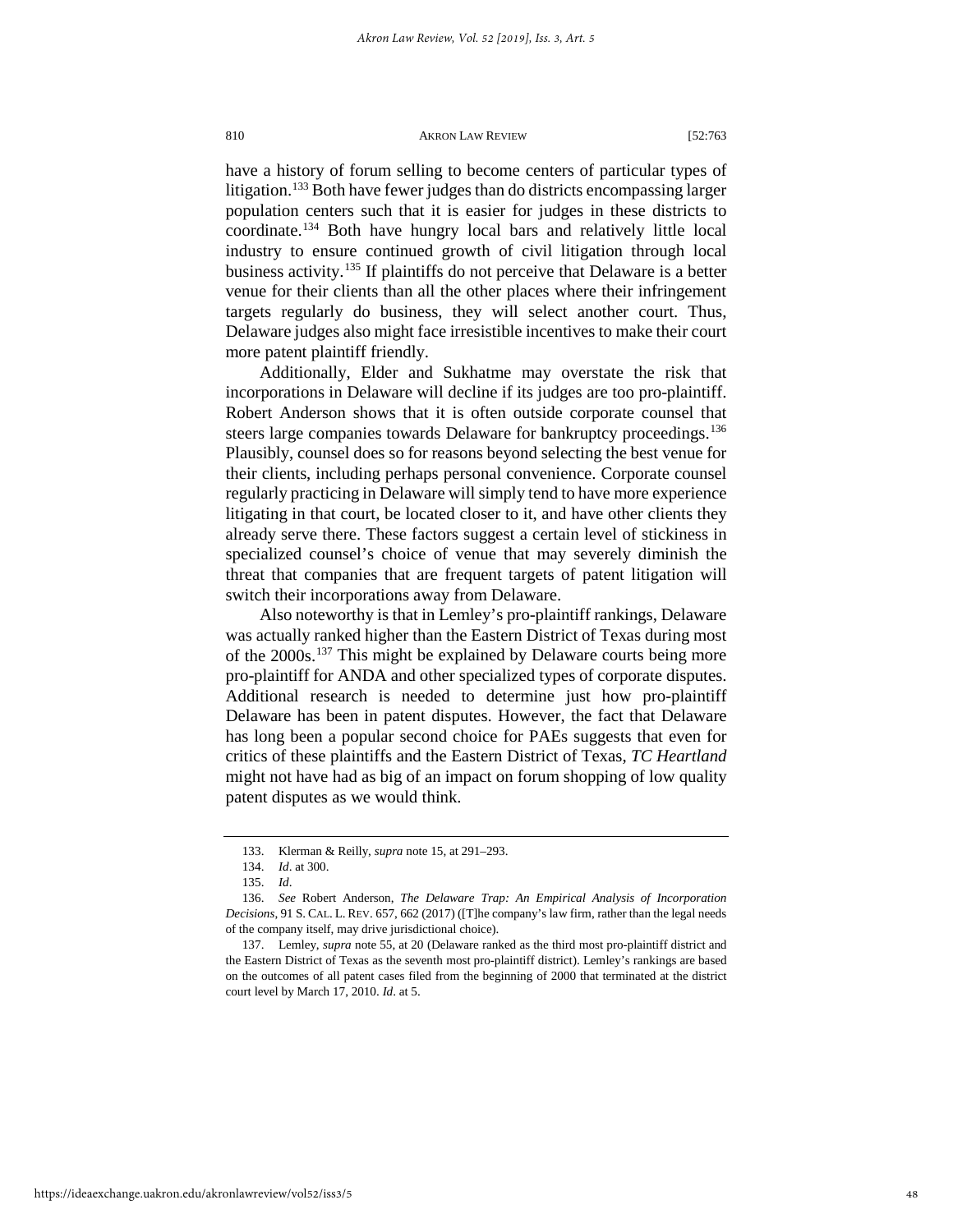More generally, beyond Delaware, the Eastern District of Texas, and PAEs, my findings and prior research suggest it is possible that *TC Heartland* has not balanced the scales in terms of fairness but rather has replaced a pro-plaintiff rule with one that excessively favors defendants. I find that for both PAEs and non-pharmaceutical practicing entity lawsuits, the share of cases filed in a district containing a defendant's principal place of business nearly tripled the year after *TC Heartland*. While little has been written on the topic, what empirical research there is suggests that home court advantage exists and does influence case outcomes. In future work I will extend the study in this paper to investigate whether home court advantage exists in patent disputes and, if so, estimate its magnitude.

Whether the new rule is balanced or overly pro-defendant, *TC Heartland* has undoubtedly decreased litigating patent owners' expected recovery in many cases. This might be a problem for the patent system. Between Supreme Court cases like *Alice* and Congressional action creating post-grant review in the America Invents Act, we have made it more difficult to enforce patent rights during the past decade. While venue probably should not be our first choice of policy levers to obtain the right level of incentives for patent owners, the reality of *TC Heartland*'s effect may mean that assertion of patent rights should be facilitated through other mechanisms.

## VI. CONCLUSION

The Supreme Court's May 2017 *TC Heartland* decision ended nearly three decades of permissive venue in patent litigation. Unfettered choice in where to file enabled the rise of the Eastern District of Texas as the busiest patent trial court in the country, accounting for nearly 40 percent of all new cases in recent years. The overwhelming majority of patent lawsuits brought in the Eastern District of Texas have been initiated by PAEs, more commonly and derisively known as "patent trolls." Concerns about the impact of PAEs on the economy along with the level of forum shopping—and forum selling in the Eastern District of Texas—spurred calls by practitioners and scholars for the Supreme Court to reign in patent venue.

In this paper I investigated how *TC Heartland* changed the patent litigation landscape during the first year after the decision. I focused the study on PAEs and the Eastern District of Texas, but along the way also revealed *TC Heartland*'s impact on practicing entities, ANDA litigants, and other busy patent fora. I found that in comparing the year before the